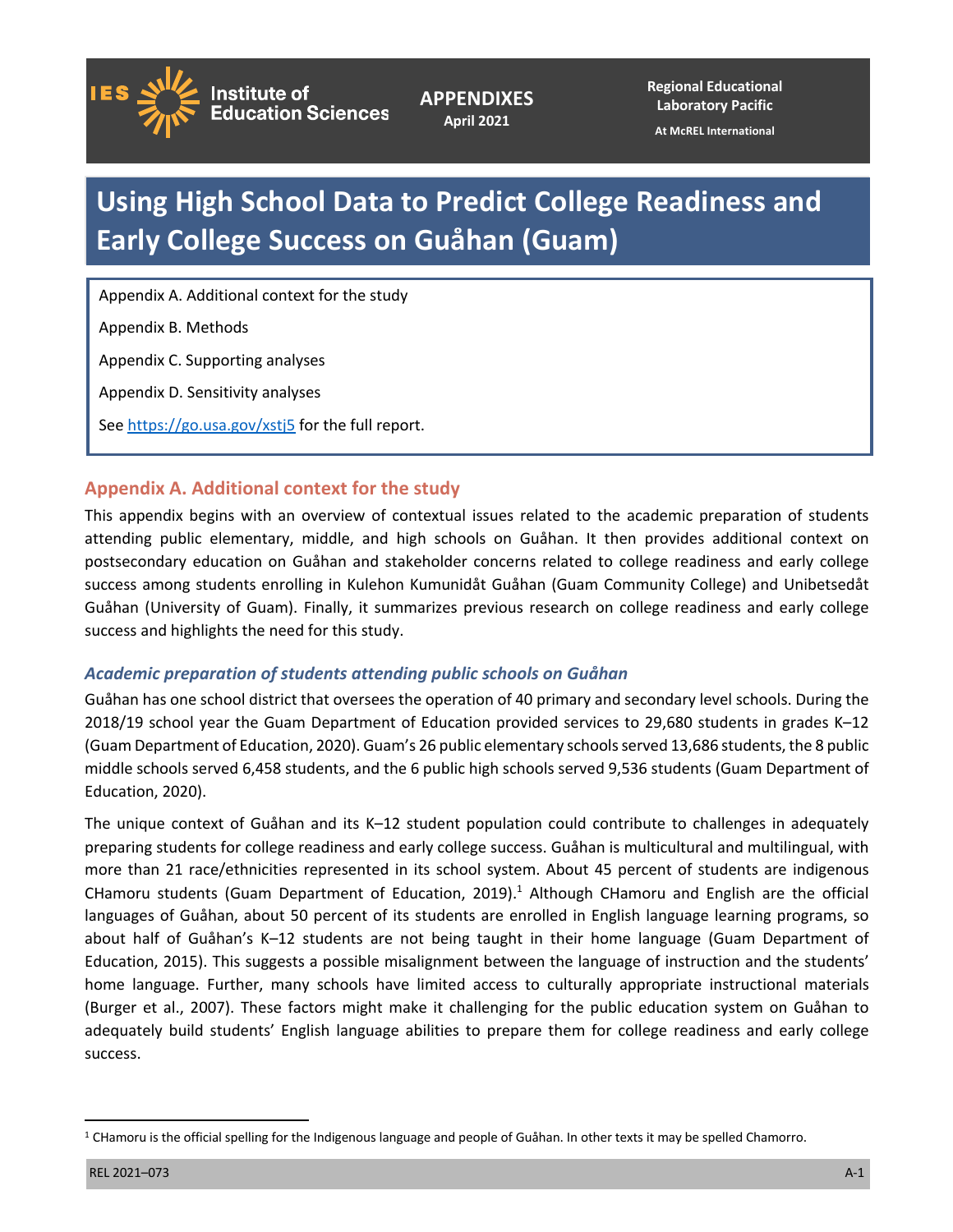Student performance on the ACT Aspire—a standardized test administered annually in grades 3–10—suggests that although a large percentage of students are graduating from high school on Guåhan, they might not be prepared for college. Performance on the ACT Aspire is measured as the percentage of grade-level benchmarks that students meet. Students who meet or exceed the ACT readiness benchmarks are considered on target for college course success (Guam Department of Education, 2019). On average, Guåhan high school students' math and English ACT Aspire performance ranked below the national average (Sanchez, 2016). For example, Guåhan's grade 9 students ranked, on average, at the 14th percentile in math in 2014/15 (Hernandez, 2015). More recently, grade 9 and 10 high school students met or exceeded an average of 5 percent of math benchmarks and 41 percent of English benchmarks in 2018/19 (Guam Department of Education, 2019). Despite meeting fewer than half the grade-level benchmarks, on average, about 87 percent of grade 12 students graduated from public high schools on Guåhan in 2019 (Guam Department of Education, 2019). A better understanding of how the academic preparation of Guåhan public high school students relates to their college readiness and early college success could inform changes to policy and practice earlier in the education pipeline to help ensure that students are prepared for future academic success.

# *Postsecondary education on Guåhan and stakeholder concerns about college readiness and early college success*

Kulehon Kumunidåt Guåhan and Unibetsedåt Guåhan are the two public college-level institutions on Guåhan. In 2017/18 they served 6,135 students (Guam Community College, 2019; University of Guam, 2018).

*Kulehon Kumunidåt Guåhan.* Kulehon Kumunidåt Guåhan serves a diverse population of postsecondary students seeking two-year degrees in career and technical workforce development. Of the 2,078 students enrolled in fall 2018, about 15 percent were first-time students (Guam Community College, 2019). More than 95 percent of students were Guåhan residents. About 94 percent of students were Asian or Pacific Islander. About 55 percent of students were female. About 45 percent of students were enrolled full-time. And about 62 percent of students were age 25 or younger.

A high percentage of students entering Kulehon Kumunidåt Guåhan are placed in developmental math and English courses, suggesting that many students are not ready for college when they enroll. Between 2013 and 2017 an average of 88 percent of incoming students were placed in developmental math, and an average of 73 percent were placed in developmental English (Guam Community College, 2018). Studies in the mainland United States suggest that students who enroll in non-credit-bearing courses are generally less successful throughout college than students who enroll in credit-bearing courses. Students who enroll in non-credit-bearing courses often take longer to graduate and have lower graduation rates than students who meet indicators of college readiness and early college success (Bailey, 2009a, 2009b; Jaggars & Stacey, 2014). Further, many students who enroll in noncredit-bearing courses face additional financial burdens because they must bear the cost of, and successfully complete, supplemental courses before they can proceed with credit-bearing courses. Stakeholders are concerned that the high percentage of students placed in developmental math and English courses when they enroll at Kulehon Kumunidåt Guåhan could increase the risk of later college failure.

*Unibetsedåt Guåhan.* Unibetsedåt Guåhan, an accredited, regional land-grant institution, also serves a unique population of students. During the 2017/18 school year, Unibetsedåt Guåhan offered four-year degree, graduate degree, and professional degree programs to 3,917 students (University of Guam, 2018). About 11 percent of the enrolled students were first-time students (University of Guam, 2018). About 92 percent of students were Asian or Pacific Islander, and 58 percent of students were female. About 74 percent of students were enrolled full-time. The average undergraduate student was 23 years old.

As at Kulehon Kumunidåt Guåhan, a high percentage of Unibetsedåt Guåhan students enroll in at least one developmental course, suggesting that many incoming students are not adequately prepared to take college-level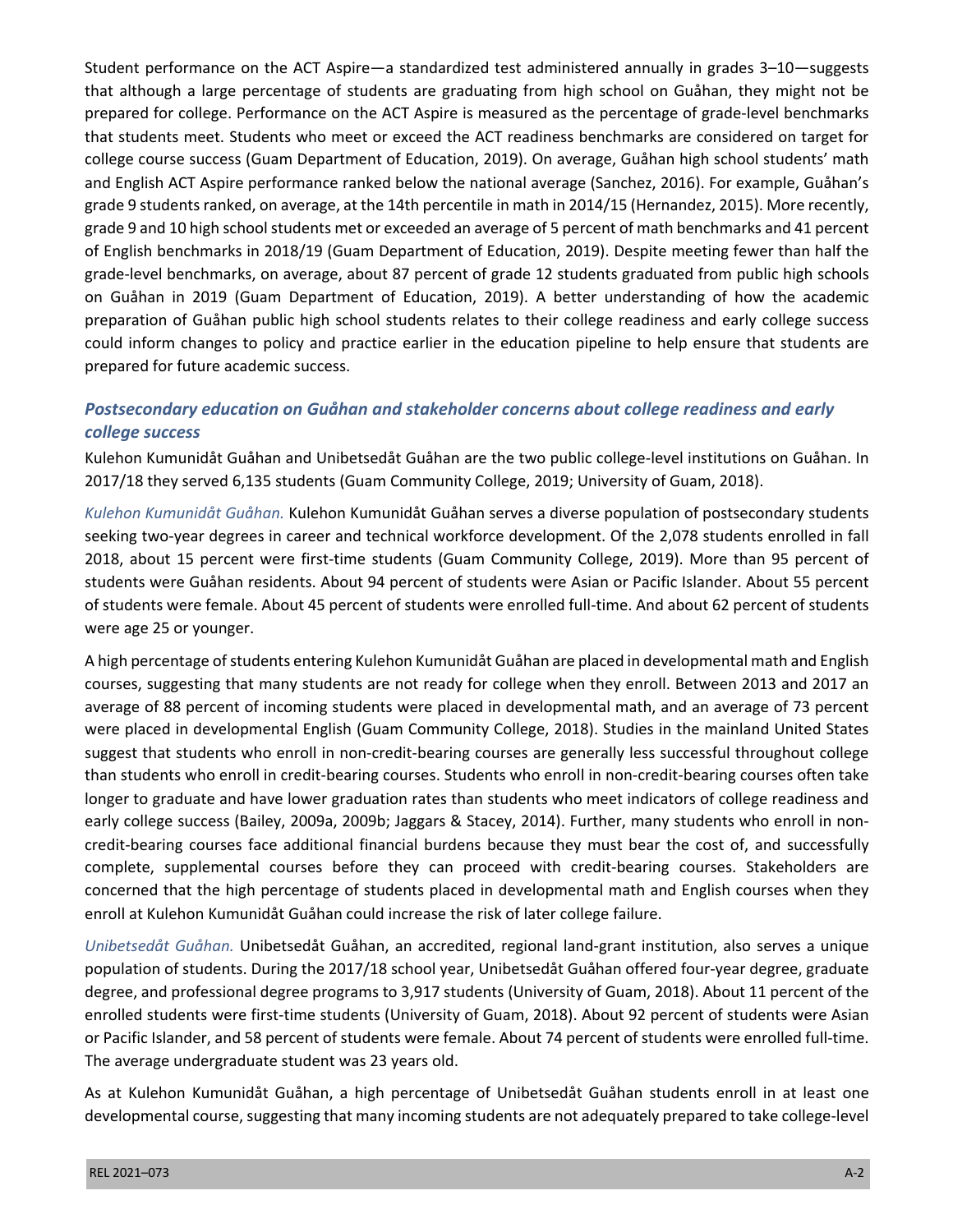courses. The two developmental math courses and one developmental English course offered by Unibetsedåt Guåhan before 2017 were designed to prepare students for credit-bearing courses. (In 2017 Unibetsedåt Guåhan stopped offering non-credit-bearing English courses.) In 2016 about 70 percent of incoming students were placed in developmental math and English courses—so, a large proportion of incoming students were enrolled in courses focusing on instructional support, rather than on degree attainment (O'Connor, 2016). Given the risks associated with enrollment in developmental courses and the potential financial burdens associated with additional tuition costs, stakeholders at Unibetsedåt Guåhan expressed a need to understand predictors of college readiness and early college success. This information could help them support students who might be at risk of college failure (University of Guam, 2020).

### *Research on factors associated with college readiness and early college success*

Research in the mainland United States and in the Commonwealth of the Northern Mariana Islands suggests that student demographic characteristics are associated with college readiness and early college success. Research in both contexts shows that lower socioeconomic status and racial/ethnic minority status tend to be associated with more frequent placement in developmental courses, lower college persistence, and lower average grades in the first year of college (Byun et al., 2012; Chen, 2016; Herman, Scanlan, et al., 2017; Plucker et al., 2006; Wolniak & Engberg, 2010). In addition, being a first-generation college student has been associated with lower college persistence among some students in the mainland United States (Chen, 2016; Ishitani, 2006). Another study of mainland United States college students found that female students demonstrated higher academic achievement at the end of their first year of college than male students did (Wolniak & Engberg, 2010). Still another study in the mainland United States found that Asian students designated as English learner students were more likely than other Asian students to enroll in developmental courses in college (Flores & Drake, 2014).

Although several studies of college readiness and early college success in the mainland United States have focused on demographic charateristics, their results might not be generalizable to students on Guåhan due to Guåhan's unique education context. For example, most students who enroll in Kulehon Kumunidåt Guåhan or Unibetsedåt Guåhan are either Asian or Pacific Islander, and about 66 percent of 2014/15 public high school students on Guåhan were not considered proficient in English. Those contextual issues could create unique challenges for students enrolling in postsecondary education (Guam Community College, 2019; Guam Department of Education, 2015; University of Guam, 2018). A misalignment between the language of instruction and students' home language could affect Guåhan students' placement in and successful completion of credit-bearing courses, which in turn could be associated with other aspects of college readiness and early college success.

Research suggests that in addition to demographic characteristics, academic preparation during high school might be associated with college readiness and early college success in some contexts. Studies across the mainland United States and in the Commonwealth of the Northern Mariana Islands suggest that high school graduates with higher standardized test scores and high school grade point averages were more likely to be college ready and to succeed in college than their lower-performing peers (Geiser & Santelices, 2007; Harackiewics et al., 2002; Herman, Carreon, et al., 2017; Herman, Scanlan, & Carreon, 2017; Stephan et al., 2015; Wiley et al., 2010). But some researchers caution against using standardized tests scores to predict college readiness for nontraditional and racial/ethnic minority students and recommend using a combination of high school course grades and standardized tests (Muir, 2005; Sanchez, 2016). Other research in the mainland United States suggests that taking higher-level math courses (such as precalculus and calculus) in high school might be associated with college math performance (Ferenstein & Hershbein, 2013; Hein et al., 2013; Pugh & Lowther, 2004) and that passing an Advanced Placement exam might also be associated with early college success (Herman, Carreon, et al., 2017 Stephan et al., 2015). Even so, the literature on advanced high school coursework in relation to college outcomes such as college success, academic achievement, and time to graduation is still inconclusive (College Board, 2007;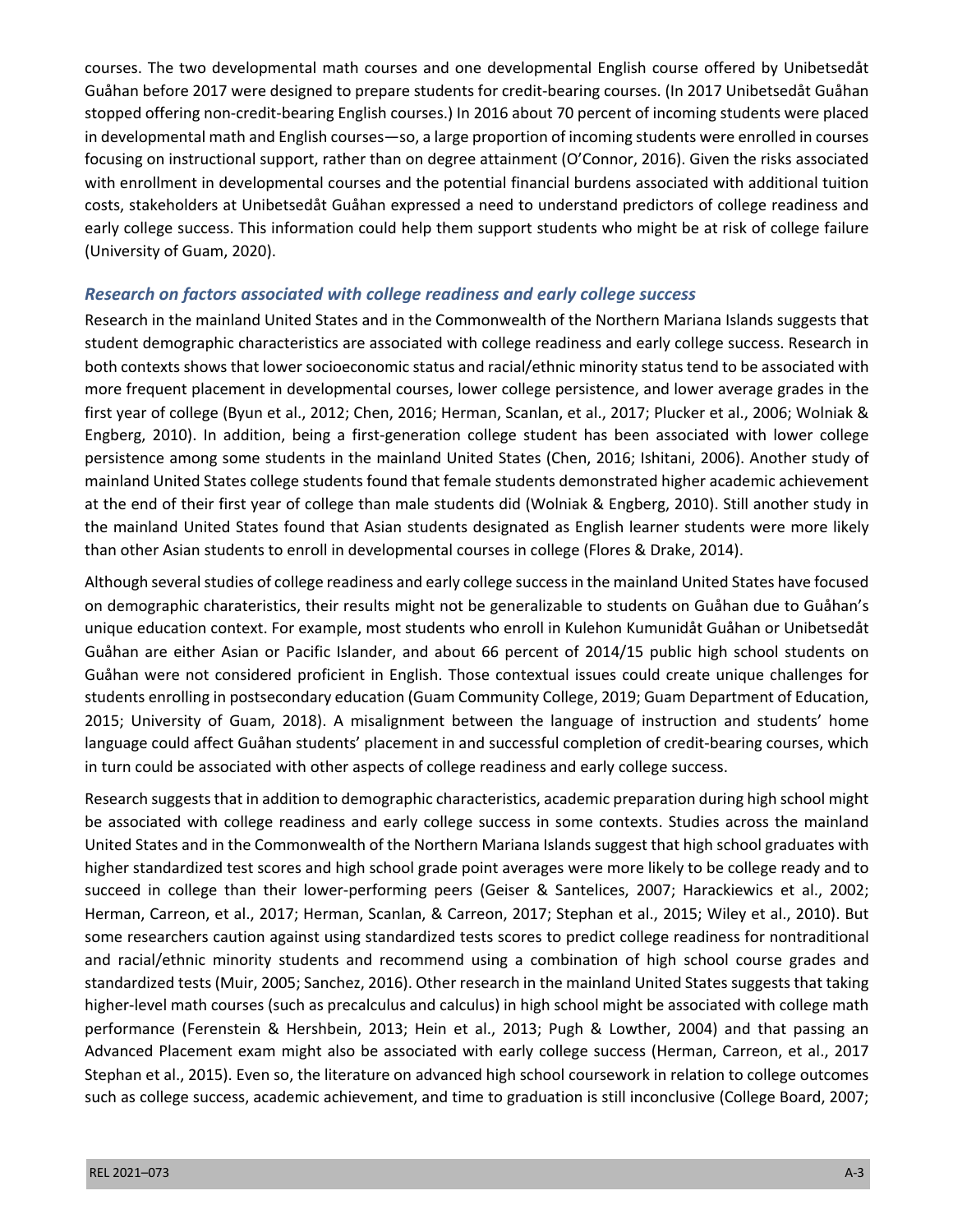Geiser & Santelices, 2004). Finally, research in the mainland United States suggests that having fewer high school absences predicts early college success (Stephan et al., 2015).

#### *The need for more research on Guåhan*

Since previous studies have found relationships between academic preparation characteristics and college readiness and early college success in the mainland United States and the Commonwealth of the Northern Mariana Islands, examining these relationships in the unique context of Guåhan is important. Although studies from the mainland United States have identified plausible predictors of college readiness and early college success, it is unclear whether those predictors also apply on Guåhan. Knowing plausible predictors of college readiness and early college success on Guåhan is vital so that early interventions and supports can be put in place while students are still in high school. Identifying those predictors can allow educators to assess where students stand, track their progress, and provide supports as soon as risk factors emerge.

#### *References*

- Bailey, T. (2009a). Challenge and opportunity: Rethinking the role and function of developmental education at community college. *New Directions for Community Colleges, 145*(1), 11–30. [https://doi.org/10.1002/cc.352.](https://doi.org/10.1002/cc.352)
- Bailey, T. (2009b). *Rethinking remedial education in community college* (CCRC Brief No. 40). Columbia University Community College Research Center, Teachers College. <http://eric.ed.gov/?id=ED504329>.
- Byun, S., Meece, J. L., & Irvin, M. J. (2012). Rural-nonrural disparities in postsecondary educational attainment revisited. *American Educational Research Journal, 49*(3), 412–437. [https://doi.org/10.3102/0002831211416344.](https://doi.org/10.3102/0002831211416344)
- Burger, D., Mauricio, R., & Ryan, J. (2007). *English language proficiency assessment in the Pacific region* (REL 2007–014). U.S. Department of Education, Institute of Education Sciences, National Center for Education Evaluation and Regional Assistance, Regional Educational Laboratory Pacific.<http://ies.ed.gov/ncee/edlabs>.
- Chen, X. (2016). *Remedial course taking at U.S. public 2- and 4-year institutions: Scope, experiences, and outcomes* (NCES No. 2016-405). U.S. Department of Education, Institute of Education Sciences, National Center for Education Statistics. Retrieved April 13, 2020, from<http://nces.ed.gov/pubsearch>.
- College Board. (2007). *Advanced Placement report to the nation 2007.* [https://secure-media.collegeboard.org/digitalServices](https://secure-media.collegeboard.org/digitalServices/pdf/ap/rtn/2007_ap-report-nation.pdf) [/pdf/ap/rtn/2007\\_ap-report-nation.pdf](https://secure-media.collegeboard.org/digitalServices/pdf/ap/rtn/2007_ap-report-nation.pdf).
- Deil-Amen, R., & Rosenbaum, J. (2002). The unintended consequences of stigma-free remediation. *Sociology of Education, 75*(3), 249–268. [https://doi.org/10.2307/3090268.](https://doi.org/10.2307/3090268)
- Ferenstein, G. F., & Hershbein, B. J. (2013). *How much does high school matter? High school classes and subsequent college performance*. SSRN. [https://papers.ssrn.com/sol3/papers.cfm?abstract\\_id=2264820.](https://papers.ssrn.com/sol3/papers.cfm?abstract_id=2264820)
- Flores, S. M., & Drake, T. A. (2014). Does English language learner (ELL) identification predict college remediation designation? A comparison by race and ethnicity, and ELL waiver status. *The Review of Higher Education, 38*(1), 1–36. [https://doi](https://doi.org/10.1353/rhe.2014.0041) [.org/10.1353/rhe.2014.0041.](https://doi.org/10.1353/rhe.2014.0041)
- Geiser, S., & Santelices, M. V. (2004). *The role of Advanced Placement and honors courses in college admissions*. Center for Studies in Higher Education, University of California. Retrieved April 13, 2020, from [https://ideas.repec.org/p/cdl/cshedu](https://ideas.repec.org/p/cdl/cshedu/qt3ft1g8rz.html) [/qt3ft1g8rz.html](https://ideas.repec.org/p/cdl/cshedu/qt3ft1g8rz.html).
- Geiser, S. & Santelices, M. V. (2007). *Validity of high-school grades in predicting student success beyond the freshman year: High-school record vs. standardized tests as indicators of four-year college outcomes* (Research & Occasional Paper Series No. CSHE.6.07). Center for Studies in Higher Education. Retrieved April 13, 2020, from [https://cshe.berkeley.edu](https://cshe.berkeley.edu/publications/validity-high-school-grades-predicting-student-success-beyond-freshman-yearhigh-school) [/publications/validity-high-school-grades-predicting-student-success-beyond-freshman-yearhigh-school](https://cshe.berkeley.edu/publications/validity-high-school-grades-predicting-student-success-beyond-freshman-yearhigh-school).

Guam Community College. (2018). *Factbook 2017–2018*. [https://guamcc.edu/sites/default/files/factbookvolume12\\_0.pdf.](https://guamcc.edu/sites/default/files/factbookvolume12_0.pdf)

Guam Community College. (2019). *Factbook 2018–2019*. [https://guamcc.edu/sites/default/files/factbook\\_vol\\_13\\_1.pdf](https://guamcc.edu/sites/default/files/factbook_vol_13_1.pdf).

Guam Community College. (n.d.). *Tuition/Fees.* Retrieved August 31, 2020,from [https://guamcc.edu/admissions/tuitionfees.](https://guamcc.edu/admissions/tuitionfees)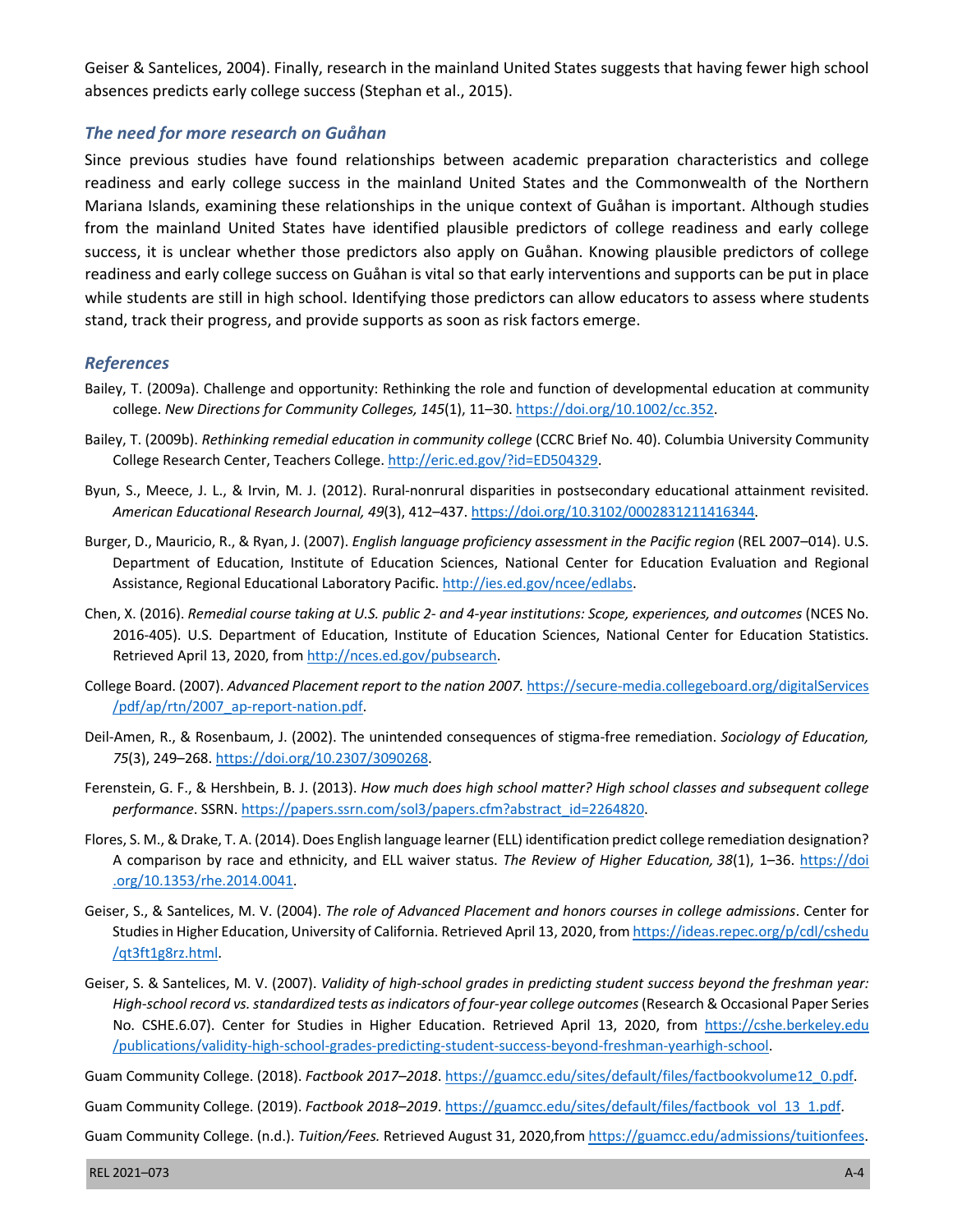- Guam Department of Education. (2015). *Annual state of public education report SY 2014–15.* Retrieved April 13, 2020, from <https://sites.google.com/a/gdoe.net/gdoe/asper-school-report-cards>.
- Guam Department of Education. (2019). *Annual state of public education report SY 18–19.* Retrieved April 13, 2020, from <https://sites.google.com/a/gdoe.net/gdoe/asper-school-report-cards>.
- Guam Department of Education. (2020). *SY 2018–19 Official Enrollment as of September 30, 2018*. Retrieved January 8, 2021, from <https://www.gdoe.net/files/user/1/file/Official%20Enrollment%20SY%2018-19%20signed%20copy.pdf>.
- Harackiewicz, J. M., Barron, K. E., Tauer, J. M., & Elliot, A. J. (2002). *Predicting success in college: A longitudinal study of achievement goals and ability measures as predictors of interest and performance from freshman year through graduation*. Journal of Educational Psychology, 94(3), 562.
- Hein, V., Smerdon, B., & Sambolt, M. (2013). *Predictors of postsecondary success*. American Institutes for Research. <https://eric.ed.gov/?id=ED555671>.
- Herman, P., Carreon, D., Scanlan, S., & Dandapani, N. (2017). *Using high school data to understand college readiness in the Northern Mariana Islands* (REL 2017–268). U.S. Department of Education, Institute of Education Sciences, National Center for Education Evaluation and Regional Assistance, Regional Educational Laboratory Pacific. [http://iec.ed.gov/ncee/edlabs.](http://iec.ed.gov/ncee/edlabs)
- Herman, P., Scanlan, S., & Carreon, D. (2017). *Comparing enrollment, characteristics, and academic outcomes of students in developmental courses and those in credit-bearing courses at Northern Marianas College* (REL 2017–269). U.S. Department of Education, Institute of Education Sciences, National Center for Education Evaluation and Regional Assistance, Regional Educational Laboratory Pacific. [https://ies.ed.gov/ncee/edlabs/regions/pacific/pdf/REL\\_2017269](https://ies.ed.gov/ncee/edlabs/regions/pacific/pdf/REL_2017269.pdf) [.pdf](https://ies.ed.gov/ncee/edlabs/regions/pacific/pdf/REL_2017269.pdf).
- Hernandez, M. (2015, October 21). Despite improvement, Guam students still behind nation. *Pacific Daily News*. [http://www.guampdn.com/story/news/education/2015/10/20/despite-improvement-guam-students-still-behind](http://www.guampdn.com/story/news/education/2015/10/20/despite-improvement-guam-students-still-behind-nation/74255476/)[nation/74255476/](http://www.guampdn.com/story/news/education/2015/10/20/despite-improvement-guam-students-still-behind-nation/74255476/).
- Ishitani, T. T. (2006). Studying attrition and degree completion behavior among first-generation college students in the United States. *Journal of Higher Education, 77*(5), 861– 885.<http://eric.ed.gov/?id=EJ753237>.
- Jaggars, S., & Stacey, G. W. (2014). *What we know about developmental education outcomes.* Columbia University Community College Research Center, Teachers College. [https://ccrc.tc.columbia.edu/media/k2/attachments/what-we-know-about](https://ccrc.tc.columbia.edu/media/k2/attachments/what-we-know-about-developmental-education-outcomes.pdf)[developmental-education-outcomes.pdf.](https://ccrc.tc.columbia.edu/media/k2/attachments/what-we-know-about-developmental-education-outcomes.pdf)
- Muir, M. (2005). *Standardized tests and grades* (Research brief). Education Partnerships, Inc.
- O'Connor, J. (2016, March 25). GDOE to tackle teacher shortage, college readiness. *The Guam Daily*. [https://www.postguam](https://www.postguam.com/news/local/gdoe-to-tackle-teacher-shortage-college-readiness/article_c9a0d054-f1b5-11e5-8f80-f3529c025814.html) [.com/news/local/gdoe-to-tackle-teacher-shortage-college-readiness/article\\_c9a0d054-f1b5-11e5-8f80-f3529c025814](https://www.postguam.com/news/local/gdoe-to-tackle-teacher-shortage-college-readiness/article_c9a0d054-f1b5-11e5-8f80-f3529c025814.html) [.html.](https://www.postguam.com/news/local/gdoe-to-tackle-teacher-shortage-college-readiness/article_c9a0d054-f1b5-11e5-8f80-f3529c025814.html)
- Plucker, J., Wongsarnpigoon, R., & Houser, J. (2006). Examining college remediation trends in Indiana. *Education Policy Brief, 4*(5), 1–7. Center for Evaluation and Education Policy. [http://eric.ed.gov/?id=ED491597.](http://eric.ed.gov/?id=ED491597)
- Pugh, C. M., & Lowther, S. (2004, October). *College math performance and last high school math course.* Presented at the Annual Conference of the Southern Association for Institutional Research, Biloxi, MS.
- Sanchez, J. L. M. (2016). *Annual state of public education report: SY 2015-2016*. Guam Department of Education. <https://docs.google.com/viewer?a=v&pid=sites&srcid=Z2RvZS5uZXR8Z2RvZXxneDoxNzgzNTA4NTNkM2RkYzlk>.
- Stephan, J. L., Davis, E., Lindsay, J., & Miller, S. (2015). *Who will succeed and who will struggle? Predicting early college success with Indiana's student information system* (REL 2015–078). U.S. Department of Education, Institute of Education Sciences, National Center for Education Evaluation and Regional Assistance, Regional Educational Laboratory Midwest. <http://ies.ed.gov/ncee/edlabs>.
- University of Guam. (2018). *2017–2018 factbook*. [https://www.uog.edu/\\_resources/files/administration/\\_institutional\\_](https://www.uog.edu/_resources/files/administration/_institutional_effectiveness/AY2017_2018_FactBook_final_8218_wBookmarkTOCLink.pdf) [effectiveness/AY2017\\_2018\\_FactBook\\_final\\_8218\\_wBookmarkTOCLink.pdf.](https://www.uog.edu/_resources/files/administration/_institutional_effectiveness/AY2017_2018_FactBook_final_8218_wBookmarkTOCLink.pdf)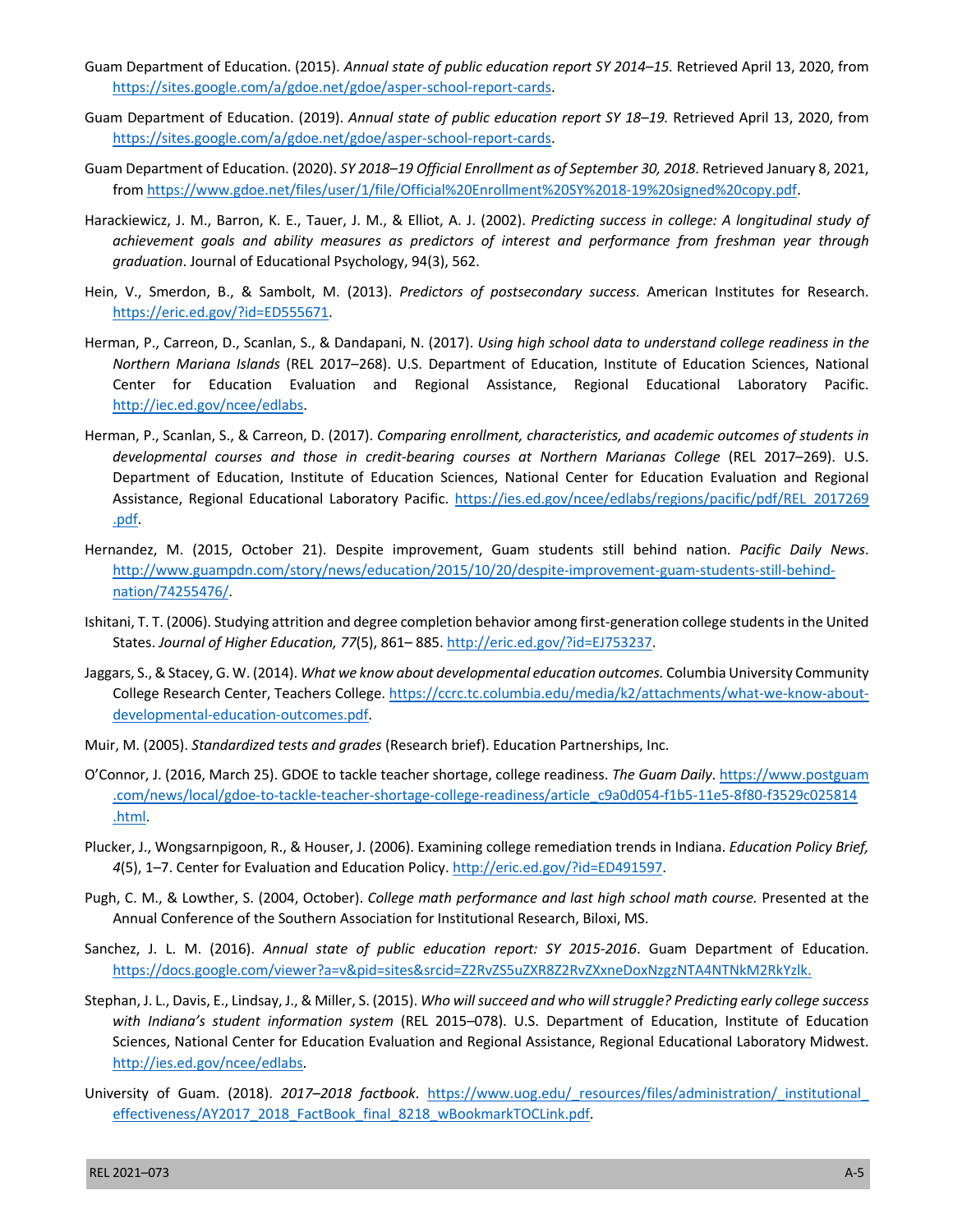- University of Guam. (2020). *Financial aid/cost of attendance*. Retrieved August 31, 2020, from [https://www.uog.edu](https://www.uog.edu//financial-aid/cost-to-attend) [/financial-aid/cost-to-attend.](https://www.uog.edu//financial-aid/cost-to-attend)
- Wiley, A., Wyatt, J., & Camara, W. J. (2010). *The development of a multidimensional college readiness index*. College Board. <https://eric.ed.gov/?id=ED563050>.
- Wolniak, G. C., & Engberg, M. E. (2010). Academic achievement in the first year of college: Evidence of the pervasive effects of the high school context. *Research in Higher Education, 51*(5), 451–467.<http://eric.ed.gov/?id=EJ891378>.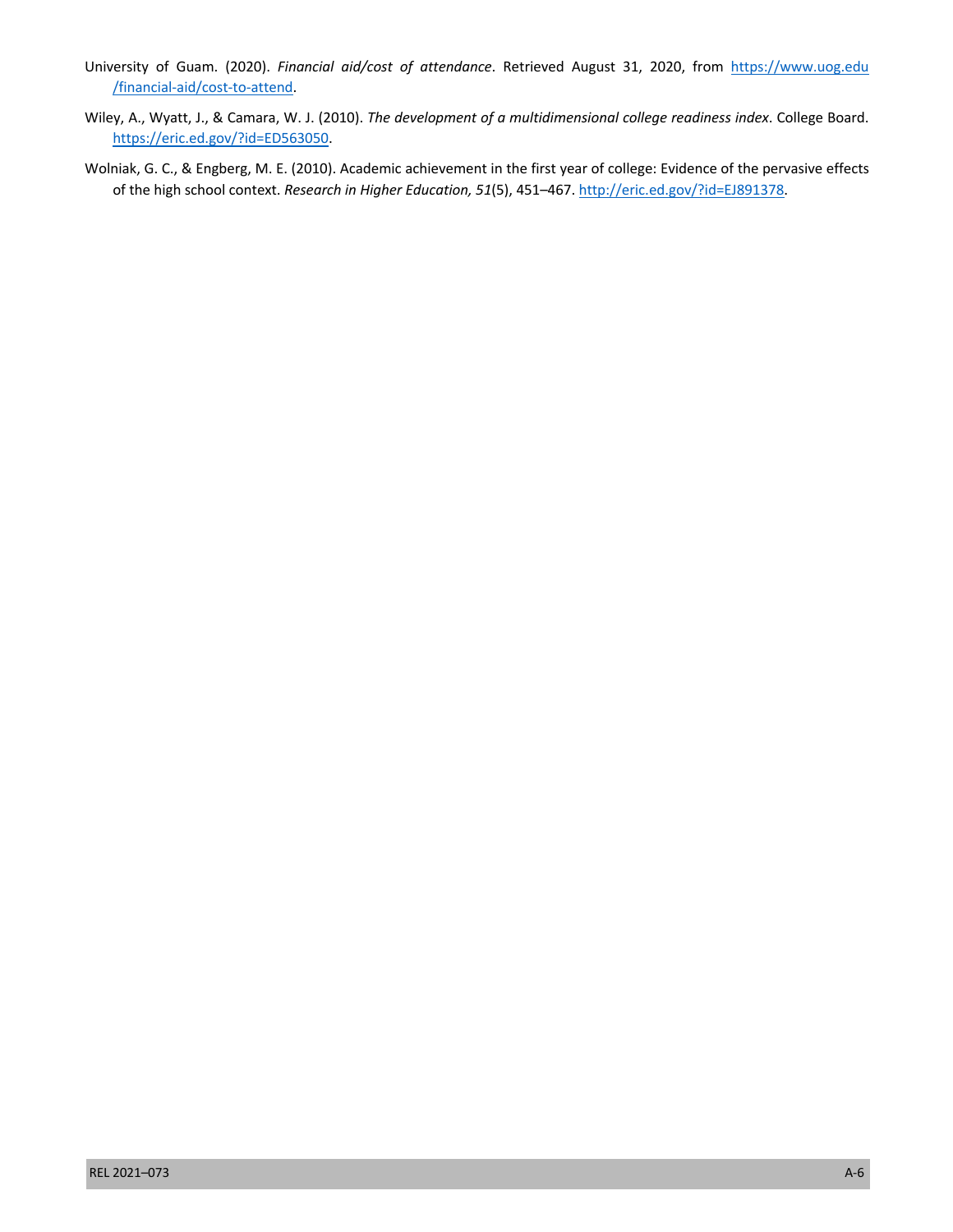## **Appendix B. Methods**

This appendix provides further details on the study's data sources; student demographic variables, academic preparation variables, and college attended variable; college readiness and early college success indicators, data processing and determination of analytic sample; missing data; and analysis methods.

#### *Data sources*

The Guam Department of Education, Kulehon Kumunidåt Guåhan (Guam Community College), and Unibetsedåt Guåhan (University of Guam) provided data for the study. The Guam Department of Education provided student demographic data (gender, race/ethnicity, and primary language spoken at home) and student high school data (high school attended, high school graduation cohort, absence rate across math and English courses in high school, high-level math courses, Advanced Placement math courses, and Advanced Placement English courses). Kulehon Kumunidåt Guåhan and Unibetsedåt Guåhan provided student demographic data (Pell Grant status), student high school data (cumulative high school grade point average), and all outcome indicator data (whether a student enrolled in only credit-bearing math and English courses during the first year of college, whether a student earned all attempted credits during the first semester of college, and whether a student persisted to a second year of college).

#### *Student demographic, academic preparation, and college attended variables*

The analyses included the following student demographic, academic preparation, and college attended variables:

*High school graduation cohort.* The year a student graduated from high school. The study included the cohorts of students who graduated from high school in spring of the following years: 2012, 2013, 2014, and 2015.

*High school attended.* The name of the Guåhan public high school from which a student graduated. The study included students from five schools: George Washington High School, John F. Kennedy High School, Okkodo High School, Simon Sanchez High School, and Southern High School.<sup>2</sup>

*College attended.* Whether a student enrolled in Kulehon Kumunidåt Guåhan or Unibetsedåt Guåhan.

*Gender.* Whether a student is reported as male or female.

*Race/ethnicity.* A student's race/ethnicity: Asian, CHamoru, Federated States of Micronesia, Filipino, Palauan, or other.

*Home language.* A student's primary language spoken at home: CHamoru/Refaluwasch (Carolinian), Chuukese, English, Tagalog, other Micronesian languages, other Philippine languages, or other languages.

*Pell Grant status.* Whether a student received a Pell Grant while enrolled at Kulehon Kumunidåt Guåhan or Unibetsedåt Guåhan. Federal Pell grants are awarded to undergraduate students with exceptional financial need (Federal Student Aid, 2020).

*Cumulative high school grade point average (continuous).* A student's cumulative high school grade point average. The cumulative grade point average reflects the average of all final course grades throughout a student's time in high school. The scale is weighted to reflect differences in course difficulty. For a typical course, earning an A would correspond to 4.00, B to 3.00, C to 2.00, D to 1.00, and F to 0.00. The scale for Advanced Placement and honors courses gives additional weight to these courses based on their difficulty. For Advanced Placement and honors courses the scale ranges from 0.00 to 5.00. Grade point average was included as a continuous variable in

<sup>&</sup>lt;sup>2</sup> The sample excluded three students from a sixth public high school, Tiyan High School for privacy reasons, because the small sample could make it possible to identify individual students.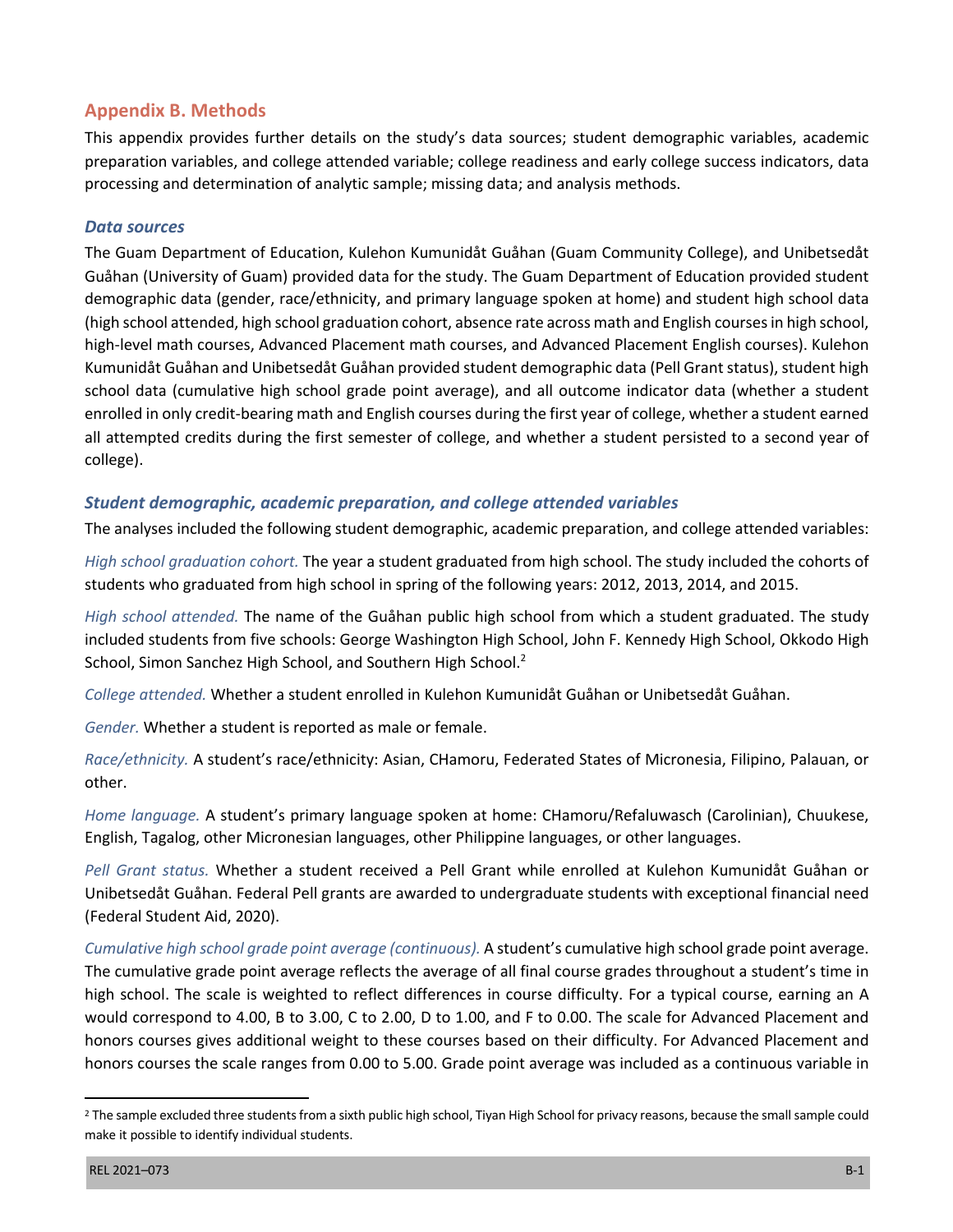the models predicting whether students met college readiness and early college success indicators to maximize the statistical power of the analyses, to utilize information about all values of grade point average along the continuous scale, and to avoid any loss of information that could occur by converting it into a categorical variable.

*Cumulative high school grade point average (categorical).* A student's cumulative high school grade point average using categories of 1.00–1.99, 2.00–2.99, 3.00–3.99, and 4.00 and above. (There were no cumulative high school grade point averages below 1.00.) The analyses for research question 1, on the percentage of students who met the composite indicator and the percentage who met each individual indicator of college readiness and early college success, included cumulative high school grade point average as a categorical variable so stakeholders could see how many students fell into categories reflecting grades scaled as A, B, C, D or F. Although the logistic regression analyses for research question 2, on how students' characteristics predicted meeting the composite indicator and meeting each individual indicator of college readiness and early college success, used a continuous measure of cumulative high school grade point average, the calculation of average probabilities used categorical values. See appendix C for more information.

*Absence rate across math and English courses (continuous).* The extent to which a student was absent from high school math and English courses. The absence rate was calculated as the percentage of days a student was absent in math classes and the percentage of days a student was absent in English classes during the student's years of enrollment in high school. For this calculation the study team first identified the number of course days for each math and English course by determining the days per semester or summer term (if applicable) for each school year of interest. Next, each student's math and English course absence rates were calculated by dividing the number of days a student was absent from each course by the total number of course days. To calculate one overall absence rate for each student across all math and English courses, the absence rates across the student's math and English courses were averaged.

*Absence rate across math and English courses (categorical).* A student's absence rate across high school math and English courses was categorized as low, medium, and high using 33rd and 66th percentile cutpoints from the distribution of all students' absence rates for math and English courses. Those cutpoints correspond to being absent from fewer than 1.38 percent or more than 3.12 percent of the days the courses met. The range of absences across math and English courses was 0 to 25 percent. Categorical values of this variable were used in calculating average predicted probabilities. See appendix C for more information.

*Completed a high-level math course.* A binary (yes/no) variable denoting whether a student received full credit for at least one 400-level math course during high school. Classes in this designation included Elementary Functions, Elementary Functions Honors, Pre-Calculus, Pre-Calculus Honors, Advanced Placement Calculus AB, and Advanced Placement Statistics.

*Completed an Advanced Placement math course.* A binary (yes/no) variable denoting whether a student received full credit for at least one Advanced Placement math course. Guåhan public schools offer Advanced Placement Statistics and Advanced Placement Calculus.<sup>3</sup>

<sup>&</sup>lt;sup>3</sup> Kulehon Kumunidåt Guåhan awards credit for a score of 3 or higher on the associated Advanced Placement exam at the discretion of the registrar in consultation with other college officials (Guam Community College, 2014). Unibetsedåt Guåhan requires a minimum score of 3 for a student to earn credit for Advanced Placement Statistics or Advanced Placement Calculus. At Unibetsedåt Guåhan, Advanced Placement Statistics is equivalent to MA-151, a three-credit course (University of Guam, 2019); Advanced Placement Calculus is equivalent to MA-203, a five-credit course.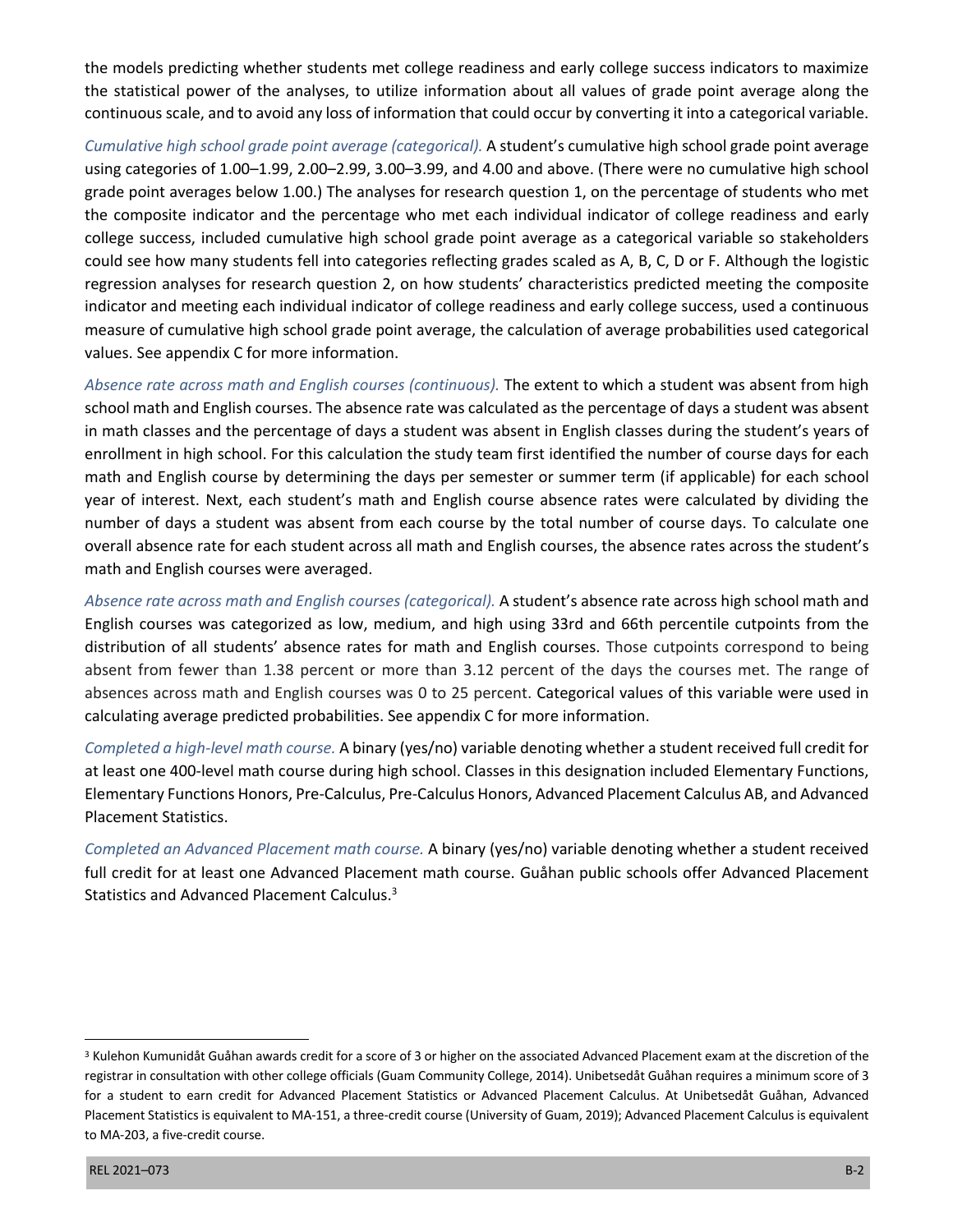*Completed an Advanced Placement English course.* A binary (yes/no) variable denoting whether a student received full credit for at least one Advanced Placement English course. Guåhan public schools offer Advanced Placement English Literature and Composition and Advanced Placement English Language and Composition.<sup>4</sup>

#### *College readiness and early college success indicators*

Demonstrating college readiness and early college success was defined as meeting the study's composite indicator of college readiness and early college success. To meet the composite indicator, a student had to meet all three of the individual indicators of college readiness and early college success:

- *Enrolled in only credit-bearing math and English courses during the first year of college.* A binary (yes/no) variable denoting whether a student received credit for only credit-bearing math and English courses and not for any remedial or developmental math or English courses during the semesters that made up the first year of college.
- *Earned all attempted credits during the first semester of college.* A binary (yes/no) variable denoting whether a student earned all attempted credits during the first semester of college.
- *Persisted to second year of college.* A binary (yes/no) variable denoting whether a student persisted to a second year of college.

#### *Data processing and determination of analytic sample*

Several steps were taken to process the data and determine the study's analytic sample. The analytic sample included students who graduated from one of five Guåhan public high schools from spring 2012 through spring 2015 and enrolled at Kulehon Kumunidåt Guåhan or Unibetsedåt Guåhan during the fall immediately following their high school graduation (between fall 2012 and fall 2015). To be included in the sample, students had to be first-time students seeking an associate or bachelor's degree.<sup>5</sup>

First, the study team cleaned data from all three datasets (Guam Department of Education, Kulehon Kumunidåt Guåhan, and Unibetsedåt Guåhan). Certain categories in the race/ethnicity and primary language spoken at home data were combined to make larger categories. Race/ethnicity data were combined as follows: Asian (Chinese, Japanese, Korean, and Vietnamese), CHamoru (CHamoru, CHamoru from Rota, CHamoru from Saipan, and CHamoru from Tinian), Federated States of Micronesia (Chuukese, Kosraean, Pohnpeian, and Yapese), Filipino, Palauan, and other (Alaska Native, African American, American Indian, Hawaiian, Hispanic, Indonesian, Marshallese, Samoan, White Non-Hispanic, other Pacific Islander, and other). Language data were combined as follows: CHamoru/Refaluwasch (Carolinian), Chuukese, English, Tagalog, other Micronesian languages (Kosraean, Marshallese, Palauan, Pohnpeian, Pulusuk, Puluwat, and Yapese), other Philippine languages (Ilocano, Visayan, and other Filipino languages), and other (Cantonese, Japanese, Mandarin, Vietnamese, other Chinese languages, and other languages).

Next, the study team merged the Kulehon Kumunidåt Guåhan and Unibetsedåt Guåhan data with data from the Guam Department of Education. Students were matched on name, gender, high school, and graduation cohort using a multistep process. Because student names across the three datasets were not identical (because of misspellings or slight name changes from year to year), inexact matches that met a threshold of similarity were

<sup>4</sup> Kulehon Kumunidåt Guåhan awards credit for a score of 3 or higher on the associated Advanced Placement exam at the discretion of the registrar in consultation with other college officials (Guam Community College, 2014). Unibetsedåt Guåhan requires a minimum score of 3 for a student to earn credit for Advanced Placement English Language and Composition (equivalent to EN-110/EN-111, a three-credit course). It requires a score of 4 or 5 for a student to earn credit for Advanced Placement English Literature and Composition (equivalent to EN-210, a three-credit course; University of Guam, 2019).

<sup>5</sup> Because most students attending Kulehon Kumunidåt Guåhan and Unibetsedåt Guåhan pursue either an associate or bachelor's degree, this criterion was not considered a major constraint.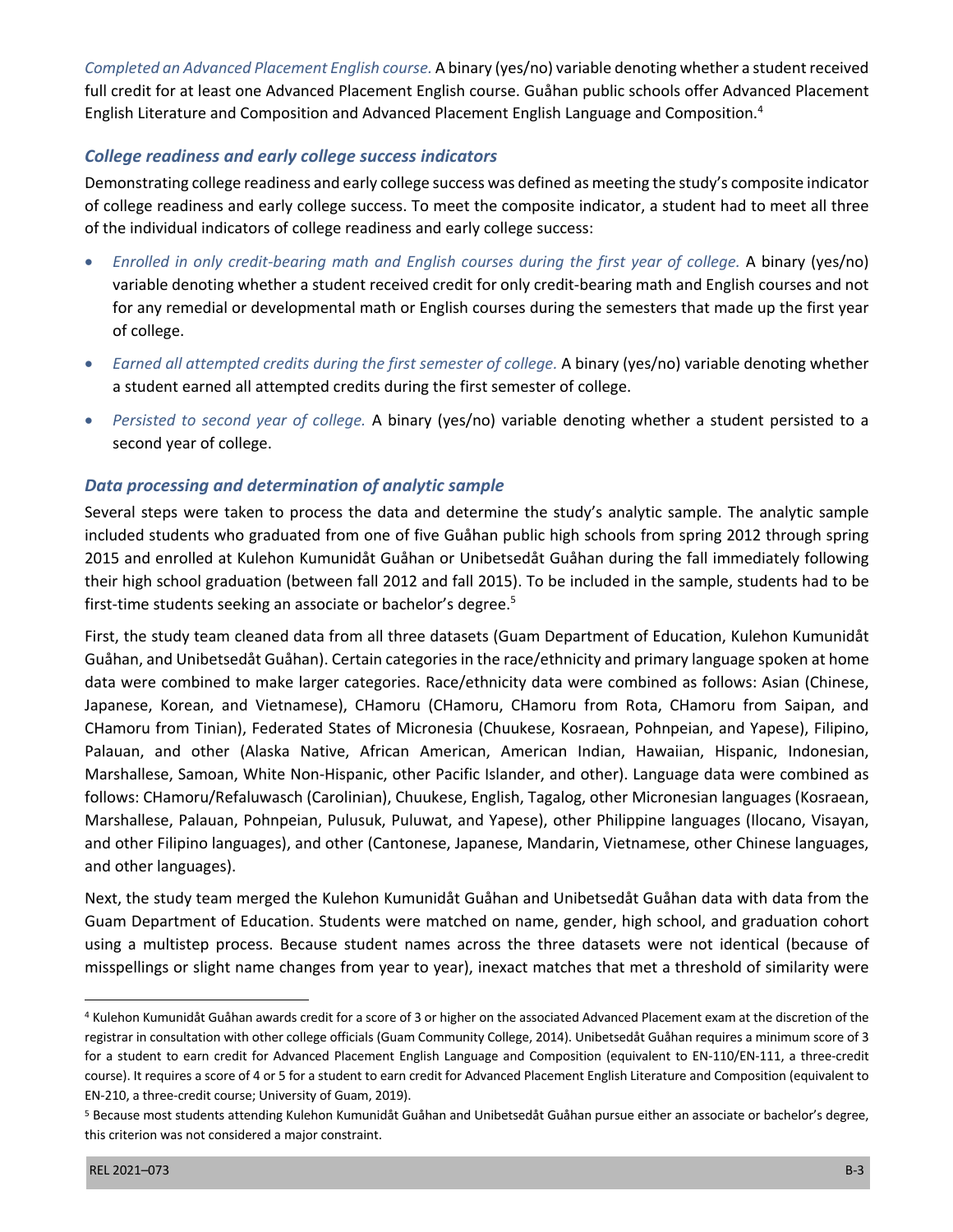created using fuzzyjoin (Robinson, 2019). Fuzzyjoin, an R package (R Core Team, 2019), matched students on first and last name using a probability of likely matches. The study team examined gender and high school attended of all students joined using this process to confirm that matches on name were correct.<sup>6</sup> In addition, high school graduation cohort and college enrollment cohort were examined to ensure that the matches aligned chronologically. Incorrect matches—as indicated by a difference in at least two of the key variables (such as student name, gender, or high school attended)—were deleted, and the original unmatched pair of students remained in the sample.

After the three datasets were combined, 1,229 students were identified who had matching high school and college data. An additional 5,746 students from the Guam Department of Education dataset could not be matched across the datasets. Many of these students were likely not matched because they did not enroll in either Kulehon Kumunidåt Guåhan or Unibetsedåt Guåhan following high school graduation, so they were not included in the study.7 Twenty-three percent of students in the Kulehon Kumunidåt Guåhan dataset and 13 percent of students in the Unibetsedåt Guåhan dataset could not be matched with students in the Guam Department of Education dataset. It is possible that these students did not graduate from a public high school on Guåhan or could not be matched for reasons such as inconsistent name spellings across the datasets.<sup>8</sup> The sample excluded three students from a sixth public high school, Tiyan High School, for privacy reasons, because the small sample could make it possible to identify individual students.

<sup>6</sup> The primary source of demographic data was the Guam Department of Education. Demographic data from Kulehon Kumunidåt Guåhan and Unibetsedåt Guåhan were used to verify matches.

<sup>7</sup> About 18 percent of Guåhan public high school students from the Guam Department of Education dataset could be matched with corresponding data in the Kulehon Kumunidåt Guåhan or Unibetsedåt Guåhan datasets. Students with both high school and college data were more likely to have taken high-level math courses and Advanced Placement math and English courses than students who did not have college data. In addition, students with both high school and college data had a lower average absence rate across math and English courses than students who did not have college data. See tables C9–C12 in appendix C for more information.

<sup>8</sup> More than 95 percent of Kulehon Kumunidåt Guåhan students and about 90 percent of Unibetsedåt Guåhan students are from Guåhan (College Factual, 2020; Guam Community College, 2019). There are numerous private secondary schools on Guåhan, but this study included only students who had attended public high schools on Guåhan, which might contribute to the number of students from the higher education institutions who could not be matched to high school data provided by the Guam Department of Education. Furthermore, when this study was conducted, Guam did not have a longitudinal data system that connected student data across Guam's secondary and postsecondary education systems through a unique identifier. In 2020 Guam received a grant from the Institute of Education Sciences to develop a longitudinal data system, known as the Guam One Stop Data Village, that would connect student data across the Guam Department of Education, Kulehon Kumunidåt, and Guåhan Unibetsedåt Guåhan.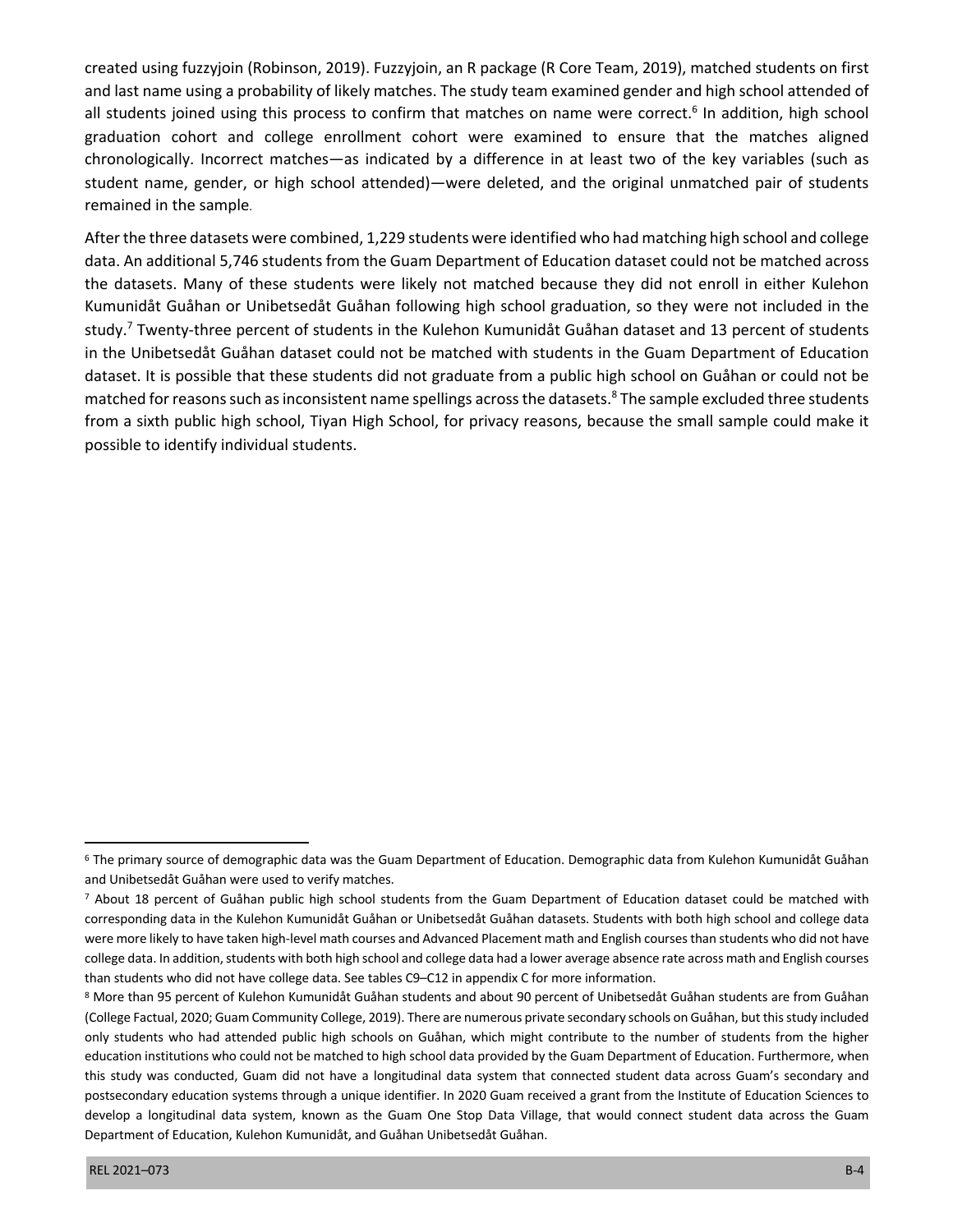



Note. Some 393 students from Kulehon Kumunidåt Guåhan and 37 students from Unibetsedåt Guåhan were removed from the sample because they were missing enrollment data, which were needed for one of the outcome variables. Source: Authors' compilation.

## *Missing data*

Some 393 students from Kulehon Kumunidåt Guåhan and 37 students from Unibetsedåt Guåhan were removed from the sample because of missing outcome enrollment data. Of the 1,226 students included in the final analytic sample, 550 students had complete outcome and student demographic and academic preparation characteristics data and 676 had missing data for one or more demographic or academic preparation characteristics (table B1).<sup>9</sup>

<sup>9</sup> The total number of students included in the final sample (*n* = 1,226) likely does not represent the full number of students who graduated from Guåhan public high schools and then went on to enroll in either Kulehon Kumunidåt Guåhan or Unibetsedåt Guåhan. The study's sample was limited by available data provided by the Guam Department of Education, Kulehon Kumunidåt Guåhan, and Unibetsedåt Guåhan. The sample was further restricted by the number of students with available outcome data and the number of students who could be matched between the datasets by their first and last names.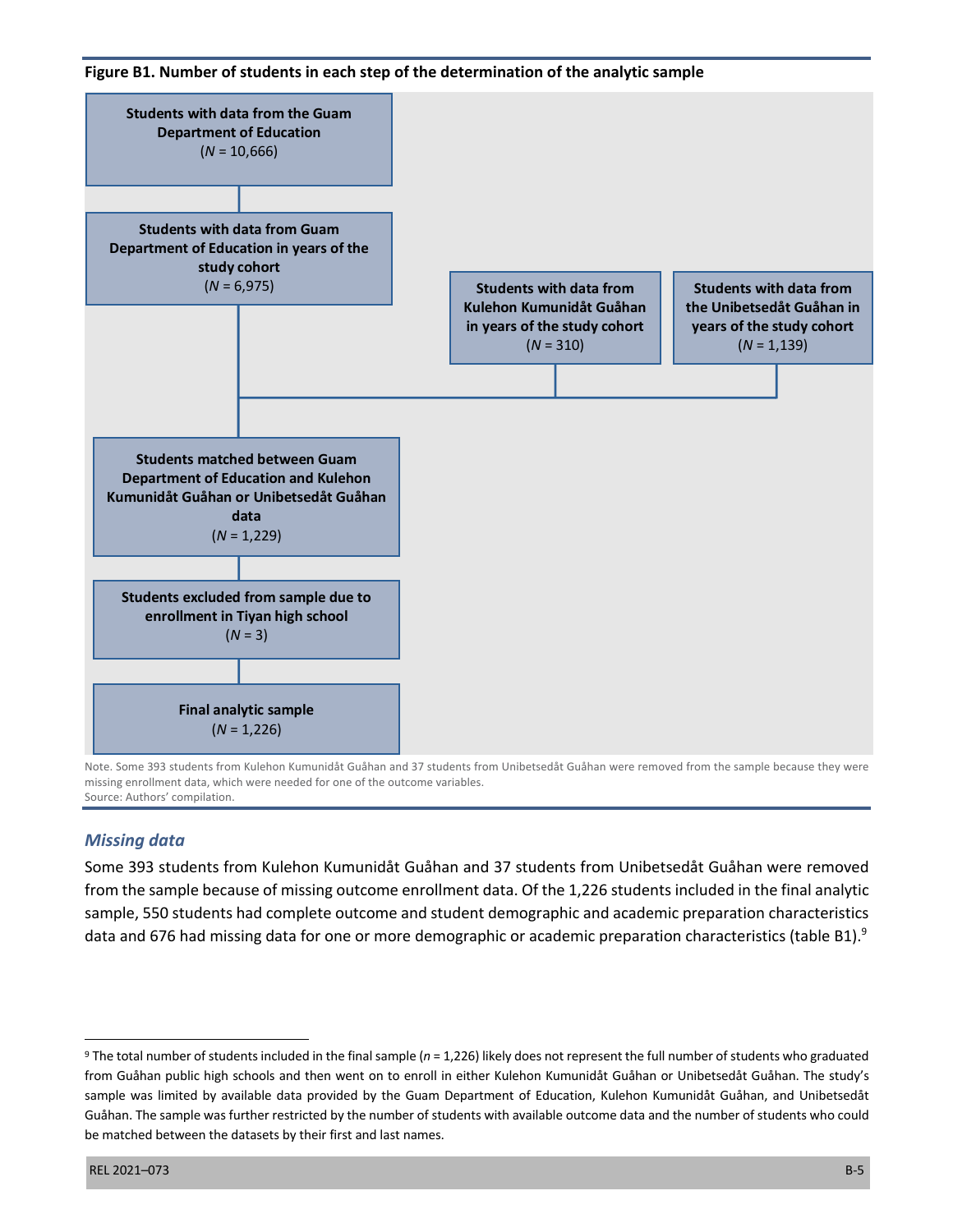| Table B1. Percentage of missing records by variable         | Percent missing |
|-------------------------------------------------------------|-----------------|
| Student characteristic                                      | data            |
| High school attended                                        | 0.20            |
| High school graduation cohort                               | 0.00            |
| College attended                                            | 0.00            |
| Gender                                                      | 0.00            |
| Race/ethnicity                                              | 0.00            |
| Home language                                               | 36.50           |
| Pell Grant status                                           | 0.00            |
| Absence rate across math and English courses in high school | 0.00            |
| Cumulative high school grade point average                  | 19.00           |
| Completed a high-level math course                          | 0.00            |
| Completed an Advanced Placement math course                 | 0.00            |
| Completed an Advanced Placement English course              | 0.00            |
| Source: Authors' compilation.                               |                 |

Missing data analyses were conducted to determine whether students with missing data differed from those with no missing data on the study's demographic, academic preparation, and college attended characteristics of interest. Chi-square tests were used to determine whether categorical characteristics were related to whether a student had missing data (table B2), and sample *t*-tests were used to determine whether continuous variables were related to whether a student had missing data (table B3). These analyses showed that students with missing data differed from students with no missing data in high school graduation cohort, college attended, Pell Grant status, Advanced Placement English course completion, absence rate across math and English courses, and whether they demonstrated college readiness and early college success (met all three indicators).

#### **Table B2. Chi-square results comparing characteristics of Guåhan public high school graduates enrolled as first-time students at Kulehon Kumunidåt Guåhan or Unibetsedåt Guåhan based on whether a student had missing data, 2012–15**

| Student characteristic                                                                    | Chi-square value |
|-------------------------------------------------------------------------------------------|------------------|
| High school attended                                                                      | 7.762            |
| High school graduation cohort                                                             | 576.085***       |
| College attended                                                                          | 205.973***       |
| Gender                                                                                    | 2.385            |
| Race/ethnicity                                                                            | 1.958            |
| Primary language spoken at home                                                           | 20.783           |
| <b>Pell Grant status</b>                                                                  | 4.334*           |
| Completed a high-level math course                                                        | 3.515            |
| Completed an Advanced Placement math course                                               | 1.127            |
| Completed an Advanced Placement English course                                            | $9.632**$        |
| Indicator                                                                                 | Chi-square value |
| Demonstrated college readiness and early college success (met all three indicators)       | 4.969*           |
| Enrolled in only credit-bearing math and English courses during the first year of college | 0.420            |
| Earned all attempted credits during the first semester of college                         | 1.437            |
| Persisted to a second year of college                                                     | 0.909            |

\* Significant at *p* < .05; \*\* significant at *p* <.01; \*\*\* significant at *p* < .001.

Source: Authors' analysis of data from the Guam Department of Education, Kulehon Kumunidåt Guåhan, and Unibetsedåt Guåhan.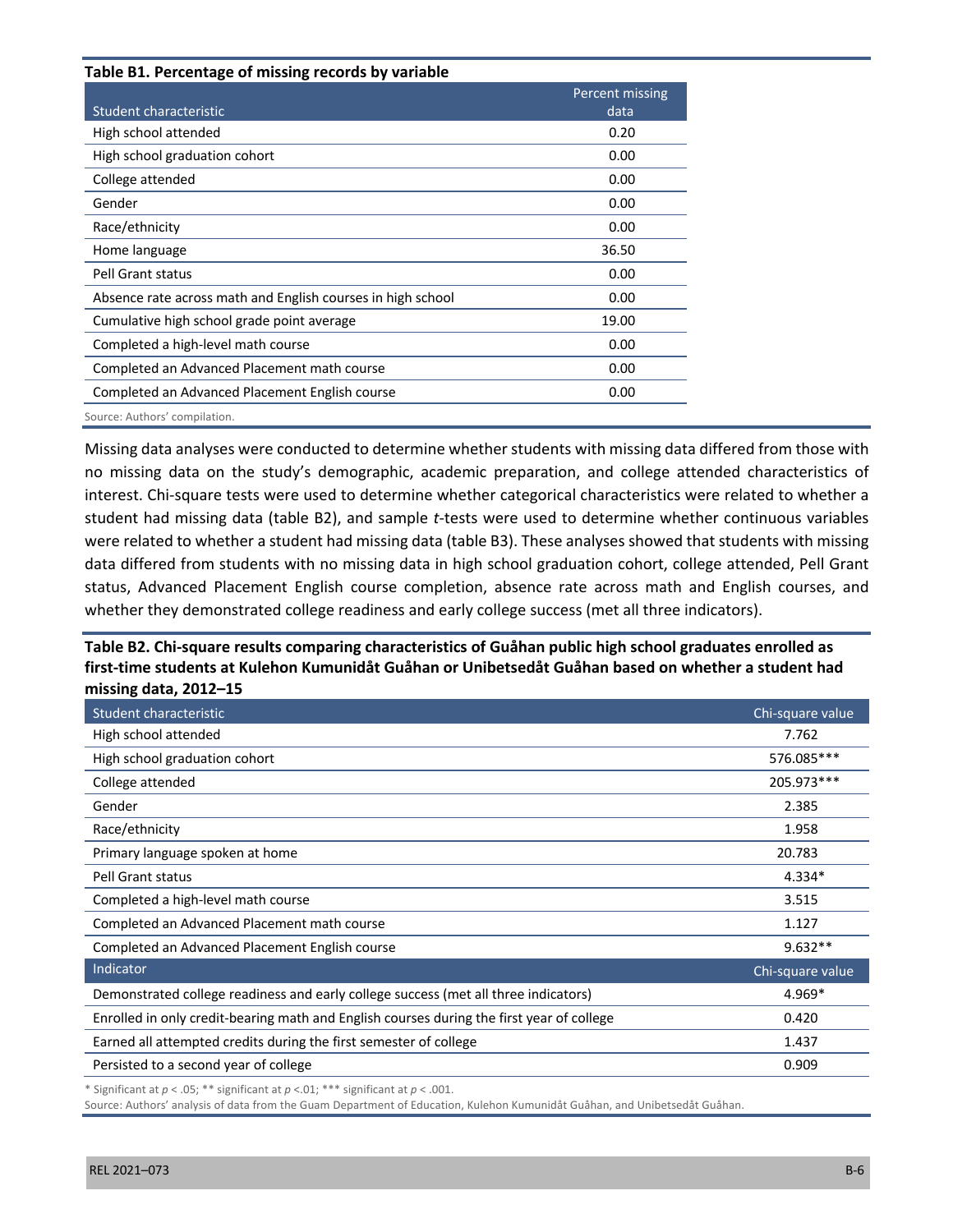**Table B3. Independent** *t***-test results comparing characteristics of Guåhan public high school graduates enrolled as first-time students at Kulehon Kumunidåt Guåhan or Unibetsedåt Guåhan based on whether a student had missing data, 2012–15**

| Student characteristic                                      | Degrees of freedom | t-test      |
|-------------------------------------------------------------|--------------------|-------------|
| Absence rate across math and English courses in high school | 1220.261           | $-6.096***$ |
| Cumulative high school grade point average                  | 992.000            | 0.752       |
| *** Significant at $p < .001$ .                             |                    |             |

Source: Authors' analysis of data from the Guam Department of Education, Kulehon Kumunidåt Guåhan, and Unibetsedåt Guåhan.

To preserve the sample size and allow students with missing data to be included in the analysis, multiple imputation was conducted using the *mice: Multivariate Imputation by Chained Equations* package (van Buuren & Groothuis-Oudshoorn, 2011) in R (R Core Team, 2019). MICE is appropriate for imputing continuous, binary, and ordered and unordered categorical data. The imputation models included student demographic and academic predictor variables and the college readiness and early college success indicators examined in this study. The imputation procedures created 37 versions, equal to the highest percentage of missingness in the data (White, et al., 2011), of complete datasets by using existing values to predict missing variables. Analyses were then performed across datasets, and results were pooled to yield one set of results for each analysis. Findings from these analyses were presented in the main report. To determine whether the study findings differed based on methods used to address missing data, sensitivity analyses were conducted using the sample of 550 students who had complete data. The findings from those analyses are presented in appendix D.

#### *Analysis methods*

This section describes the analysis methods used to answer the research questions.

*Descriptive analyses.* As part of preliminary analyses to describe the final analytic sample, IBM SPSS Statistics software, Version 24 (IBM Corp., 2016), was used to calculate means and percentages to describe the characteristics of students in the study sample. The variables included in these descriptive analyses are described in the variables section above. In addition, to address research question 1, the study team calculated means and percentages of students who demonstrated college readiness and early college success based on meeting the indicators examined in this study.

*Logistic regression analyses.* To address research questions 2 and 3, the R program (R Core Team, 2019) was used to run logistic regression analyses, which are appropriate for examining categorical and continuous predictors of a binary outcome. One variable (home language) was excluded from the logistic regression analyses because it was too highly correlated with race/ethnicity. The final regression models included the following predictor variables:

- High school attended.
- High school graduation cohort.
- College attended.
- Gender.
- Race/ethnicity.
- Pell Grant status.
- Absence rate across math and English courses in high school (continuous).
- Cumulative high school grade point average (continuous).
- Completed a high-level math course.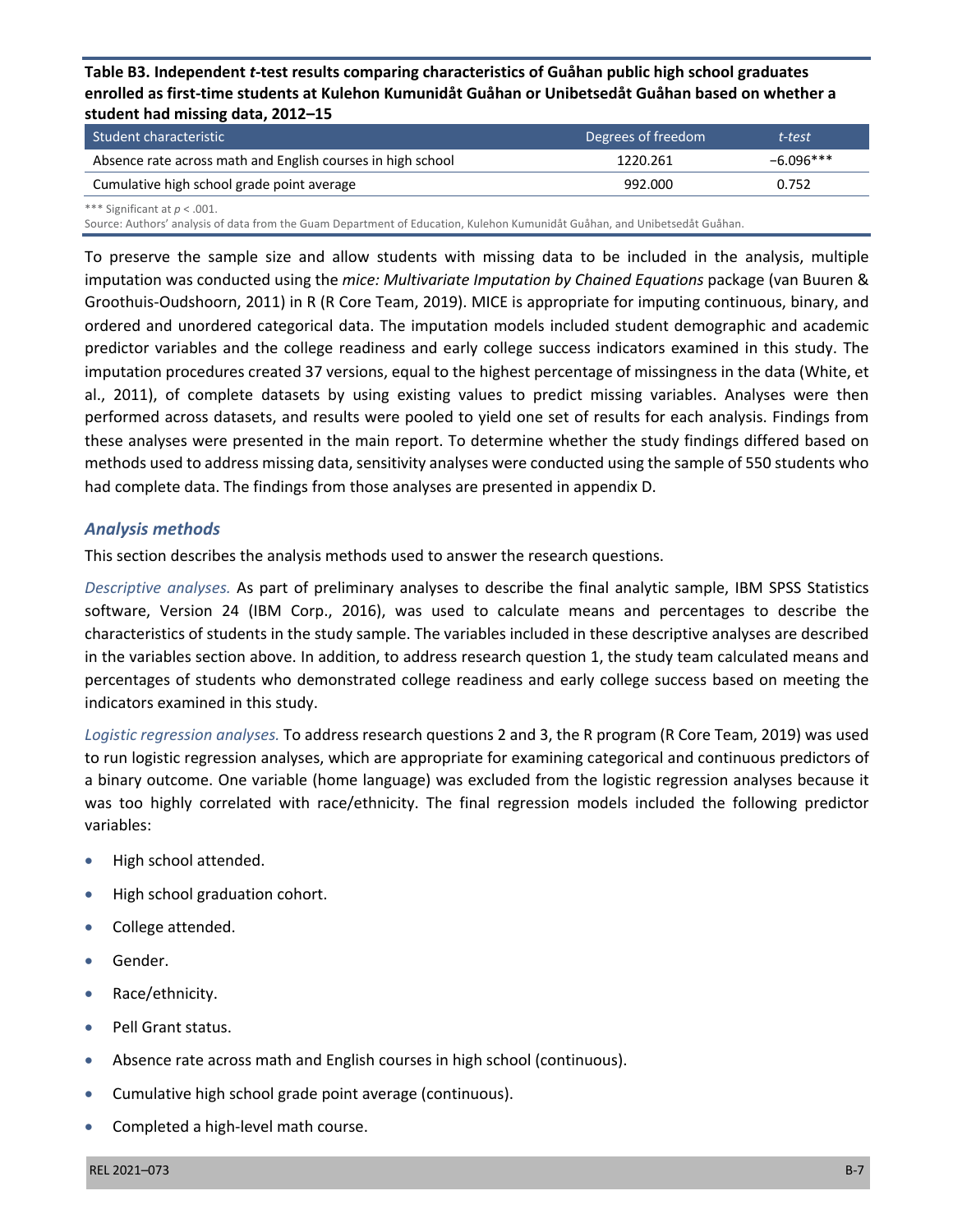- Completed an Advanced Placement math course.
- Completed an Advanced Placement English course.

Each continuous predictor was centered around its mean in preparation for the logistic regression analyses. In addition, the R program (R Core Team, 2019) was used to deviation-code categorical predictors to support the interpretation of findings. Deviation coding compares outcomes among students with specific characteristics with the grand mean outcome, rather than with outcomes for an arbitrary reference group. For categorical variables, statistical significance indicated that a specific level of a given categorical variable was significantly different from the mean of the means of the outcomes at all values of that variable. For example, for findings regarding the year in which students graduated from high school, deviation coding permitted a comparison of outcomes for students who graduated from high school in 2012 with the mean of the means of the outcomes at all graduation years for the typical student in the study sample.

After completing the final data preparations, four binary logistic regression models were run using the R program (R Core Team, 2019). The first regression model used student demographic and academic preparation characteristics, as well as college attended, to predict the log odds of a student demonstrating college readiness and early college success by meeting the composite indicator. This model was considered the main model. The remaining three models each used student characteristics to predict the log odds of a student meeting each individual indicator of college readiness and early college success.

The logistic regression models predicting the log odds of meeting each indicator of interest, given the predictors described above, are summarized as follows:

$$
\ln[P_i / ([1 - P_i]] = \beta_0 + \beta_1 X_{1i} + \beta_2 X_{2i} + \beta_3 X_{3i} \dots \beta_k X_{ki}
$$

in which  $P_i$  is the probability of meeting the composite indicator of college readiness and early college success (or meeting each individual indicator of interest) for student *i*;  $\beta_0$  is the estimated log odds of meeting the college readiness and early college success indicator of interest when the values of all demographic, academic preparation, and college attended variables take on the value of 0;  $β_1$  through  $β_k$  are the coefficients for capturing the relationships between the demographic, academic preparation, and college attended variables and the log odds of meeting the college readiness and early college success indicator of interest; and X1*<sup>i</sup>* through X*ki* are the values of the demographic, academic preparation, and college attended variables.

For each regression model, the student demographic, academic preparation, and college attended variables were entered simultaneously. Each model was run twice to allow all values of categorical variables to be included. Specifically, the first time a model was run, a given value of the categorical variable was excluded, and the second time each model was run, a different value was excluded to serve as the omitted group. After these analyses, the student characteristics were examined for evidence of multicollinearity. Multicollinearity occurs where correlations among predictor variables can affect the results of the analysis. A common way to detect multicollinearity is to examine the variance inflation factors of predictor variables. A variance inflation factor estimates the extent to which a regression coefficient's variance is inflated because of multicollinearity among predictor variables. As a general practice, variance inflation factors that are greater than 5 suggest high multicollinearity (Mansfield & Helms, 1982). In some instances, the variance inflation factors were greater than 5 when home language and race/ethnicity were both included in the regression models. As a result, home language was removed from the models because it was correlated with and conceptually similar to race/ethnicity. Findings regarding race/ethnicity should thus be interpreted as reflecting both race/ethnicity and home language.

After logistic regression analysis was run, odds ratios were calculated for each demographic, academic preparation, and college attended predictor variable. For categorical predictors the odds ratio reflects the likelihood of meeting the composite indicator of college readiness and early college success (or meeting each individual indicator of interest) for participants at each value of the predictor variable when compared with the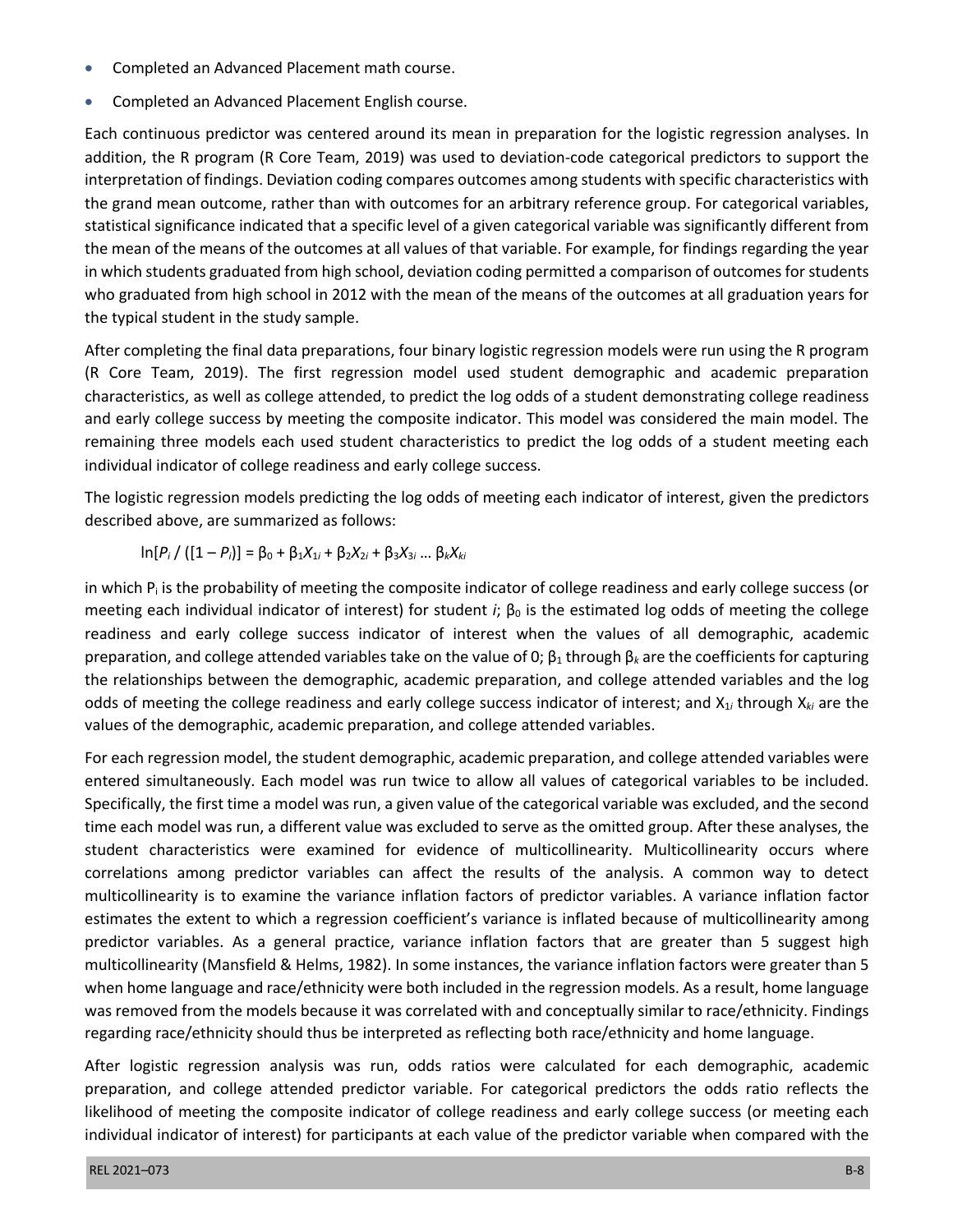mean of the mean likelihoods for participants at all values of the predictor variable. For continuous predictors the odds ratios reflect how a one-unit increase in the variable corresponds to a change in the likelihood of meeting the composite indicator of college readiness and early college success (or meeting each individual indicator of interest) while all other variables are held constant.

Next, the emmeans package (Lenth, 2019) in the R program (R Core Team, 2019) was used to calculate average predicted probabilities for each demographic, academic preparation, and college attended predictor variable. First, one predicted probability was calculated for each student for each value of the categorical variable, while other characteristics were kept fixed. Next, an average of those predicted probabilities was calculated across students for each value of the categorical variable. For categorical predictor variables the average predicted probabilities reflect the predicted probability of meeting the college readiness and early college success indicator at each value of the predictor variable, while the other predictor variables are held constant at the average of the average predicted values for each value of categorical variables and at the average value for continuous variables. For continuous predictor variables average predicted probabilities were calculated at specific values of the predictor variable. Specifically, cumulative high school grade point averages ranged from 1.44 to 4.58. Because few students scored below a 2.00 (3 percent of students) or above a 4.50 (fewer than 1 percent), average predicted probabilities were calculated for cumulative grade point averages of 2.00, 3.00, 4.00, and 4.50. Thus, the average predicted probabilities for continuous predictor variables reflect the predicted probability that a student would meet the college readiness and early college success indicator at the specified value of that variable, while other predictor variables are held constant.

The findings section of the main report focuses on the differences in average probabilities across all values of a characteristic when the logistic regression result for a given value of that categorical variable was statistically significant. Group differences on binary outcome variables were considered major when they were statistically significant and 5 percentage points or larger in magnitude (based on average predicted probabilities). They were considered minor when they were statistically significant but less than 5 percentage points in magnitude. For continuous variables differences were considered major if they were statistically significant and the Hedges' *g* effect size (calculated by determining the difference between the two groups divided by the pooled within-group standard deviation) corresponding to the group difference reflected at least a 5 percentage point difference. When differences were statistically significant but the Hedges' *g* effect size corresponding to the difference reflected less than a 5 percentage point difference, they were considered minor. A 5 percentage point difference was chosen because stakeholders would likely view a difference of this magnitude as meaningful.

#### *References*

- College Factual. (2020). *University of Guam international student report*. Retrieved August 31, 2020, from [https://www](https://www.collegefactual.com/colleges/university-of-guam/student-life/international/) [.collegefactual.com/colleges/university-of-guam/student-life/international/](https://www.collegefactual.com/colleges/university-of-guam/student-life/international/).
- Federal Student Aid. (2020). *Federal student grant programs.* [https://studentaid.gov/sites/default/files/federal-grant](https://studentaid.gov/sites/default/files/federal-grant-programs.pdf)[programs.pdf](https://studentaid.gov/sites/default/files/federal-grant-programs.pdf).
- Guam Community College. (2019). *Factbook 2018–2019*. [https://guamcc.edu/sites/default/files/factbook\\_vol\\_13\\_1.pdf.](https://guamcc.edu/sites/default/files/factbook_vol_13_1.pdf)
- IBM Corp. (2016). *IBM SPSS Statistics for Windows, Version 24.0.*
- Lenth, R. (2019). emmeans: Estimated marginal means, aka least-squares means. R package version 1.3.3. [https://CRAN.R](https://CRAN.R-project.org/package=emmeans)[project.org/package=emmeans](https://CRAN.R-project.org/package=emmeans).
- Mansfield, E. R., & Helms, B. P. (1982). Detecting multicollinearity. *The American Statistician, 36*(3a), 158–160. [https://doi](https://doi.org/10.1080/00031305.1982.10482818) [.org/10.1080/00031305.1982.10482818](https://doi.org/10.1080/00031305.1982.10482818).
- R Core Team. (2019). R: A language and environment for statistical computing. R Foundation for Statistical Computing. <https://www.R-project.org/>.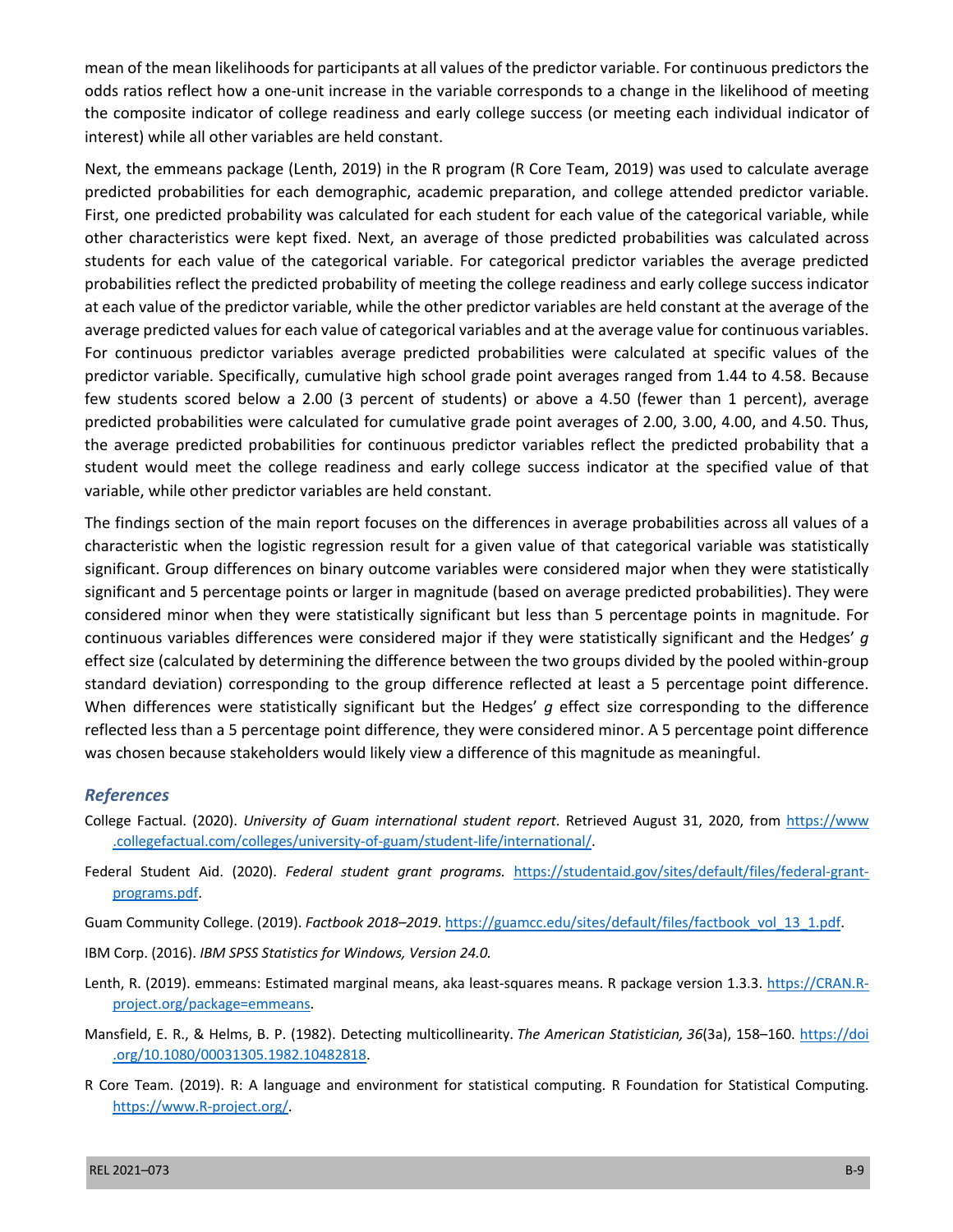- Robinson, D. (2019). fuzzyjoin: Join tables together on inexact matching. R package version 0.1.5. [https://CRAN.R-project.org](https://CRAN.R-project.org/package=fuzzyjoin) [/package=fuzzyjoin](https://CRAN.R-project.org/package=fuzzyjoin).
- van Buuren, S., & Groothuis-Oudshoorn, K. (2011). mice: Multivariate imputation by chained equations in R. *Journal of Statistical Software, 45*(3), 1–67. <https://doi.org/10.18637/jss.v045/i03>.
- White, I. R., Royston, P., & Wood, A. M. (2011). Multiple imputation using chained equations: Issues and guidance for practice. *Statistics in Medicine*, *30*(4), 377–399. [https://doi.org/10.1002/sim.4067.](https://doi.org/10.1002/sim.4067)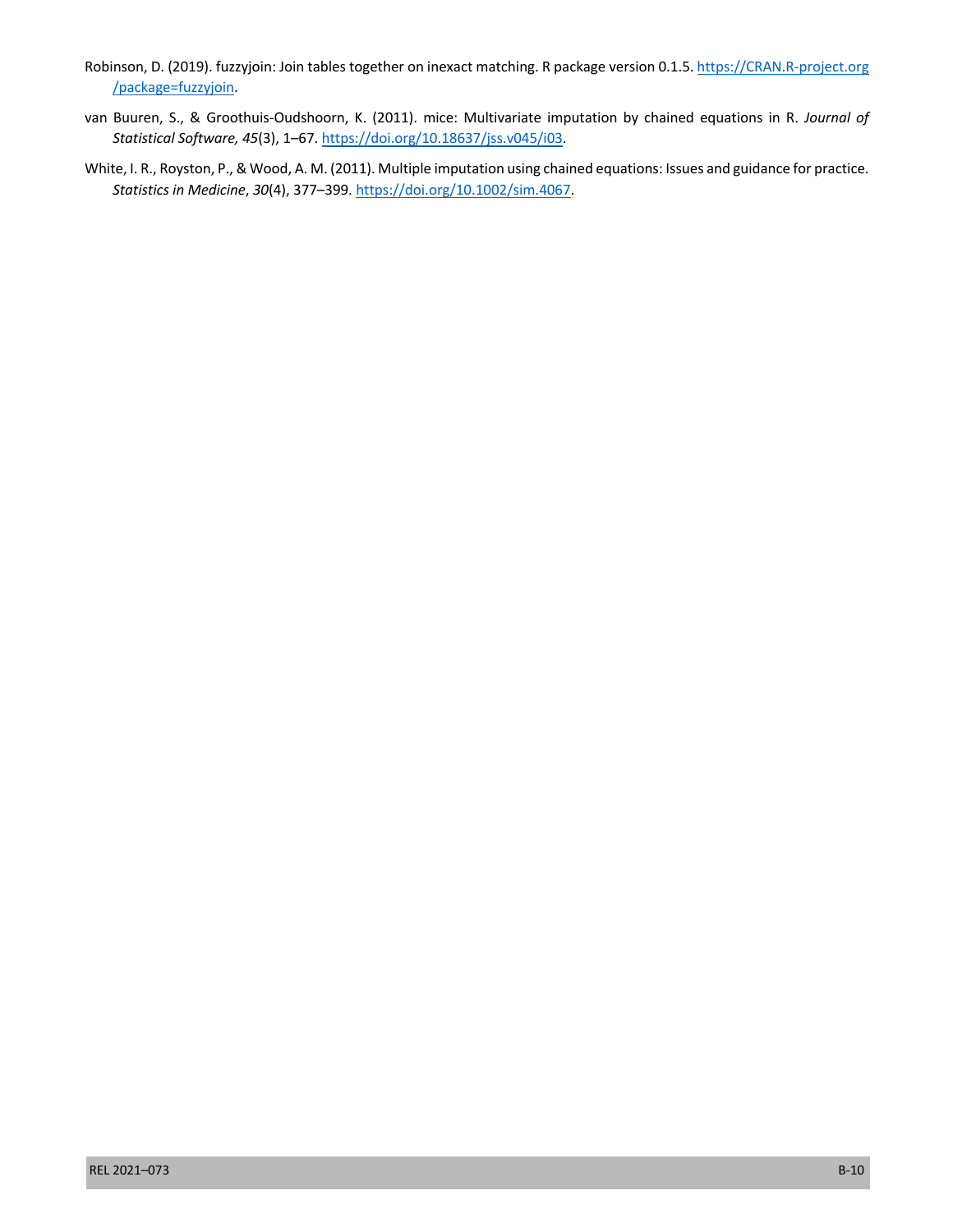## **Appendix C. Supporting analyses**

This appendix provides additional information about the study's analyses. First, it provides descriptive statistics for the final analytic sample (tables C1–C2). Next, it presents detailed results for the three research questions (tables C3–C8). Finally, it presents detailed results from analyses comparing students who enrolled in Kulehon Kumunidåt Guåhan and students who enrolled in Unibetsedåt Guåhan with students who did not enroll in either institution (tables C9–C10).

#### *Detailed results of analyses to describe the final study sample*

This section provides descriptive statistics (percentages, means, and standard deviations) for student characteristics across all cohorts of students in the final analytic sample (tables C1–C2).

The public high schools included in this study varied by enrollment, student–teacher ratios, and geographic location. Specifically, enrollment at each high school ranges from 1,297 to 1,876 students, and student–teacher ratios range from 14.88 to 20.40 (U.S. Department of Education, 2016). All but one, Southern High School, have a geographic location classified as "town: remote," with Southern High School classified as "rural: fringe" (U.S. Department of Education, 2016). Both John F. Kennedy High School and George Washington High School are centrally located. Okkodo High School and Simon Sanchez High School are located in the northern region, and Southern High School is located in the southern region. All the high schools follow the same course curriculum and have similar student demographics. In addition, all the schools are accredited by the Western Association of Schools and Colleges, a regional accrediting agency recognized by the United States Department of Education (Accrediting Commission for Schools Western Association of Schools and Colleges, 2020).

| Student characteristic        | Percent of students | Number of students |
|-------------------------------|---------------------|--------------------|
| High school attended          |                     |                    |
| George Washington High School | 24.1                | 296                |
| John F. Kennedy High School   | 26.0                | 319                |
| Okkodo High School            | 17.9                | 219                |
| Simon Sanchez High School     | 20.2                | 247                |
| Southern High School          | 11.8                | 145                |
| High school graduation cohort |                     |                    |
| 2012                          | 22.1                | 271                |
| 2013                          | 25.3                | 310                |
| 2014                          | 27.3                | 335                |
| 2015                          | 25.3                | 310                |
| College attended              |                     |                    |
| Kulehon Kumunidåt Guåhan      | 19.6                | 240                |
| Unibetsedåt Guåhan            | 80.4                | 986                |
| Gender                        |                     |                    |
| Female                        | 56.9                | 697                |
| Male                          | 43.1                | 529                |

**Table C1. Percentages and numbers of students in the analytic sample for each categorical demographic, academic preparation, and college attended variable of interest, 2012–15**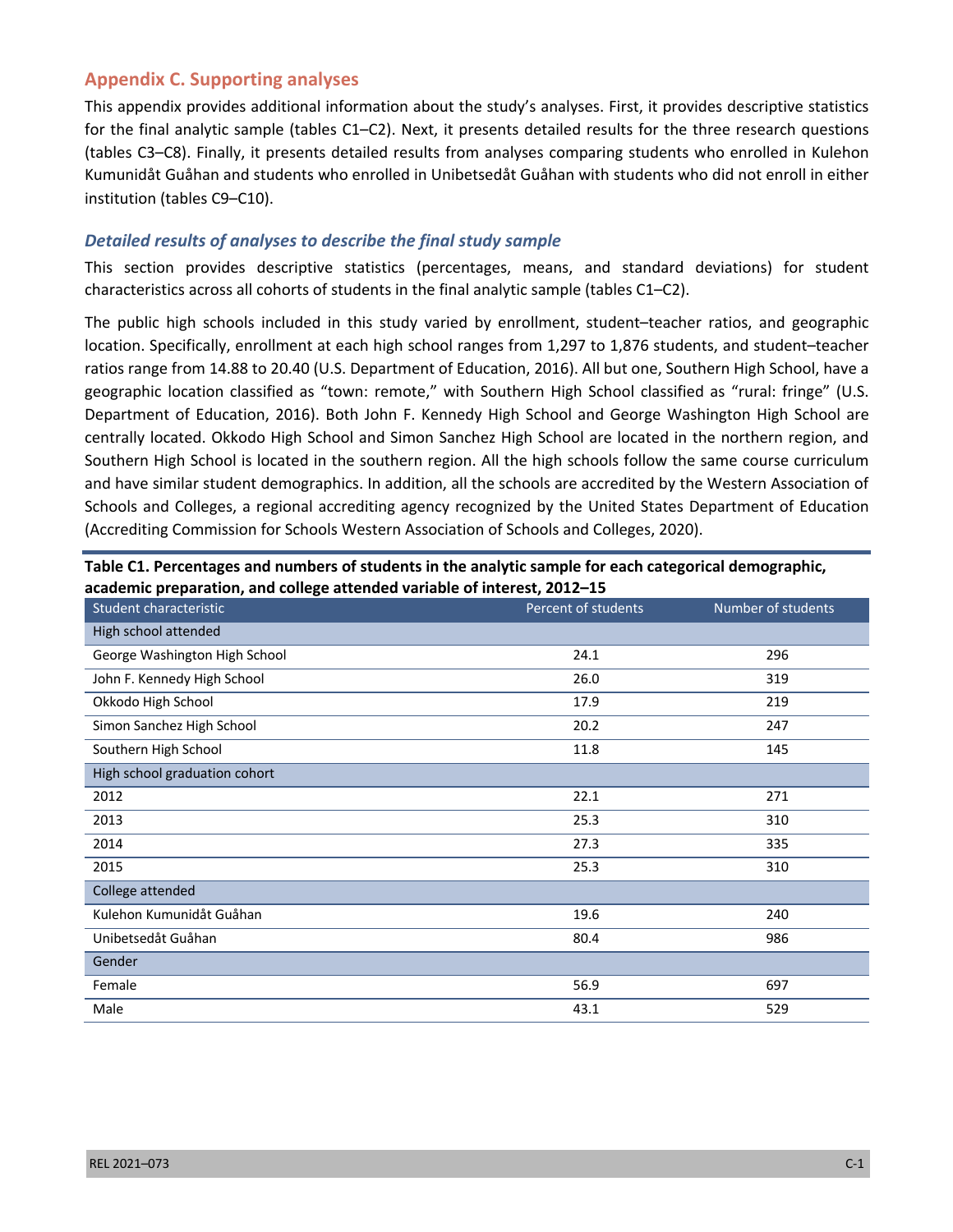| Student characteristic                                                                 | Percent of students | Number of students |
|----------------------------------------------------------------------------------------|---------------------|--------------------|
| Race/ethnicity                                                                         |                     |                    |
| Asian                                                                                  | 4.2                 | 52                 |
| CHamoru                                                                                | 33.5                | 411                |
| <b>Federated States of Micronesia</b>                                                  | 6.3                 | 77                 |
| Filipino                                                                               | 49.2                | 603                |
| Palauan                                                                                | 2.8                 | 34                 |
| Other                                                                                  | 4.0                 | 49                 |
| Primary language spoken at home                                                        |                     |                    |
| CHamoru/Refaluwasch                                                                    | 2.9                 | 35                 |
| Chuukese                                                                               | 2.3                 | 28                 |
| English                                                                                | 61.9                | 759                |
| Tagalog                                                                                | 21.3                | 261                |
| Other Micronesian languages                                                            | 3.3                 | 40                 |
| Other Philippine languages                                                             | 5.1                 | 63                 |
| Other languages                                                                        | 3.3                 | 41                 |
| Pell Grant status                                                                      |                     |                    |
| Yes                                                                                    | 75.1                | 921                |
| No                                                                                     | 24.9                | 305                |
| Cumulative high school grade point average (categorical)                               |                     |                    |
| $0.00 - 0.99$                                                                          | $\pmb{0}$           | $\pmb{0}$          |
| $1.00 - 1.99$                                                                          | 3.2                 | 39                 |
| $2.00 - 2.99$                                                                          | 26.9                | 330                |
| $3.00 - 3.99$                                                                          | 53.7                | 659                |
| $4.00 - 4.49$                                                                          | 15.7                | 192                |
| 4.50 and above                                                                         | 0.5                 | $\overline{7}$     |
| Absence rate across math and English courses in high school (categorical) <sup>a</sup> |                     |                    |
| Low                                                                                    | 33.9                | 416                |
| Medium                                                                                 | 33.0                | 404                |
| High                                                                                   | 33.1                | 406                |
| Completed a high-level math course                                                     |                     |                    |
| Yes                                                                                    | 14.0                | 172                |
| No                                                                                     | 86.0                | 1,054              |
| Completed an Advanced Placement math course                                            |                     |                    |
| Yes                                                                                    | 4.8                 | 59                 |
| No                                                                                     | 95.2                | 1,167              |
| Completed an Advanced Placement English course                                         |                     |                    |
| Yes                                                                                    | 12.5                | 153                |
| $\operatorname{\mathsf{No}}$                                                           | 87.5                | 1,073              |

a. Absence rates were categorized as low, medium, and high using 33rd and 66th percentile cutpoints from the distribution of all students' absence rates for math and English courses.

Note: *n* = 1,226. Percentages may not sum to 100 because of rounding.

Source*:* Authors' analysis of data from the Guam Department of Education, Kulehon Kumunidåt Guåhan, and Unibetsedåt Guåhan.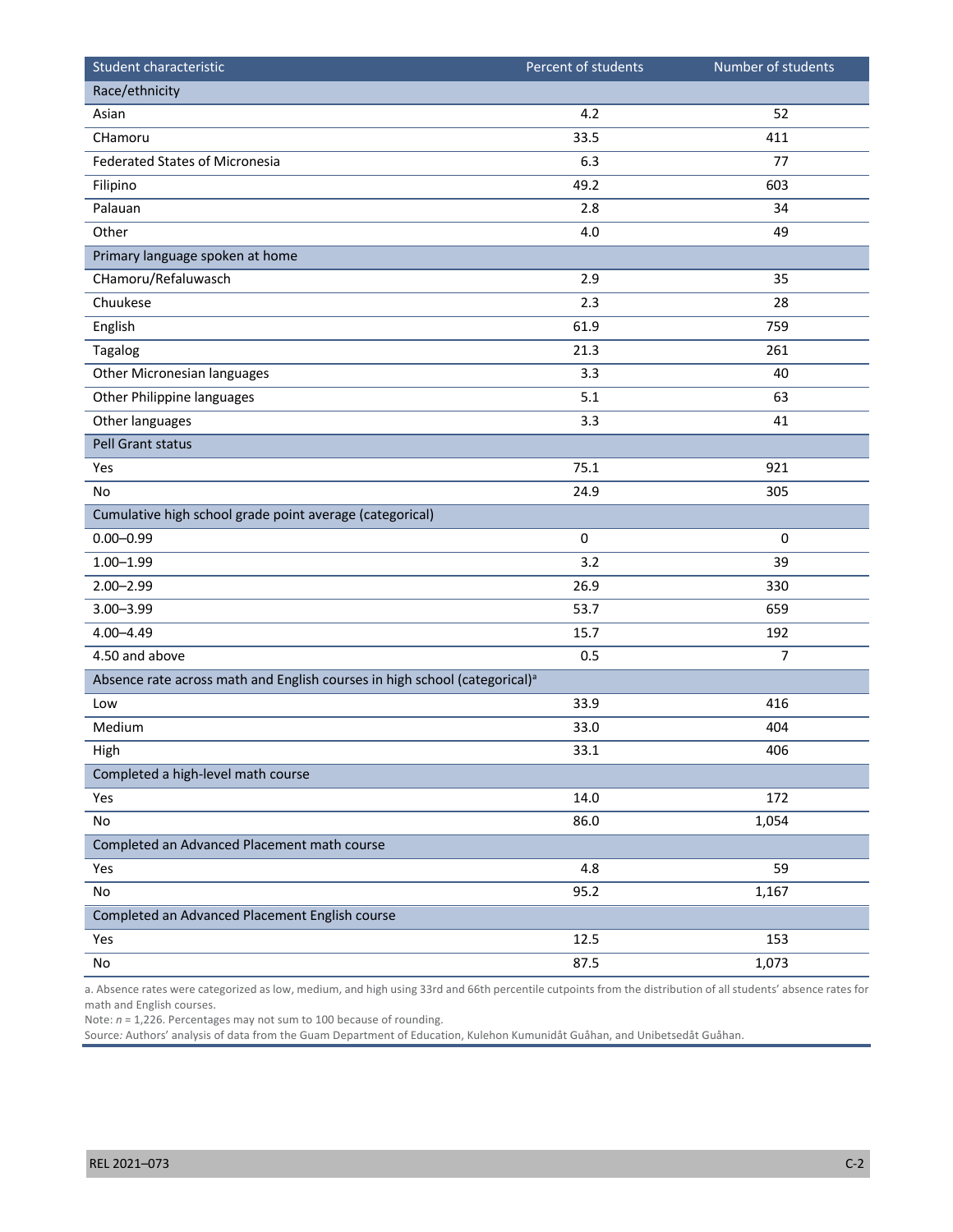#### **Table C2. Means and standard deviations of continuous academic preparation variables for students in the analytic sample, 2012–15**

| Student characteristic                                                           | Mean | Standard<br>deviation |
|----------------------------------------------------------------------------------|------|-----------------------|
| Average absence rate across math and English courses in high school (continuous) | 2.9  | 0.03                  |
| Cumulative high school grade point average (continuous)                          | 3.31 | 0.65                  |

Note: *n* = 1,226.

Source: Authors' analysis of data from the Guam Department of Education, Kulehon Kumunidåt Guåhan, and Unibetsedåt Guåhan.

# *Detailed results of analyses for research question 1*

This section provides descriptive statistics (percentage and numbers) across all cohorts of students in the final analytic sample for indicators of college readiness and early college success (research question 1).

#### **Table C3. Percentages and numbers of students in the analytic sample who met various Indicators of college readiness and early college success, 2012–15**

| Indicator                                                                                 | Percent | <b>Number</b> |  |  |
|-------------------------------------------------------------------------------------------|---------|---------------|--|--|
| Demonstrated college readiness and early college success (met all three indicators)       |         |               |  |  |
| Yes                                                                                       | 22.6    | 277           |  |  |
| No                                                                                        | 77.4    | 949           |  |  |
| Enrolled in only credit-bearing math and English courses during the first year of college |         |               |  |  |
| Yes                                                                                       | 29.6    | 363           |  |  |
| No                                                                                        | 70.4    | 863           |  |  |
| Earned all attempted credits during the first semester of college                         |         |               |  |  |
| Yes                                                                                       | 42.6    | 522           |  |  |
| No                                                                                        | 57.4    | 704           |  |  |
| Persisted to second year of college                                                       |         |               |  |  |
| Yes                                                                                       | 74.2    | 910           |  |  |
| No                                                                                        | 25.8    | 316           |  |  |

Note: *n* = 1,226. Percentages may not sum to 100 because of rounding.

Source: Authors' analysis of data from the Guam Department of Education, Kulehon Kumunidåt Guåhan, and Unibetsedåt Guåhan.

#### *Detailed results of analyses for research questions 2 and 3*

This section presents estimated coefficients, standard errors, *p*-values, and odds ratios for the logistic regression analyses that examined demographic characteristics, academic preparation characteristics, and college attended as predictors of meeting the composite indicator of college readiness and early college success, along with analyses for each individual indicator of college readiness and early college success: enrolling in only credit-bearing courses during the first year of college, earning all attempted credits during the first semester of college, and persisting to a second year of college (tables C4–C7).

For continuous academic preparation characteristics in the model, each estimated coefficient reflects the expected change in the log odds of meeting the composite indicator of college readiness and early college success (or meeting each individual indicator of interest) corresponding to a one-unit increase in the variable of interest, with other predictors in the model held constant. Each odds ratio reflects how a one-unit increase in the variable corresponds to a change in the likelihood of meeting the composite indicator of college readiness and early college success (or meeting each individual indicator of interest) compared with the average for that variable. For example, as cumulative high school grade point average increases by one point, the log odds of meeting the composite indicator of college readiness and early college success are expected to increase by 2.8, and the odds of demonstrating college readiness and early college success would be 16.9 times as large.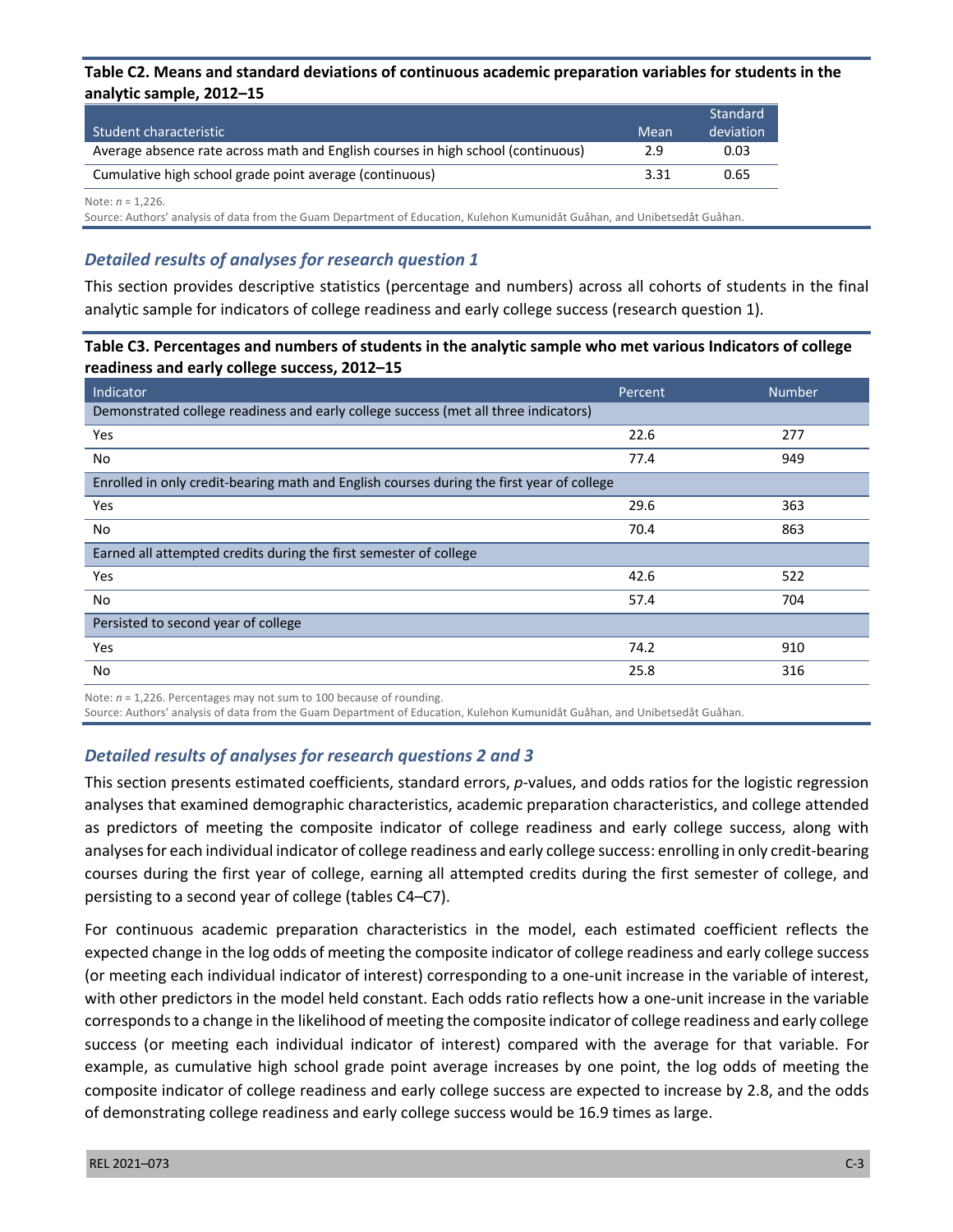For categorical demographic, academic preparation, and college attended characteristics, each estimated coefficient reflects the expected change in the log odds of the average student meeting the composite indicator of college readiness and early college success (or meeting each individual indicator of interest) as a result of having a particular value of a characteristic when compared with the mean of the mean outcome at all values of that characteristic for the average student. Each odds ratio reflects how the likelihood of meeting the composite indicator of college readiness and early college success (or meeting each individual indicator of interest) changes as a result of having that characteristic compared with the average student in the population. For example, being in the 2015 graduation cohort is associated with a 0.05 decrease in the log odds of meeting the composite indicator of college readiness and early college success compared with the average student in the analytic sample, and a student who graduated in that cohort would be 0.95 times as likely as the average student to demonstrate college readiness and early college success.

**Table C4. Coefficients, standard errors, statistical significance, and odds ratios for logistic regression models predicting college readiness and early college success (by meeting the composite indicator) among students in the analytic sample, 2012–15**

| Student characteristic                | Coefficient <sup>a</sup> | Standard error | Odds ratio |
|---------------------------------------|--------------------------|----------------|------------|
| Constant                              |                          |                |            |
| Intercept                             | $-1.787$                 | 0.290          | 0.168      |
| High school attended                  |                          |                |            |
| George Washington High School         | $-0.361$                 | 0.195          | 0.697      |
| John F. Kennedy High School           | $0.393*$                 | 0.170          | 1.482      |
| Okkodo High School                    | $-0.162$                 | 0.198          | 0.851      |
| Simon Sanchez High School             | 0.089                    | 0.187          | 1.093      |
| Southern High School                  | 0.040                    | 0.250          | 1.041      |
| High school graduation cohort         |                          |                |            |
| 2012                                  | 0.138                    | 0.164          | 1.148      |
| 2013                                  | $-0.023$                 | 0.151          | 0.977      |
| 2014                                  | $-0.061$                 | 0.149          | 0.941      |
| 2015                                  | $-0.053$                 | 0.157          | 0.948      |
| College attended                      |                          |                |            |
| Kulehon Kumunidåt Guåhan              | $-0.144$                 | 0.125          | 0.866      |
| Unibetsedåt Guåhan                    | 0.144                    | 0.125          | 1.154      |
| Gender                                |                          |                |            |
| Female                                | $-0.248*$                | 0.097          | 0.780      |
| Male                                  | $0.248*$                 | 0.097          | 1.282      |
| Race/ethnicity                        |                          |                |            |
| Asian                                 | $-0.057$                 | 0.374          | 0.945      |
| CHamoru                               | 0.103                    | 0.225          | 1.108      |
| <b>Federated States of Micronesia</b> | $-0.372$                 | 0.446          | 0.689      |
| Filipino                              | $-0.268$                 | 0.203          | 0.765      |
| Palauan                               | $-0.317$                 | 0.535          | 0.728      |
| Other                                 | 0.912                    | 0.405          | 2.489      |
| Pell Grant status                     |                          |                |            |
| Yes                                   | 0.096                    | 0.104          | 1.101      |
| No                                    | $-0.096$                 | 0.104          | 0.909      |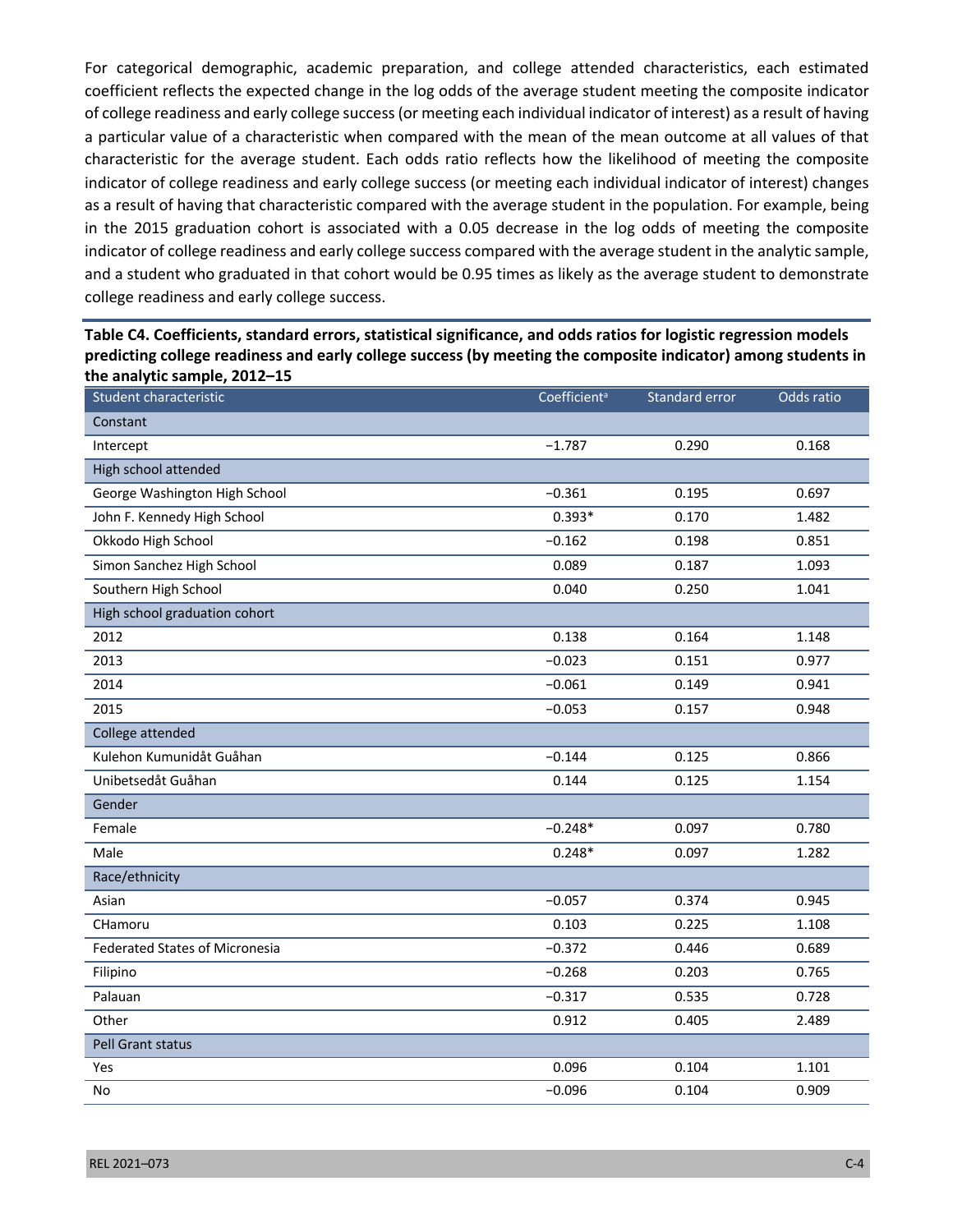| Student characteristic                                                   | Coefficient <sup>a</sup> | Standard error | Odds ratio |
|--------------------------------------------------------------------------|--------------------------|----------------|------------|
| Absence rate across math and English courses in high school (continuous) |                          |                |            |
| Absence rate                                                             | $-4.041$                 | 4.020          | 0.018      |
| Cumulative high school grade point average (continuous)                  |                          |                |            |
| Grade point average                                                      | $2.827***$               | 0.265          | 16.897     |
| Completed a high-level math course                                       |                          |                |            |
| Yes                                                                      | $0.616***$               | 0.133          | 1.852      |
| No.                                                                      | $-0.616***$              | 0.133          | 0.540      |
| Completed an Advanced Placement math course                              |                          |                |            |
| Yes                                                                      | $-0.254$                 | 0.207          | 0.776      |
| No                                                                       | 0.254                    | 0.207          | 1.289      |
| Completed an Advanced Placement English course                           |                          |                |            |
| Yes                                                                      | 0.088                    | 0.125          | 1.092      |
| No                                                                       | $-0.088$                 | 0.125          | 0.916      |

\* Significant at *p* < .05; \*\*\* significant at *p* < .001.

a. Represents the log of the odds ratio for meeting the outcome of interest for one value of the covariate compared with one unit lower.

Note: Analyses were run using the aggregate sample of the four student cohorts of interest. The Benjamini-Hochberg correction was used to account for multiple comparisons.

Source: Authors' analysis of data from the Guam Department of Education, Kulehon Kumunidåt Guåhan, and Unibetsedåt Guåhan.

### **Table C5. Coefficients, standard errors, statistical significance, and odds ratios for logistic regression models predicting enrolling in only credit-bearing math and English courses in the first year of college among students in the analytic sample, 2012–15**

| Student characteristic        | Coefficient <sup>a</sup> | Standard error | Odds ratio |
|-------------------------------|--------------------------|----------------|------------|
| Constant                      |                          |                |            |
| Intercept                     | $-0.540$                 | 0.252          | 0.583      |
| High school attended          |                          |                |            |
| George Washington High School | $-0.091$                 | 0.162          | 0.913      |
| John F. Kennedy High School   | $0.514***$               | 0.147          | 1.672      |
| Okkodo High School            | $-0.358$                 | 0.175          | 0.699      |
| Simon Sanchez High School     | 0.016                    | 0.162          | 1.016      |
| Southern High School          | $-0.081$                 | 0.219          | 0.922      |
| High school graduation cohort |                          |                |            |
| 2012                          | 0.110                    | 0.143          | 1.116      |
| 2013                          | $-0.123$                 | 0.133          | 0.885      |
| 2014                          | $-0.046$                 | 0.129          | 0.955      |
| 2015                          | 0.058                    | 0.133          | 1.060      |
| College attended              |                          |                |            |
| Kulehon Kumunidåt Guåhan      | $-0.041$                 | 0.103          | 0.960      |
| Unibetsedåt Guåhan            | 0.041                    | 0.103          | 1.042      |
| Gender                        |                          |                |            |
| Female                        | $-0.280***$              | 0.082          | 0.756      |
| Male                          | $0.280***$               | 0.082          | 1.323      |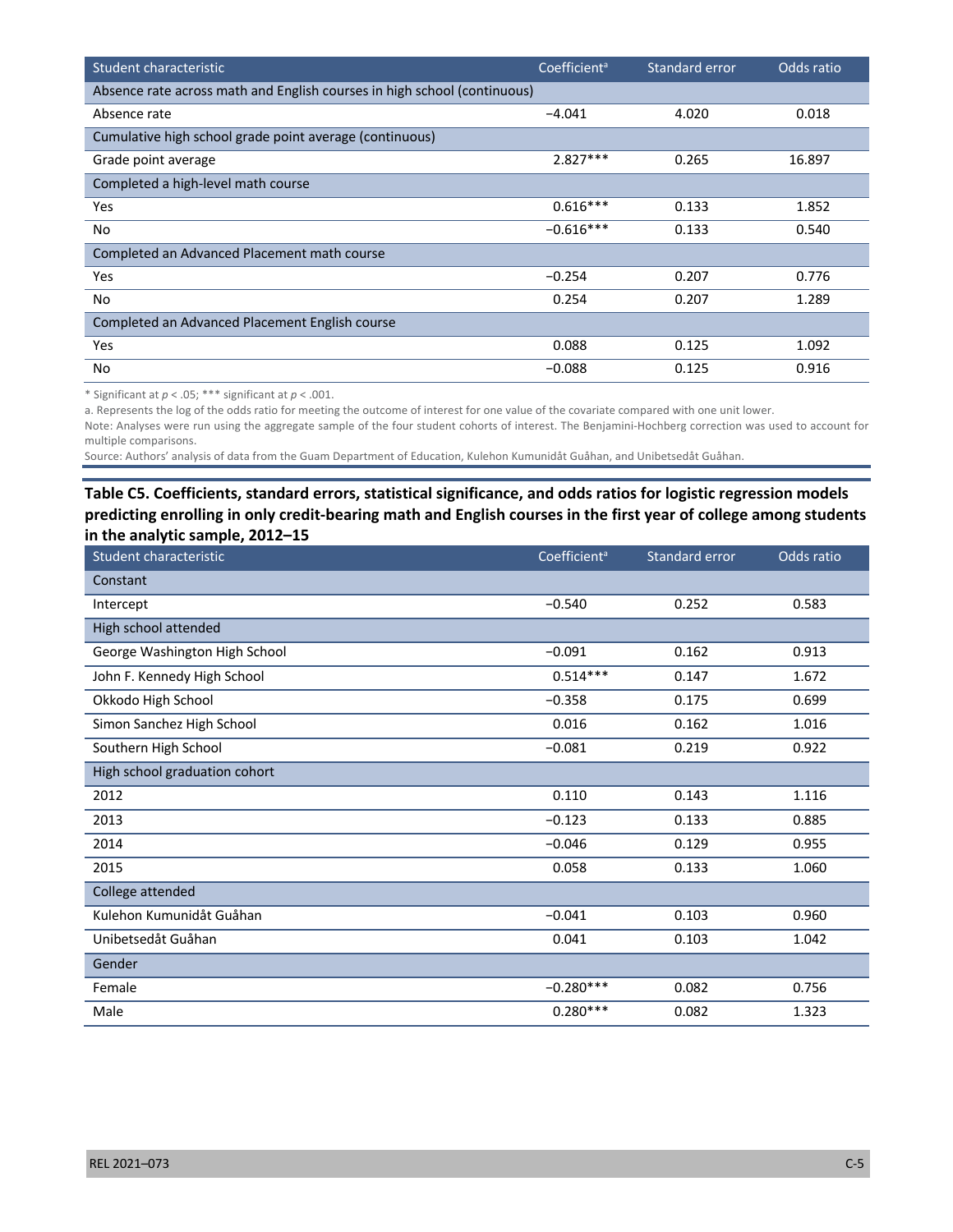| Student characteristic                                                   | Coefficient <sup>a</sup> | Standard error | Odds ratio |
|--------------------------------------------------------------------------|--------------------------|----------------|------------|
| Race/ethnicity                                                           |                          |                |            |
| Asian                                                                    | 0.067                    | 0.330          | 1.069      |
| CHamoru                                                                  | $-0.052$                 | 0.185          | 0.949      |
| <b>Federated States of Micronesia</b>                                    | $-0.230$                 | 0.340          | 0.794      |
| Filipino                                                                 | $-0.280$                 | 0.169          | 0.756      |
| Palauan                                                                  | $-0.097$                 | 0.415          | 0.907      |
| Other                                                                    | 0.593                    | 0.337          | 1.809      |
| <b>Pell Grant status</b>                                                 |                          |                |            |
| Yes                                                                      | $-0.096$                 | 0.089          | 0.908      |
| <b>No</b>                                                                | 0.096                    | 0.089          | 1.101      |
| Absence rate across math and English courses in high school (continuous) |                          |                |            |
| Absence rate                                                             | $-0.309$                 | 3.313          | 0.734      |
| Cumulative high school grade point average (continuous)                  |                          |                |            |
| Grade point average                                                      | $1.894***$               | 0.187          | 6.644      |
| Completed a high-level math course                                       |                          |                |            |
| Yes                                                                      | $0.582***$               | 0.126          | 1.789      |
| <b>No</b>                                                                | $-0.582***$              | 0.126          | 0.559      |
| Completed an Advanced Placement math course                              |                          |                |            |
| Yes                                                                      | $-0.096$                 | 0.211          | 0.909      |
| No                                                                       | 0.096                    | 0.211          | 1.100      |
| Completed an Advanced Placement English course                           |                          |                |            |
| Yes                                                                      | 0.223                    | 0.118          | 1.250      |
| No                                                                       | $-0.223$                 | 0.118          | 0.800      |

\*\*\* Significant at *p* < .001.

a. Represents the log of the odds ratio for meeting the outcome of interest for one value of the covariate compared with one unit lower.

Note: Analyses were run using the aggregate sample of the four student cohorts of interest. The Benjamini-Hochberg correction was used to account for multiple comparisons.

Source: Authors' analysis of data from the Guam Department of Education, Kulehon Kumunidåt Guåhan, and Unibetsedåt Guåhan.

## **Table C6. Coefficients, standard errors, statistical significance, and odds ratios for logistic regression models predicting earning all attempted credits during the first semester of college among students in the analytic sample, 2012–15**

| Student characteristic        | Coefficient <sup>a</sup> | Standard error | Odds ratio |
|-------------------------------|--------------------------|----------------|------------|
| Constant                      |                          |                |            |
| Intercept                     | 0.654                    | 0.221          | 1.923      |
| High school attended          |                          |                |            |
| George Washington High School | $-0.340$                 | 0.144          | 0.711      |
| John F. Kennedy High School   | 0.164                    | 0.134          | 1.179      |
| Okkodo High School            | 0.084                    | 0.151          | 1.088      |
| Simon Sanchez High School     | $-0.042$                 | 0.144          | 0.959      |
| Southern High School          | 0.134                    | 0.194          | 1.143      |
| High school graduation cohort |                          |                |            |
| 2012                          | $0.507***$               | 0.129          | 1.661      |
| 2013                          | 0.157                    | 0.117          | 1.170      |
| 2014                          | $-0.469***$              | 0.118          | 0.626      |
| 2015                          | $-0.195$                 | 0.122          | 0.823      |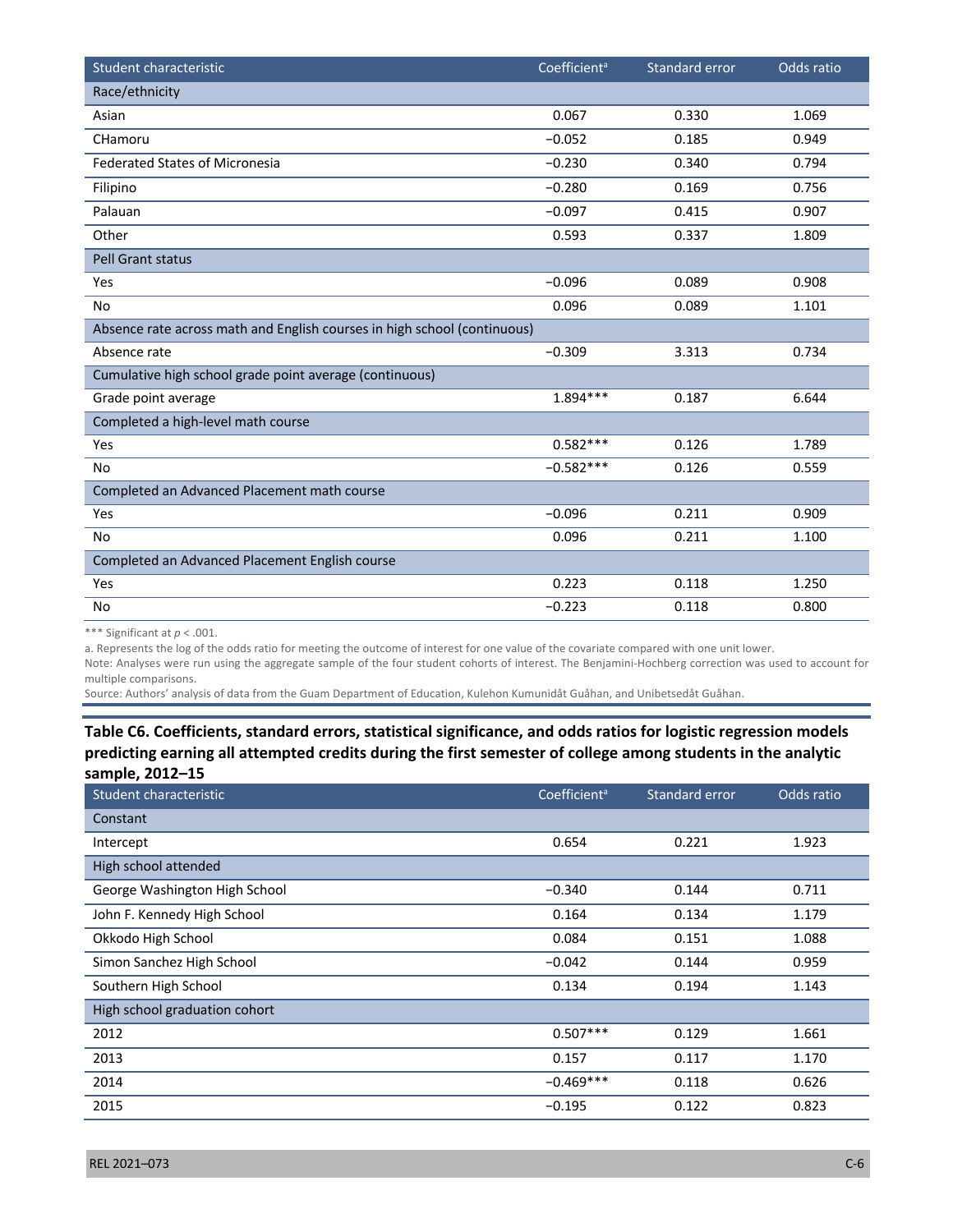| Student characteristic                                                   | Coefficient <sup>a</sup> | <b>Standard error</b> | Odds ratio |
|--------------------------------------------------------------------------|--------------------------|-----------------------|------------|
| College attended                                                         |                          |                       |            |
| Kulehon Kumunidåt Guåhan                                                 | $0.773***$               | 0.091                 | 2.167      |
| Unibetsedåt Guåhan                                                       | $-0.773***$              | 0.091                 | 0.461      |
| Gender                                                                   |                          |                       |            |
| Female                                                                   | $-0.127$                 | 0.072                 | 0.880      |
| Male                                                                     | 0.127                    | 0.072                 | 1.136      |
| Race/ethnicity                                                           |                          |                       |            |
| Asian                                                                    | 0.531                    | 0.306                 | 1.701      |
| CHamoru                                                                  | 0.152                    | 0.163                 | 1.165      |
| <b>Federated States of Micronesia</b>                                    | $-0.362$                 | 0.274                 | 0.696      |
| Filipino                                                                 | $-0.393*$                | 0.153                 | 0.675      |
| Palauan                                                                  | $-0.124$                 | 0.365                 | 0.883      |
| Other                                                                    | 0.196                    | 0.308                 | 1.216      |
| <b>Pell Grant status</b>                                                 |                          |                       |            |
| Yes                                                                      | 0.096                    | 0.082                 | 1.101      |
| No                                                                       | $-0.096$                 | 0.082                 | 0.908      |
| Absence rate across math and English courses in high school (continuous) |                          |                       |            |
| Absence rate                                                             | $-4.579$                 | 3.037                 | 0.010      |
| Cumulative high school grade point average (continuous)                  |                          |                       |            |
| Grade point average                                                      | $1.300***$               | 0.149                 | 3.671      |
| Completed a high-level math course                                       |                          |                       |            |
| Yes                                                                      | $0.481***$               | 0.126                 | 1.618      |
| No                                                                       | $-0.481***$              | 0.126                 | 0.618      |
| Completed an Advanced Placement math course                              |                          |                       |            |
| Yes                                                                      | $-0.079$                 | 0.200                 | 0.924      |
| <b>No</b>                                                                | 0.079                    | 0.200                 | 1.082      |
| Completed an Advanced Placement English course                           |                          |                       |            |
| Yes                                                                      | 0.196                    | 0.115                 | 1.217      |
| No                                                                       | $-0.196$                 | 0.115                 | 0.822      |

\* Significant at *p* < .05; \*\*\* significant at *p* < .001.

a. Represents the log of the odds ratio for meeting the outcome of interest for one value of the covariate compared with one unit lower. Note: Analyses were run using the aggregate sample of the four student cohorts of interest. The Benjamini-Hochberg correction was used to account for multiple comparisons.

Source: Authors' analysis of data from the Guam Department of Education, Kulehon Kumunidåt Guåhan, and Unibetsedåt Guåhan.

#### **Table C7. Coefficients, standard errors, statistical significance, and odds ratios for logistic regression models predicting persisting to a second year of college among students in the analytic sample, 2012–15**

| Student characteristic        | Coefficient <sup>a</sup> | Standard error | Odds ratio |
|-------------------------------|--------------------------|----------------|------------|
| Constant                      |                          |                |            |
| Intercept                     | 1.200                    | 0.293          | 3.319      |
| High school attended          |                          |                |            |
| George Washington High School | $-0.018$                 | 0.149          | 0.982      |
| John F. Kennedy High School   | $-0.130$                 | 0.144          | 0.878      |
| Okkodo High School            | $-0.016$                 | 0.163          | 0.984      |
| Simon Sanchez High School     | 0.130                    | 0.153          | 1.139      |
| Southern High School          | 0.034                    | 0.206          | 1.035      |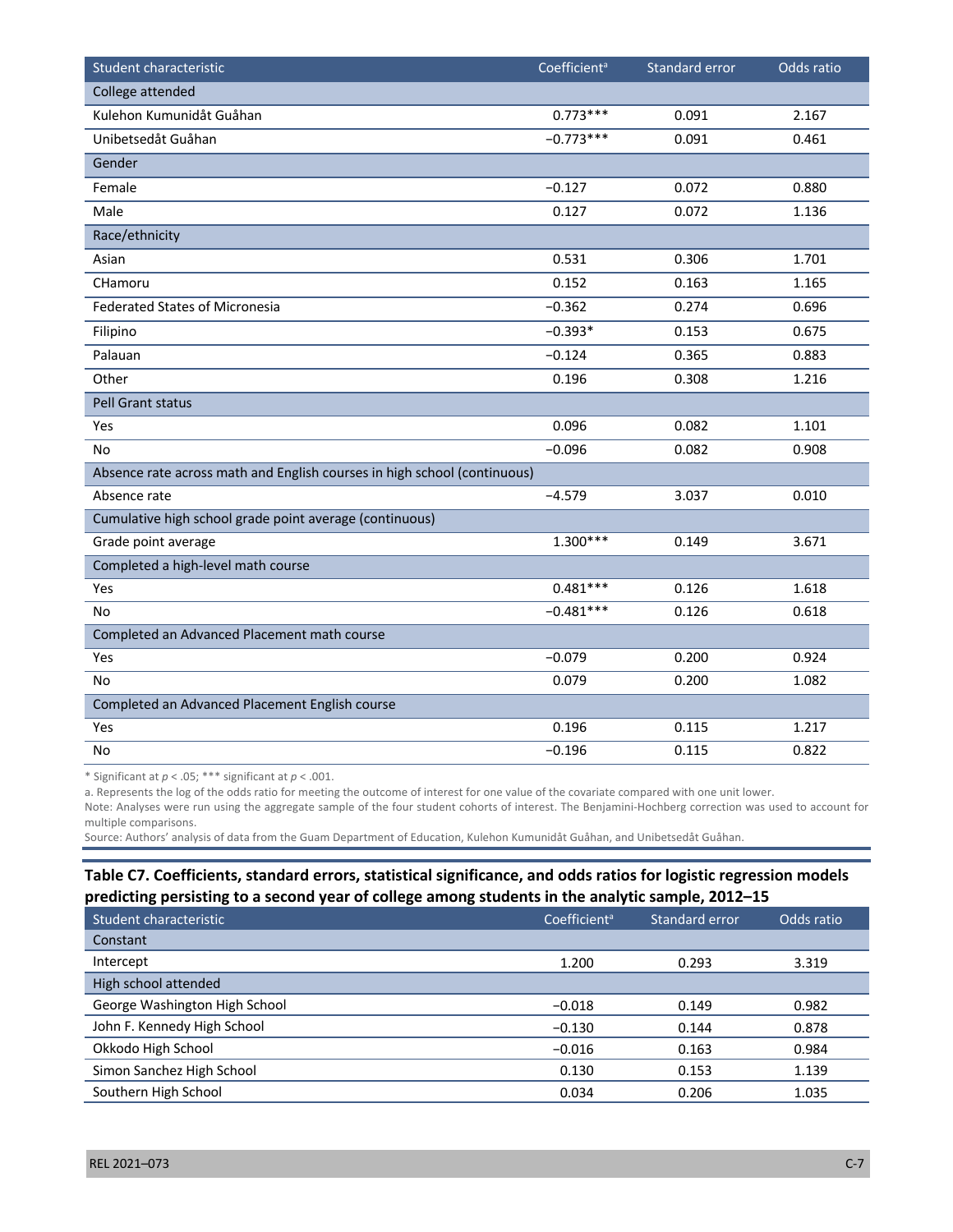| Student characteristic                                                   | Coefficient <sup>a</sup> | Standard error | Odds ratio |
|--------------------------------------------------------------------------|--------------------------|----------------|------------|
| High school graduation cohort                                            |                          |                |            |
| 2012                                                                     | $-0.183$                 | 0.134          | 0.833      |
| 2013                                                                     | 0.146                    | 0.128          | 1.157      |
| 2014                                                                     | 0.078                    | 0.124          | 1.081      |
| 2015                                                                     | $-0.040$                 | 0.128          | 0.961      |
| College attended                                                         |                          |                |            |
| Kulehon Kumunidåt Guåhan                                                 | $-0.167$                 | 0.091          | 0.847      |
| Unibetsedåt Guåhan                                                       | 0.167                    | 0.091          | 1.181      |
| Gender                                                                   |                          |                |            |
| Female                                                                   | $-0.156$                 | 0.076          | 0.856      |
| Male                                                                     | 0.156                    | 0.076          | 1.169      |
| Race/ethnicity                                                           |                          |                |            |
| Asian                                                                    | $-0.451$                 | 0.309          | 0.637      |
| CHamoru                                                                  | 0.043                    | 0.162          | 1.044      |
| <b>Federated States of Micronesia</b>                                    | $-0.245$                 | 0.241          | 0.783      |
| Filipino                                                                 | 0.318                    | 0.154          | 1.374      |
| Palauan                                                                  | $-0.083$                 | 0.345          | 0.920      |
| Other                                                                    | 0.418                    | 0.318          | 1.519      |
| <b>Pell Grant status</b>                                                 |                          |                |            |
| Yes                                                                      | 0.115                    | 0.085          | 1.122      |
| No                                                                       | $-0.115$                 | 0.085          | 0.891      |
| Absence rate across math and English courses in high school (continuous) |                          |                |            |
| Absence rate                                                             | $-4.297$                 | 2.915          | 0.014      |
| Cumulative high school grade point average (continuous)                  |                          |                |            |
| Grade point average                                                      | $1.206***$               | 0.138          | 3.339      |
| Completed a high-level math course                                       |                          |                |            |
| Yes                                                                      | 0.402                    | 0.201          | 1.495      |
| <b>No</b>                                                                | $-0.402$                 | 0.201          | 0.669      |
| Completed an Advanced Placement math course                              |                          |                |            |
| Yes                                                                      | $-0.133$                 | 0.314          | 0.875      |
| <b>No</b>                                                                | 0.133                    | 0.314          | 1.143      |
| Completed an Advanced Placement English course                           |                          |                |            |
| Yes                                                                      | 0.057                    | 0.152          | 1.058      |
| No                                                                       | $-0.057$                 | 0.152          | 0.945      |

\*\*\* Significant at *p* < .001.

a. Represents the log of the odds ratio for meeting the outcome of interest for one value of the covariate compared with one unit lower.

Note: Analyses were run using the aggregate sample of the four student cohorts of interest. The Benjamini-Hochberg correction was used to account for multiple comparisons.

Source: Authors' analysis of data from the Guam Department of Education, Kulehon Kumunidåt Guåhan, and Unibetsedåt Guåhan.

#### *Detailed results from calculation of estimated mean predicted probabilities*

This section presents the average predicted probabilities, standard errors, and statistical significance for the demographic, academic preparation, and college attended characteristics included in the logistic regression analyses as predictors of meeting the composite indicator of college readiness and early college success as well as each individual indicator of college readiness and early college success (table C8).

Average predicted probabilities estimate the probability of a given outcome if all students in the dataset had the specified value for the categorical variable being described, while the original values are retained for their other characteristics. For cumulative high school grade point average, average predicted probabilities are presented for various values: 2.00, 3.00, 4.00, and 4.50. For absence rates, probabilities are presented for values indicating low,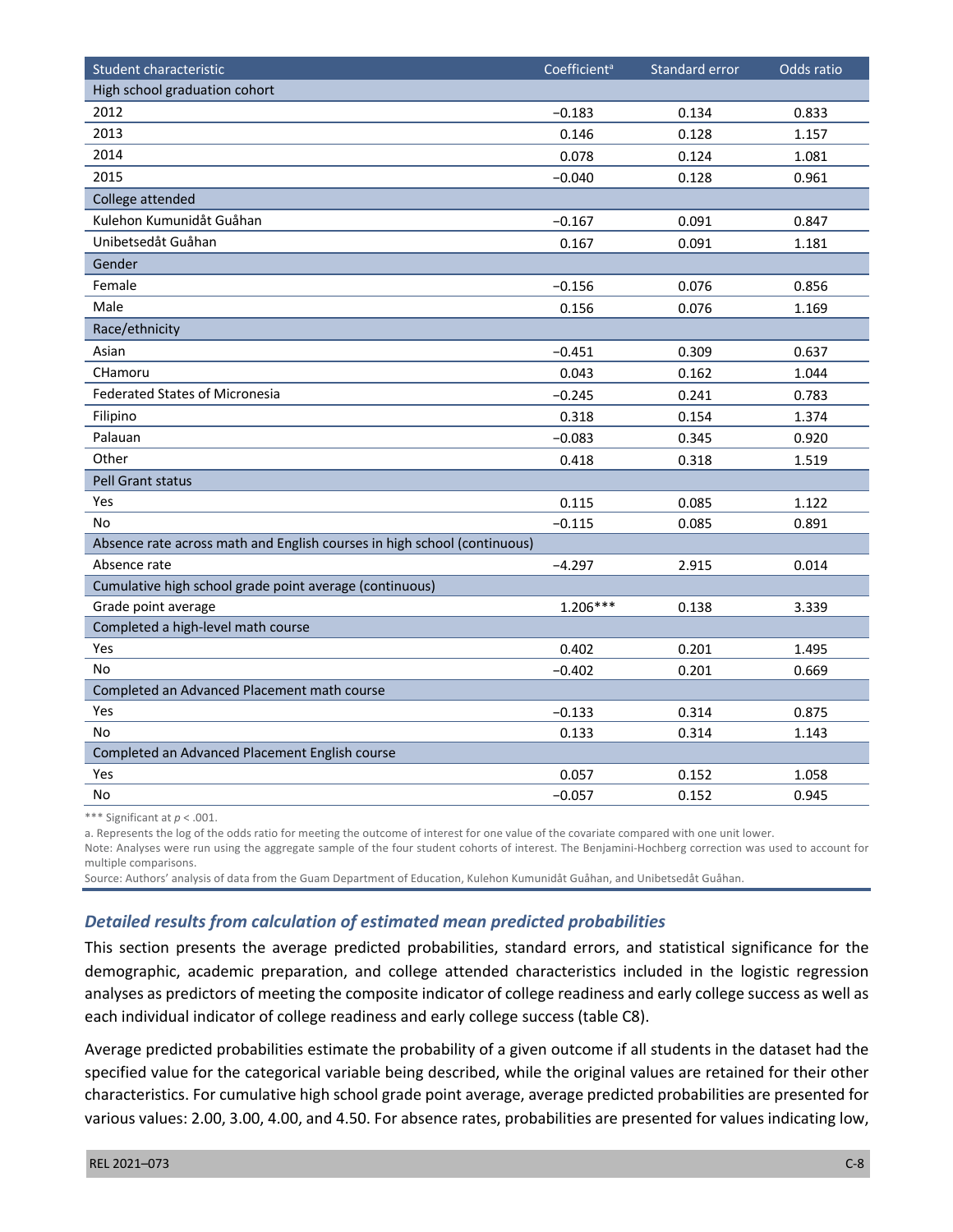medium, and high rates. For example, a student with a cumulative high school grade point average of 4.00 would have a 54 percent probability of meeting the college readiness and early college success indicator, when all other variables are held constant. When student characteristics are represented by categorical variables, average predicted probabilities are presented at each value of the predictor variable and represent the predicted probability that a student would meet the college readiness and early college success indicator, while other predictor variables were held constant. For example, students who graduated from high school in 2015 would have a 14 percent probability of demonstrating college readiness and early college success, when all other variables were held constant.

| Table C8. Average predicted probabilities for demographic and academic preparation predictors of college |
|----------------------------------------------------------------------------------------------------------|
| readiness and early college success (by meeting the composite indicator) among students in the analytic  |
| sample, 2012–15                                                                                          |

|                                                                                        | Demonstrated             |                    |                      |                           |
|----------------------------------------------------------------------------------------|--------------------------|--------------------|----------------------|---------------------------|
|                                                                                        | college                  | <b>Enrolled</b> in |                      |                           |
|                                                                                        | readiness and            | only credit-       | Earned all           | Persisted to a            |
| Student characteristic                                                                 | early college<br>success | bearing<br>courses | attempted<br>credits | second year of<br>college |
| High school attended                                                                   |                          |                    |                      |                           |
|                                                                                        | 0.105                    | 0.348              | 0.578                | 0.765                     |
| George Washington High School                                                          |                          |                    |                      |                           |
| John F. Kennedy High School                                                            | 0.199                    | 0.494              | 0.694                | 0.745                     |
| Okkodo High School                                                                     | 0.125                    | 0.290              | 0.677                | 0.766                     |
| Simon Sanchez High School                                                              | 0.155                    | 0.372              | 0.649                | 0.791                     |
| Southern High School                                                                   | 0.149                    | 0.350              | 0.688                | 0.775                     |
| High school graduation cohort                                                          |                          |                    |                      |                           |
| 2012                                                                                   | 0.162                    | 0.395              | 0.762                | 0.734                     |
| 2013                                                                                   | 0.141                    | 0.341              | 0.693                | 0.794                     |
| 2014                                                                                   | 0.136                    | 0.358              | 0.546                | 0.782                     |
| 2015                                                                                   | 0.137                    | 0.382              | 0.613                | 0.761                     |
| College attended                                                                       |                          |                    |                      |                           |
| Kulehon Kumunidåt Guåhan                                                               | 0.127                    | 0.359              | 0.807                | 0.738                     |
| Unibetsedåt Guåhan                                                                     | 0.162                    | 0.378              | 0.470                | 0.797                     |
| Gender                                                                                 |                          |                    |                      |                           |
| Female                                                                                 | 0.116                    | 0.306              | 0.629                | 0.740                     |
| Male                                                                                   | 0.177                    | 0.436              | 0.686                | 0.795                     |
| Race/ethnicity                                                                         |                          |                    |                      |                           |
| Asian                                                                                  | 0.137                    | 0.384              | 0.766                | 0.679                     |
| CHamoru                                                                                | 0.157                    | 0.357              | 0.692                | 0.776                     |
| <b>Federated States of Micronesia</b>                                                  | 0.104                    | 0.317              | 0.573                | 0.722                     |
| Filipino                                                                               | 0.114                    | 0.306              | 0.565                | 0.820                     |
| Palauan                                                                                | 0.109                    | 0.346              | 0.630                | 0.753                     |
| Other                                                                                  | 0.295                    | 0.514              | 0.701                | 0.835                     |
| Pell Grant status                                                                      |                          |                    |                      |                           |
| Yes                                                                                    | 0.156                    | 0.346              | 0.679                | 0.789                     |
| No                                                                                     | 0.132                    | 0.391              | 0.636                | 0.747                     |
| Absence rate across math and English courses in high school (categorical) <sup>a</sup> |                          |                    |                      |                           |
| Low                                                                                    | 0.159                    | 0.371              | 0.688                | 0.790                     |
| Medium                                                                                 | 0.144                    | 0.369              | 0.658                | 0.769                     |
| High                                                                                   | 0.064                    | 0.353              | 0.411                | 0.562                     |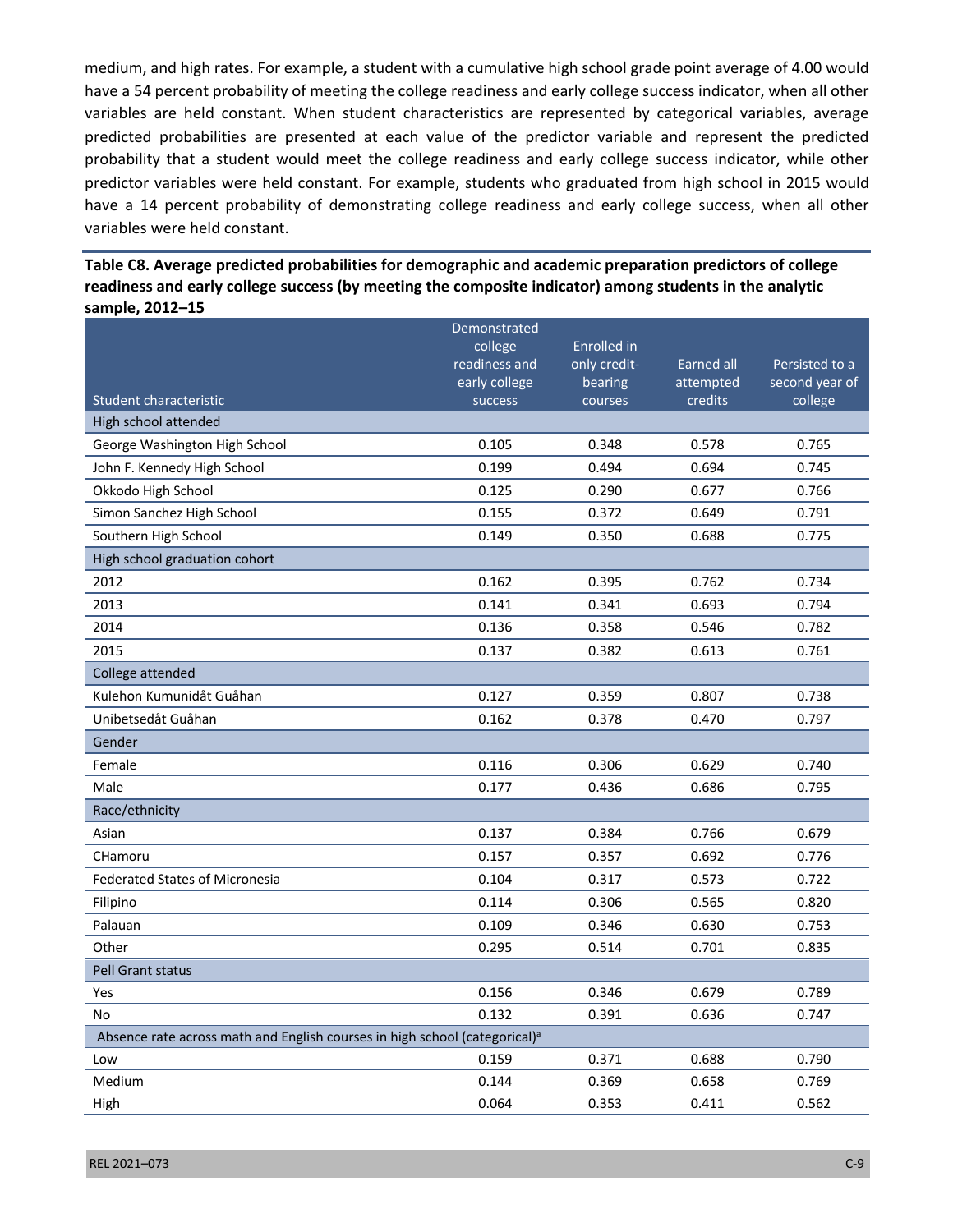|                                                          | Demonstrated<br>college<br>readiness and<br>early college | Enrolled in<br>only credit-<br>bearing | Earned all<br>attempted | Persisted to a<br>second year of |
|----------------------------------------------------------|-----------------------------------------------------------|----------------------------------------|-------------------------|----------------------------------|
| Student characteristic                                   | success                                                   | courses                                | <b>credits</b>          | college                          |
| Cumulative high school grade point average (categorical) |                                                           |                                        |                         |                                  |
| 4.50                                                     | 0.828                                                     | 0.847                                  | 0.900                   | 0.933                            |
| 4.00                                                     | 0.540                                                     | 0.682                                  | 0.825                   | 0.884                            |
| 3.00                                                     | 0.065                                                     | 0.244                                  | 0.562                   | 0.695                            |
| 2.00                                                     | 0.004                                                     | 0.046                                  | 0.259                   | 0.406                            |
| Completed a high-level math course                       |                                                           |                                        |                         |                                  |
| Yes                                                      | 0.237                                                     | 0.511                                  | 0.757                   | 0.832                            |
| No                                                       | 0.083                                                     | 0.246                                  | 0.543                   | 0.690                            |
| Completed an Advanced Placement math course              |                                                           |                                        |                         |                                  |
| Yes                                                      | 0.115                                                     | 0.347                                  | 0.640                   | 0.744                            |
| No                                                       | 0.178                                                     | 0.391                                  | 0.676                   | 0.791                            |
| Completed an Advanced Placement English course           |                                                           |                                        |                         |                                  |
| Yes                                                      | 0.155                                                     | 0.422                                  | 0.701                   | 0.779                            |
| No                                                       | 0.133                                                     | 0.318                                  | 0.613                   | 0.758                            |

a. Absence rates were categorized as low, medium, and high using 33rd and 66th percentile cutpoints from the distribution of all students' absence rates for math and English courses.

Note: Analyses were run using the aggregate sample of the four student cohorts of interest. The multivariate *t* adjustment was used to account for multiple comparisons.

Source*:* Authors' analysis of data from the Guam Department of Education, Kulehon Kumunidåt Guåhan, and Unibetsedåt Guåhan.

# *Detailed results of analyses to provide additional context comparing Guåhan public high school graduates who enrolled in either Kulehon Kumunidåt Guåhan or Unibetsedåt Guåhan with those who did not enroll in either instiution*

This section provides descriptive statistics (percentages, means, and standard deviations) for supporting analyses comparing students who enrolled in either Kulehon Kumunidåt Guåhan or Unibetsedåt Guåhan with students who did not enroll in either institution (tables C9–C12).

About 18 percent of Guåhan public high school graduates (*n* = 1,229) in the study's cohorts of interest enrolled in either Kulehon Kumunidåt Guåhan or Unibetsedåt Guåhan, and 82 percent (*n* = 5,749) likely did not.10 It is possible that students who did not enroll in either institution enrolled in college elsewhere. Results indicate that Guåhan public high school students who graduated between 2012 and 2015 and went on to enroll in either Kulehon Kumunidåt Guåhan or Unibetsedåt Guåhan differed from students who did not on every demographic and academic preparation characteristic examined (tables C9–C12). Pell Grant status and cumulative high school grade point average could not be examined for students who did not enroll in Kulehon Kumunidåt Guåhan or Unibetsedåt Guåhan because these data were not available from the Guam Department of Education.

<sup>10</sup> These students were not matched across the Guam Department of Education datasets and the college datasets. However, since students were matched across datasets by their name, it is also possible that some students could not be matched because their names varied due to misspellings or name changes from year to year.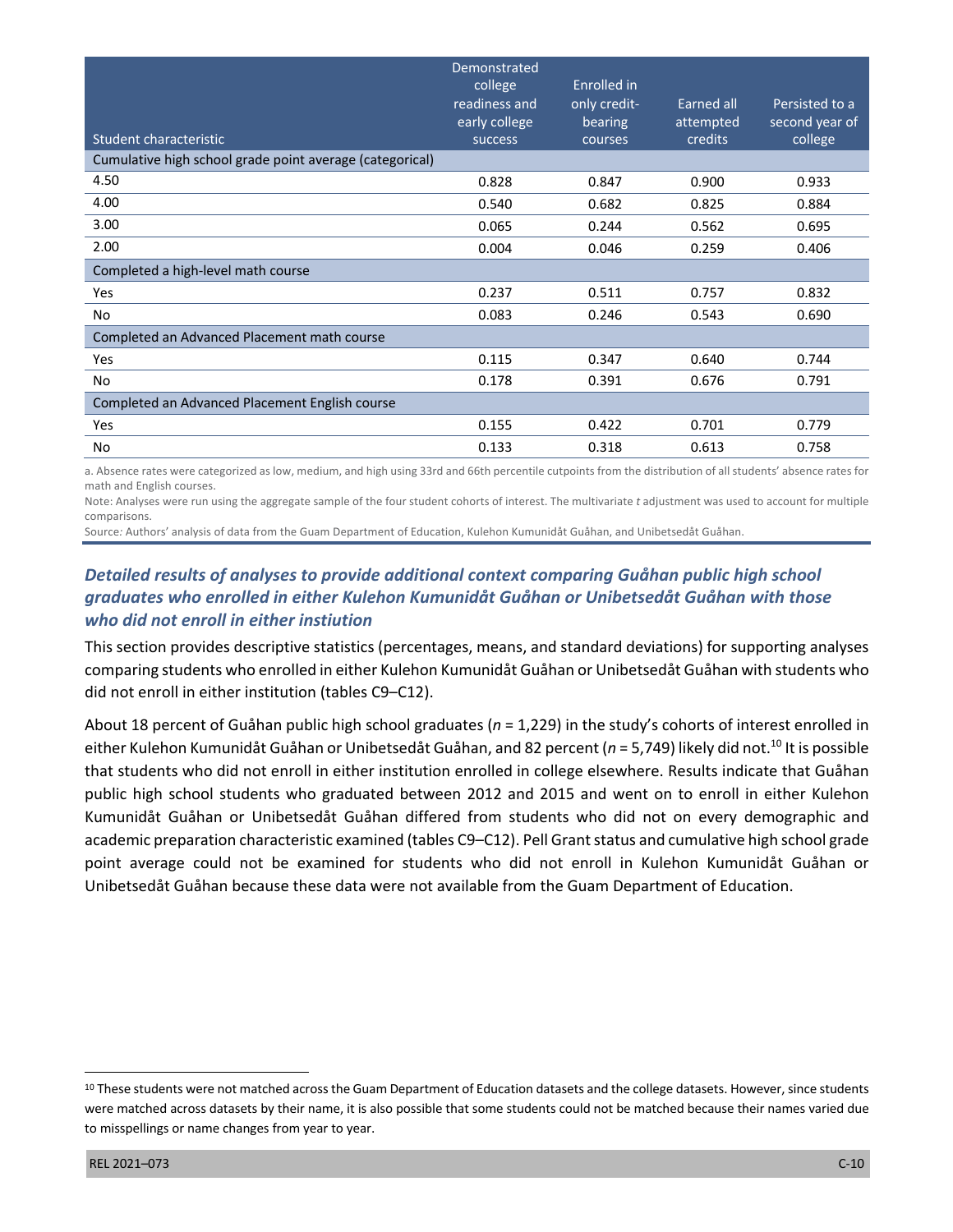# Student characteristic Students who enrolled in Kulehon Kumunidåt Guåhan or Unibetsedåt Guåhan Students who did not enroll in Kulehon Kumunidåt Guåhan or Unibetsedåt Guåhan High school attended George Washington High School 24.8 22.0 24.8 22.0 John F. Kennedy High School 25.3 23.0 Okkodo High School 17.8 13.6 Simon Sanchez High School 20.1 20.1 18.9 Southern High School 11.7 17.1 Missing high school name **1.2.0 and 2.0** 2.0 **2.0** 2.0 **2.0** 2.0 **2.0** 2.0 **2.0** 2.0 **2.0** 2.0 **2.0** 2.0 **2.0** 2.0 **2.0** 2.0 **2.0** 2.0 **2.0** 2.0 **2.0** 2.0 **2.0** 2.0 **2.0** 2.0 **2.0** 2.0 **2.0** 2.0 **2.0** 2.0 **2.0** 2.0 **2.0** 2 High school graduation cohort  $2012$  22.1 26.4 2013 25.2 25.1 2014 27.3 25.0  $2015$  23.4 Gender Female 56.9 48.0 Male 52.0 Missing gender 0.0 0.0 Race/ethnicity Asian  $\overline{a}$  and  $\overline{a}$  and  $\overline{a}$  and  $\overline{a}$  and  $\overline{a}$  and  $\overline{a}$  and  $\overline{a}$  and  $\overline{a}$  and  $\overline{a}$  and  $\overline{a}$  and  $\overline{a}$  and  $\overline{a}$  and  $\overline{a}$  and  $\overline{a}$  and  $\overline{a}$  and  $\overline{a}$  and  $\overline{a}$ CHamoru 33.7 51.5 Federated States of Micronesia 6.3 6.3 11.7 Filipino 49.1 28.7 Palauan 2.8 4.1 Other 4.0 0.0 Missing race/ethnicity 0.0 0.0 Primary language spoken at home CHamoru/Refaluwasch 1.9 4.4 Chuukese 1.5 2.6 English 20.4 24.1 Tagalog 12.5 8.0 Other Micronesian languages 2.4 2.2 Other Philippine languages and the control of the control of the control of the control of the control of the control of the control of the control of the control of the control of the control of the control of the control Other languages 0.9 Missing language 65.4 September 2014 and the set of the set of the set of the set of the set of the set of the set of the set of the set of the set of the set of the set of the set of the set of the set of the set of the s Completed a high-level math course  $Y$ es 2003 - 2004 - 2005 - 2006 - 2007 - 2008 - 2008 - 2008 - 2008 - 2008 - 2008 - 2008 - 2008 - 2008 - 2008 - 2008 - 2008 - 2008 - 2008 - 2008 - 2008 - 2008 - 2008 - 2008 - 2008 - 2008 - 2008 - 2008 - 2008 - 2008 - 2008 No  $85.7$  94.4 Completed an Advanced Placement math course  $Y$ es 2.1

No  $95.5$  97.9

#### **Table C9. Percentages of students with various student demographic and academic characteristics, by enrollment in the study's institutions of interest, 2012–15**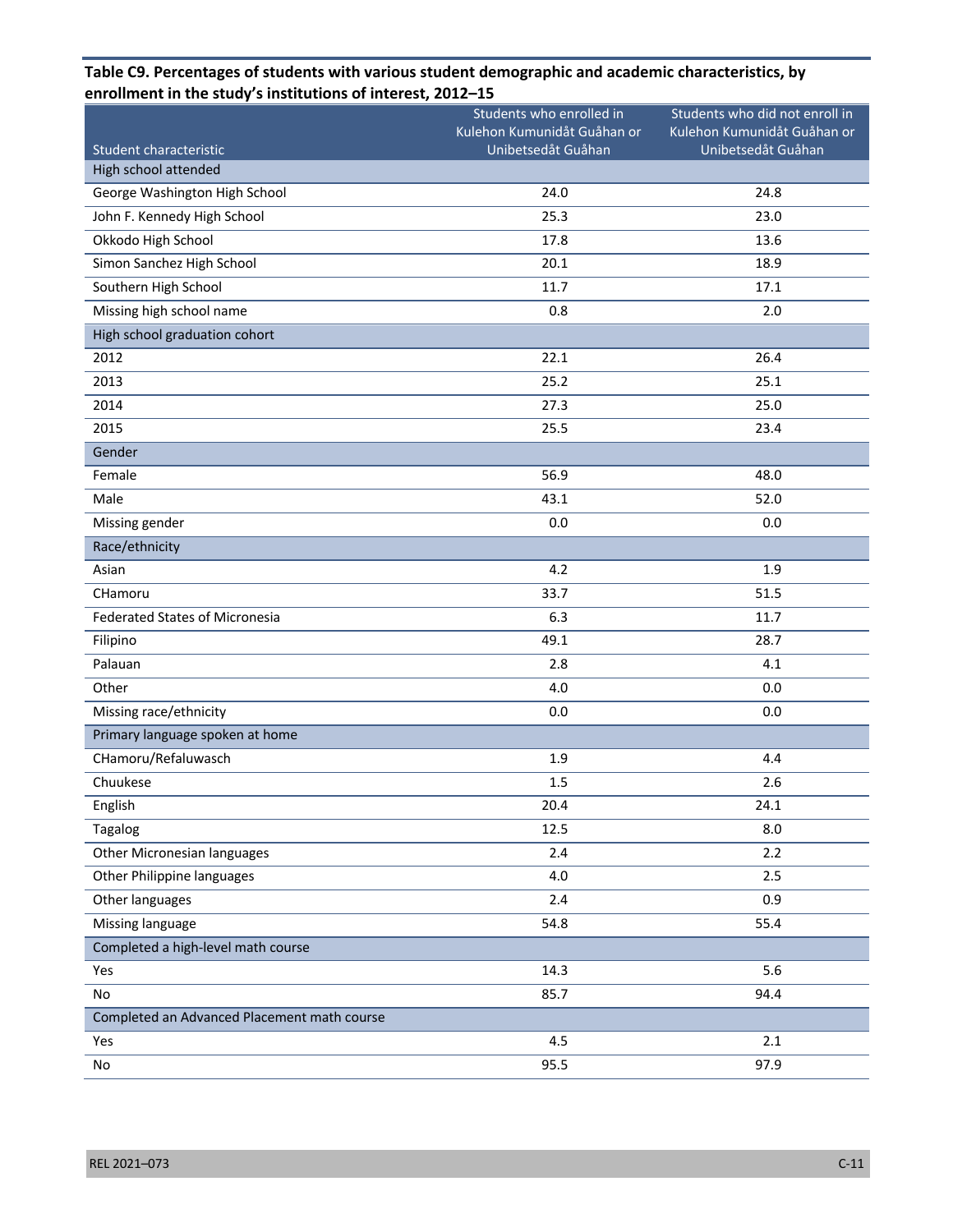| Student characteristic                                                  | Students who enrolled in<br>Kulehon Kumunidåt Guåhan or<br>Unibetsedåt Guåhan | Students who did not enroll in<br>Kulehon Kumunidåt Guåhan or<br>IUnibetsedåt Guåhan <sup>I</sup> |
|-------------------------------------------------------------------------|-------------------------------------------------------------------------------|---------------------------------------------------------------------------------------------------|
| Completed an Advanced Placement English course                          |                                                                               |                                                                                                   |
| Yes                                                                     | 12.4                                                                          | 4.9                                                                                               |
| No                                                                      | 87.6                                                                          | 95.1                                                                                              |
| Note: $n = 5.749$ . Percentages may not sum to 100 because of rounding. |                                                                               |                                                                                                   |

Source: Authors' analysis of data from the Guam Department of Education.

#### **Table C10. Means and standard deviations of average absence rate across math and English courses, by enrollment in the study's institutions of interest, 2012–15**

|                                                                                     | Students who enrolled in<br>Kulehon Kumunidåt Guåhan or<br>Unibetsedåt Guåhan |                       | Students who did not enroll in<br>Kulehon Kumunidåt Guåhan or<br>Unibetsedåt Guåhan |                              |
|-------------------------------------------------------------------------------------|-------------------------------------------------------------------------------|-----------------------|-------------------------------------------------------------------------------------|------------------------------|
| Student characteristic                                                              | Mean                                                                          | Standard<br>deviation | Mean                                                                                | <b>Standard</b><br>deviation |
| Average absence rate across math and English courses in<br>high school (continuous) | 2.9                                                                           | .03                   | 3.6                                                                                 | .04                          |

Note: *n* = 5,749.

Source: Authors' analysis of data from the Guam Department of Education.

#### **Table C11. Chi-square test results for analyses comparing characteristics of students, by enrollment in the study's institutions of interest, 2012–15**

|                                                | Chi-square |
|------------------------------------------------|------------|
| Student characteristic                         | value      |
| High school attended                           | 44.836***  |
| High school cohort                             | $11.323*$  |
| Gender                                         | 32.129 *** |
| Race/ethnicity                                 | 249.906*** |
| Primary language spoken at home                | 78.309 *** |
| Completed a high-level math course             | 115.526*** |
| Completed an Advanced Placement math course    | 22.188***  |
| Completed an Advanced Placement English course | 97.298***  |

\* Significant at *p* < .05; \*\*\* significant at *p* < .001.

Source*:* Authors' analysis of data from the Guam Department of Education.

#### **Table C12. Simple logistic regression results for the relationship between student average absence rate across math and English courses and student enrollment in the study's institutions of interest, 2012–15**

|                                                                          |             | Standard |
|--------------------------------------------------------------------------|-------------|----------|
| Student characteristic                                                   |             | error    |
| Absence rate across math and English courses in high school (continuous) | $-5.968***$ | 1.079    |

\*\*\* Significant at *p* < .001.

Source: Authors' analysis of data from the Guam Department of Education.

#### *References*

Accrediting Commission for Schools Western Association of Schools and Colleges. (2020). Retrieved October 24, 2020, from <https://www.acswasc.org/about/acs-wasc-commission/>.

U.S. Department of Education, Institute of Education Sciences, National Center for Education Statistics. (2016). *Search for schools and colleges*. Retrieved October 24, 2020, from [https://nces.ed.gov/globallocator/.](https://nces.ed.gov/globallocator/)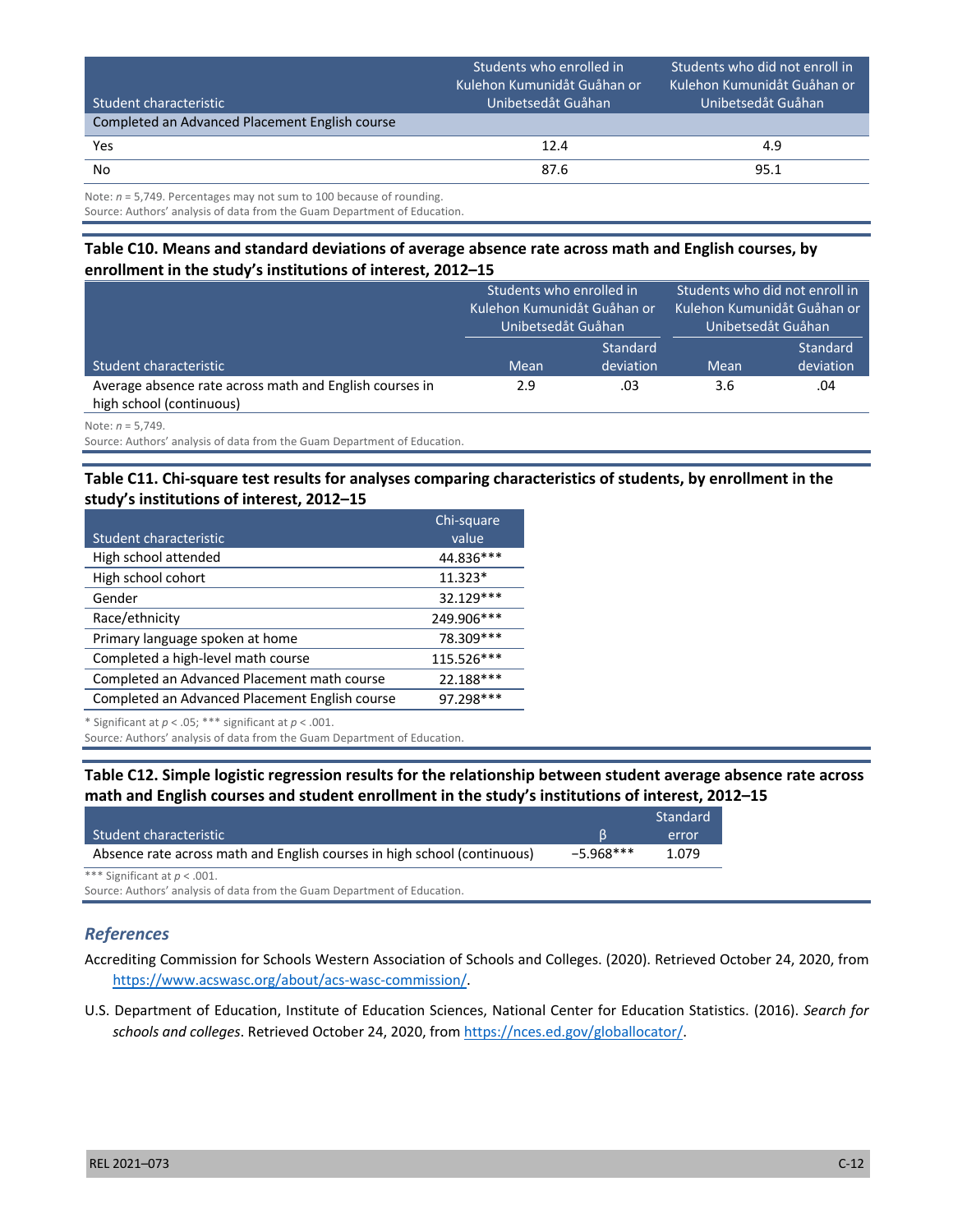## **Appendix D. Sensitivity analyses**

This appendix summarizes results of this study's sensitivity analyses. Sensitivity analyses were run to test the robustness of the findings to the methods used to handle missing data. The analyses described in the main report were run across the 37 imputed datasets, and results were pooled to yield one set of results for each analysis. The analyses described here were run on the dataset that included only students who had complete data (*n* = 550). Comparisons of findings indicate that the study's findings were sensitive to the methods used to handle data. For research question 1 the percentage of students meeting each indicator differed because each sample included different students. Specifically, in the main analyses 23 percent of students met the composite indicator of college readiness and early college success compared with 26 percent in the sensitivity analyses. Likewise, the percentages of students meeting each individual indicator were slightly higher in the sensitivity analyses than in the main analyses. Although there were some differences in demographic, academic preparation, and college attended characteristics between students in the sensitivity analyses and main analyses, their cumulative high school grade point averages were similar, suggesting that the two samples are similar academically.

For research questions 2 and 3, findings differed for all indicators of college readiness and early college success between the main analyses and the sensitivity analyses. The main analysis found that high school attended was a significant predictor of meeting the composite indicator of college readiness and early college success, but the sensitivity analysis did not. The main analysis found that high school attended was a significant predictor of enrollment in only credit-bearing courses during the first year of college, but the sensitivity analysis did not. Although Pell Grant status was not a significant predictor of enrolling in only credit-bearing courses in the main analysis, it was a significant predictor in the sensitivity analysis. The main analysis found that college attended, high school graduation cohort, race/ethnicity, and completed a high-level math course were significant predictors of earning all attempted credits during the first semester of college, but the sensitivity analysis did not. Finally, the main analyses did not find that gender was a predictor of persisting to a second year of college, but the sensitivity analyses did.

For most findings the regression coefficients generated from the main analyses are within two standard errors of the regression coefficients generated from the sensitivity analyses. The exception was the finding for the relationship between Pell Grant status and enrolling in only credit-bearing courses during the first year of college, for which the regression coefficient generated from the main analysis is more than two standard errors below the coefficient generated from the sensitivity analysis.

Various reasons could likely explain why the findings differed based on the methods used to address missing data. First, the main analyses (*n* = 1,226) included more students than the sensitivity analyses (*n* = 550), so it had more statistical power to detect potential relationships between student characteristics and college readiness and early college success indicators.

Statistical tests were conducted to examine the nature of the missing data. First, Little's Missing Completely at Random (MCAR) test (Little, 1988) was conducted, which revealed that data were not missing completely at random. Next, Kruskal-Wallis tests were conducted, and pairs plots generated using the GGally extension (Schloerke, 2020) of the ggplot2 package (Wickham, 2016) in R (R Core Team, 2019) were examined. The Kruskal-Wallis tests and examinations of the patterns of missing data suggested that data were likely missing at random. The missingness of data depended on other variables, but nothing appeared in the data patterns to suggest that the values of the missing data were not random. Because analyses suggested that the missing data were missing at random, multiple imputation was used to impute missing data, which is an appropriate approach for addressing data assumed to be missing at random.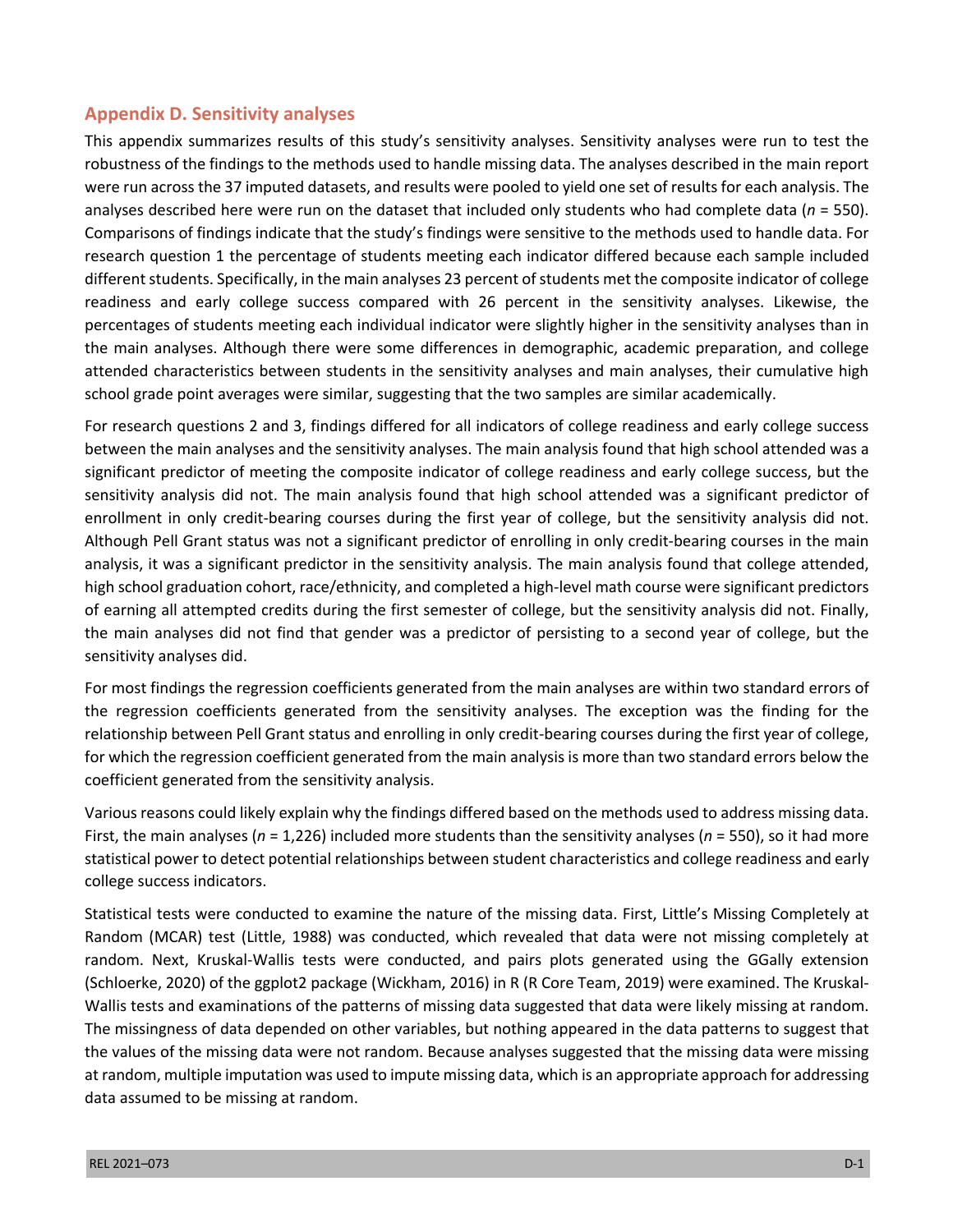# *Detailed results of descriptive statistics*

This section presents descriptive statistics (percentages, means, and standard deviations) across all cohorts of students with complete data (research question 1) (tables D1–D3).

#### **Table D1. Percentages of students in the analytic sample who met various indicators of college readiness and early college success, 2012–15**

|                                                                                           | Sensitivity analyses | Main analyses       | Difference between<br>sensitivity analyses and<br>main analyses |
|-------------------------------------------------------------------------------------------|----------------------|---------------------|-----------------------------------------------------------------|
| Indicator                                                                                 | Percent of students  | Percent of students | (percentage points)                                             |
| Demonstrated college readiness and early college success (met the composite indicator)    |                      |                     |                                                                 |
| Yes                                                                                       | 25.6                 | 22.6                | $-3.00$                                                         |
| No                                                                                        | 74.4                 | 77.4                | 3.00                                                            |
| Enrolled in only credit-bearing math and English courses during the first year of college |                      |                     |                                                                 |
| Yes                                                                                       | 30.5                 | 29.6                | $-0.90$                                                         |
| No                                                                                        | 69.5                 | 70.4                | 0.90                                                            |
| Earned all attempted credits during the first semester of college                         |                      |                     |                                                                 |
| Yes                                                                                       | 44.5                 | 42.6                | $-1.90$                                                         |
| No.                                                                                       | 55.5                 | 57.4                | 1.90                                                            |
| Persisted to a second year of college                                                     |                      |                     |                                                                 |
| <b>Yes</b>                                                                                | 75.6                 | 74.2                | $-1.40$                                                         |
| No.                                                                                       | 24.4                 | 25.8                | 1.40                                                            |

Note: *n* = 550. Percentages may not sum to 100 because of rounding.

Source: Authors' analysis of data from the Guam Department of Education, Kulehon Kumunidåt Guåhan, and Unibetsedåt Guåhan.

#### **Table D2. Percentages of students in the analytic sample for each categorical demographic and academic preparation variable of interest, 2012–15**

|                               | Sensitivity analyses | Main analyses       | Difference between<br>sensitivity analyses and |
|-------------------------------|----------------------|---------------------|------------------------------------------------|
| Student characteristic        | Percent of students  | Percent of students | main analyses<br>(percentage points)           |
| High school attended          |                      |                     |                                                |
| George Washington High School | 27.3                 | 24.1                | $-3.2$                                         |
| John F. Kennedy High School   | 26.4                 | 26.0                | $-0.4$                                         |
| Okkodo High School            | 17.6                 | 17.9                | 0.3                                            |
| Simon Sanchez High School     | 17.8                 | 20.2                | 2.4                                            |
| Southern High School          | 10.9                 | 11.8                | 0.9                                            |
| High school graduation cohort |                      |                     |                                                |
| 2012                          | 41.3                 | 22.1                | $-19.2$                                        |
| 2013                          | 44.0                 | 25.3                | $-18.7$                                        |
| 2014                          | 7.8                  | 27.3                | 19.5                                           |
| 2015                          | 6.9                  | 25.3                | 18.4                                           |
| College attended              |                      |                     |                                                |
| Kulehon Kumunidåt Guåhan      | 1.5                  | 19.6                | 18.1                                           |
| Unibetsedåt Guåhan            | 98.5                 | 80.4                | $-18.1$                                        |
| Gender                        |                      |                     |                                                |
| Female                        | 59.3                 | 56.9                | $-2.4$                                         |
| Male                          | 40.7                 | 43.1                | 2.4                                            |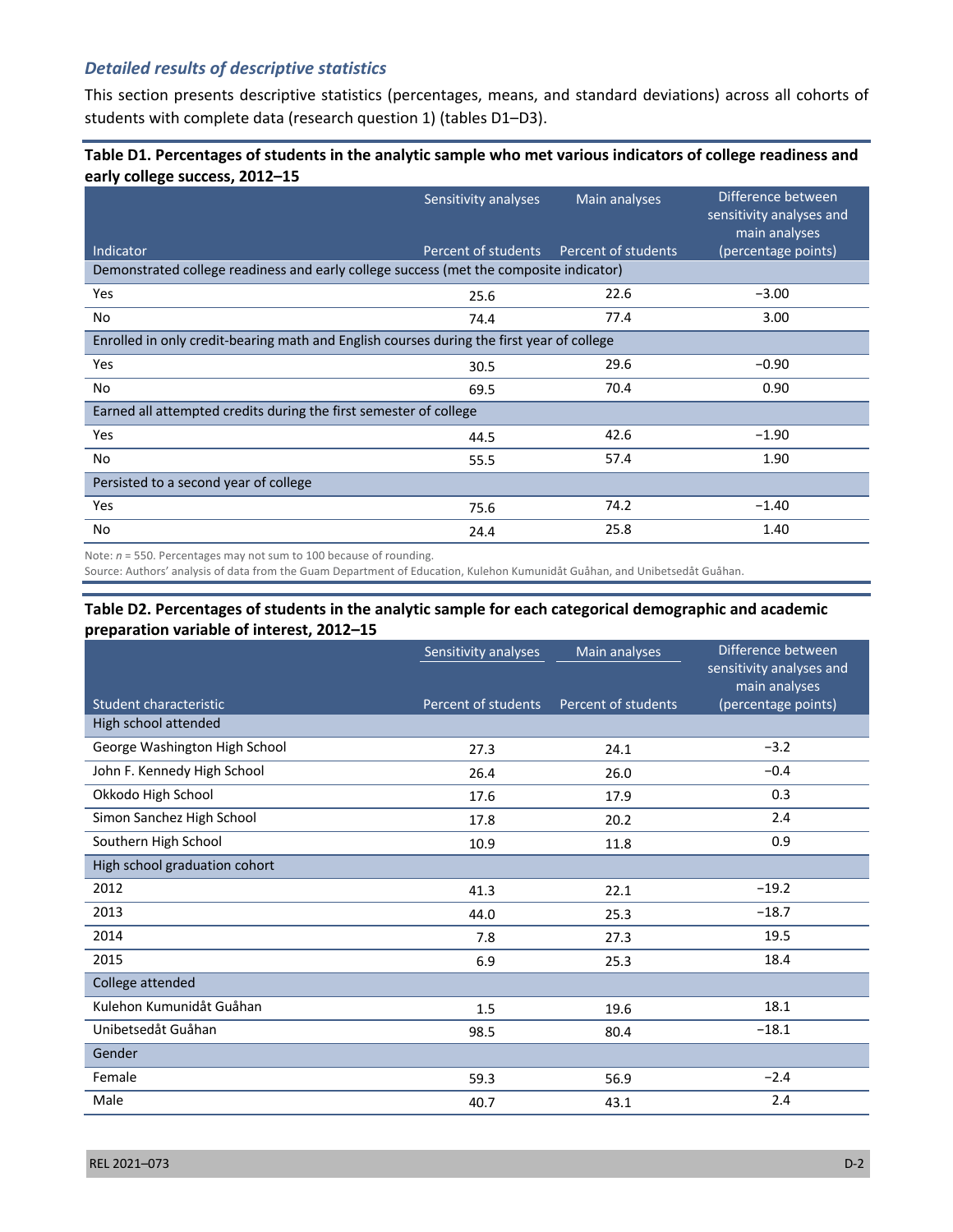|                                                                           | Sensitivity analyses | Main analyses       | Difference between                        |
|---------------------------------------------------------------------------|----------------------|---------------------|-------------------------------------------|
|                                                                           |                      |                     | sensitivity analyses and<br>main analyses |
| Student characteristic                                                    | Percent of students  | Percent of students | (percentage points)                       |
| Race/ethnicity                                                            |                      |                     |                                           |
| Asian                                                                     | 4.7                  | 4.2                 | $-0.5$                                    |
| CHamoru                                                                   | 33.8                 | 33.5                | $-0.3$                                    |
| <b>Federated States of Micronesia</b>                                     | 6.2                  | 6.3                 | 0.1                                       |
| Filipino                                                                  | 47.8                 | 49.2                | 1.4                                       |
| Palauan                                                                   | 3.3                  | 2.8                 | $-0.5$                                    |
| Other                                                                     | 4.2                  | 4.0                 | $-0.2$                                    |
| Home language                                                             |                      |                     |                                           |
| CHamoru/Refaluwasch                                                       | 2.9                  | 2.9                 | 0.0                                       |
| Chuukese                                                                  | 2.7                  | 2.3                 | $-0.4$                                    |
| English                                                                   | 52.0                 | 61.9                | 9.9                                       |
| Tagalog                                                                   | 24.5                 | 21.3                | $-3.2$                                    |
| Other Micronesian languages                                               | 4.7                  | 3.3                 | $-1.4$                                    |
| Other Philippine languages                                                | 7.8                  | 5.1                 | $-2.7$                                    |
| Other languages                                                           | 5.3                  | 3.3                 | $-2.0$                                    |
| Pell Grant status                                                         |                      |                     |                                           |
| Yes                                                                       | 72.2                 | 75.1                | 2.9                                       |
| No                                                                        | 27.8                 | 24.9                | $-2.9$                                    |
| Cumulative high school grade point average (categorical)                  |                      |                     |                                           |
| $0.00 - 0.99$                                                             | $\mathbf 0$          | $\pmb{0}$           | 0.0                                       |
| $1.00 - 1.99$                                                             | 3.1                  | 3.2                 | 0.1                                       |
| $2.00 - 2.99$                                                             | 27.6                 | 26.9                | $-0.7$                                    |
| $3.00 - 3.99$                                                             | 50.7                 | 53.7                | 3.0                                       |
| $4.00 - 4.49$                                                             | 18.0                 | 15.7                | $-2.3$                                    |
| 4.50 and above                                                            | 0.5                  | 0.5                 | 0.0                                       |
| Absence rate across math and English courses in high school (categorical) |                      |                     |                                           |
| Low                                                                       | 32.7                 | 33.9                | 1.2                                       |
| Medium                                                                    | 36.0                 | 33.0                | $-3.0$                                    |
| High                                                                      | 31.3                 | 33.1                | $1.8\,$                                   |
| Completed a high-level math course                                        |                      |                     |                                           |
| Yes                                                                       | 16.2                 | 14.0                | $-2.2$                                    |
| No                                                                        | 83.8                 | 86.0                | 2.2                                       |
| Completed an Advanced Placement math course                               |                      |                     |                                           |
| Yes                                                                       | 5.3                  | 4.8                 | $-0.5$                                    |
| No                                                                        | 94.7                 | 95.2                | 0.5                                       |
| Completed an Advanced Placement English course                            |                      |                     |                                           |
| Yes                                                                       | 15.8                 | 12.5                | $-3.3$                                    |
| No                                                                        | 84.2                 | 87.5                | 3.3                                       |

Note: *n* = 550. Percentages may not sum to 100 because of rounding.

Source: Authors' analysis of data from the Guam Department of Education, Kulehon Kumunidåt Guåhan, and Unibetsedåt Guåhan.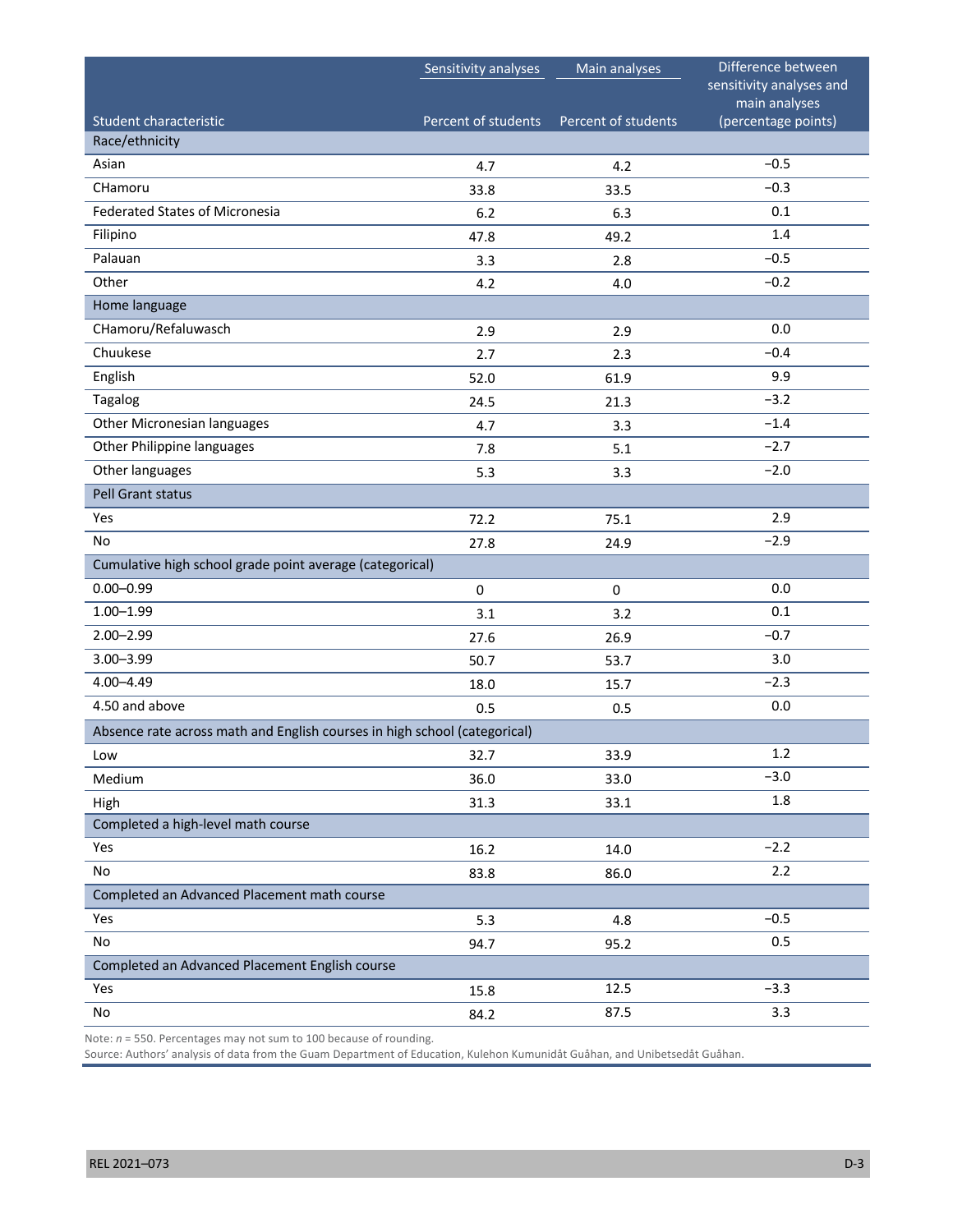#### **Table D3. Means and standard deviations of continuous academic preparation variables for students in the analytic sample, 2012–15**

|                                                                                     |      | Sensitivity analyses  |      | Main analyses         |
|-------------------------------------------------------------------------------------|------|-----------------------|------|-----------------------|
| Student characteristic                                                              | Mean | Standard<br>deviation | Mean | Standard<br>deviation |
| Average absence rate across math and English courses in high school<br>(continuous) | 2.4  | 0.02                  | 2.9  | 0.03                  |
| Cumulative high school grade point average (continuous)                             | 3.34 | 0.66                  | 3.31 | 0.65                  |
|                                                                                     |      |                       |      |                       |

Note: *n* = 550.

Source: Authors' analysis of data from the Guam Department of Education, Kulehon Kumunidåt Guåhan, and Unibetsedåt Guåhan.

#### *Detailed results from logistic regression analyses*

This section presents estimated coefficients, standard errors, *p*-values, and odds ratios for the logistic regression analyses that examined demographic, academic preparation, and college attended characteristics as predictors of meeting the composite indicator of college readiness and early college success. In addition, it presents this information for the logistic regression analyses examining demographic, academic preparation, and college attended characteristics as predictors of each individual indicator of college readiness and early college success: enrolling in only credit-bearing courses during the first year of college, earning all attempted credits during the first semester of college, and persisting to a second year of college (tables D4–D7). These analyses included the 550 students with complete data.

**Table D4. Coefficients, standard errors, and statistical significance for logistic regression models from the study's sensitivity analyses predicting demonstrating college readiness and early college success (by meeting the composite indicator), 2012–15**

|                               | Sensitivity analyses     |          | Main analyses            |                 |
|-------------------------------|--------------------------|----------|--------------------------|-----------------|
|                               |                          | Standard |                          | <b>Standard</b> |
| Student characteristic        | Coefficient <sup>a</sup> | error    | Coefficient <sup>a</sup> | error           |
| Constant                      |                          |          |                          |                 |
| Intercept                     | $-1.007$                 | 0.586    | $-1.787$                 | 0.290           |
| High school attended          |                          |          |                          |                 |
| George Washington High School | $-0.411$                 | 0.268    | $-0.361$                 | 0.195           |
| John F. Kennedy High School   | 0.316                    | 0.254    | $0.393*$                 | 0.170           |
| Okkodo High School            | $-0.054$                 | 0.285    | $-0.162$                 | 0.198           |
| Simon Sanchez High School     | 0.029                    | 0.283    | 0.089                    | 0.187           |
| Southern High School          | 0.120                    | 0.352    | 0.040                    | 0.250           |
| High school graduation cohort |                          |          |                          |                 |
| 2012                          | 0.133                    | 0.244    | 0.138                    | 0.164           |
| 2013                          | $-0.117$                 | 0.226    | $-0.023$                 | 0.151           |
| 2014                          | 0.256                    | 0.361    | $-0.061$                 | 0.149           |
| 2015                          | $-0.272$                 | 0.404    | $-0.053$                 | 0.157           |
| College attended              |                          |          |                          |                 |
| Kulehon Kumunidåt Guåhan      | 0.367                    | 0.456    | $-0.144$                 | 0.125           |
| Unibetsedåt Guåhan            | $-0.367$                 | 0.456    | 0.144                    | 0.125           |
| Gender                        |                          |          |                          |                 |
| Female                        | $-0.344*$                | 0.136    | $-0.248*$                | 0.097           |
| Male                          | $0.344*$                 | 0.136    | $0.248*$                 | 0.097           |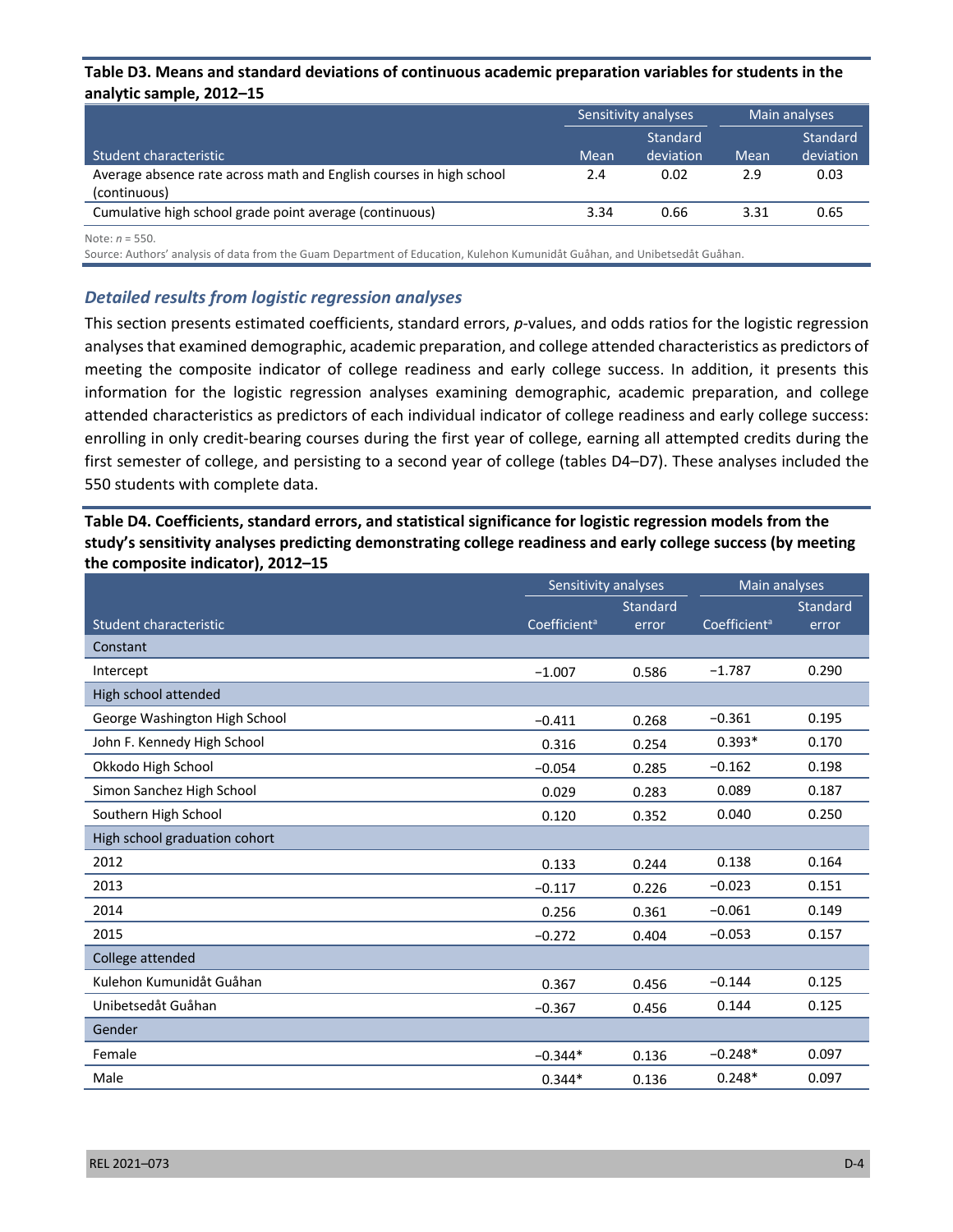|                                                                          | Sensitivity analyses     |                 | Main analyses            |          |
|--------------------------------------------------------------------------|--------------------------|-----------------|--------------------------|----------|
|                                                                          |                          | <b>Standard</b> |                          | Standard |
| Student characteristic                                                   | Coefficient <sup>a</sup> | error           | Coefficient <sup>a</sup> | error    |
| Race/ethnicity                                                           |                          |                 |                          |          |
| Asian                                                                    | 0.926                    | 0.608           | $-0.057$                 | 0.374    |
| CHamoru                                                                  | $-0.111$                 | 0.322           | 0.103                    | 0.225    |
| <b>Federated States of Micronesia</b>                                    | $-0.125$                 | 0.511           | $-0.372$                 | 0.446    |
| Filipino                                                                 | $-0.249$                 | 0.660           | $-0.268$                 | 0.203    |
| Palauan                                                                  | $-0.189$                 | 0.287           | $-0.317$                 | 0.535    |
| Other                                                                    | $-0.253$                 | 0.731           | 0.912                    | 0.405    |
| <b>Pell Grant status</b>                                                 |                          |                 |                          |          |
| Yes                                                                      | $-0.112$                 | 0.144           | 0.096                    | 0.104    |
| No                                                                       | 0.112                    | 0.144           | $-0.096$                 | 0.104    |
| Absence rate across math and English courses in high school (continuous) |                          |                 |                          |          |
| Absence rate                                                             | $-9.497$                 | 7.347           | $-4.041$                 | 4.020    |
| Cumulative high school grade point average (continuous)                  |                          |                 |                          |          |
| Grade point average                                                      | $2.770***$               | 0.341           | 2.827***                 | 0.265    |
| Completed a high-level math course                                       |                          |                 |                          |          |
| Yes                                                                      | $0.505*$                 | 0.202           | $0.616***$               | 0.133    |
| No                                                                       | $-0.505*$                | 0.202           | $-0.616***$              | 0.133    |
| Completed an Advanced Placement math course                              |                          |                 |                          |          |
| Yes                                                                      | $-0.294$                 | 0.308           | $-0.254$                 | 0.207    |
| <b>No</b>                                                                | 0.294                    | 0.308           | 0.254                    | 0.207    |
| Completed an Advanced Placement English course                           |                          |                 |                          |          |
| Yes                                                                      | 0.227                    | 0.171           | 0.088                    | 0.125    |
| <b>No</b>                                                                | $-0.227$                 | 0.171           | $-0.088$                 | 0.125    |

\* Significant at *p* < .05; \*\*\* significant at *p* < .001.

a. Represents the log of the odds ratio for meeting the outcome of interest for one value of the covariate compared with one unit lower.

Note: Analyses were run using the aggregate sample of the four student cohorts of interest. The Benjamini-Hochberg correction was used to account for multiple comparisons.

Source: Authors' analysis of data from the Guam Department of Education, Kulehon Kumunidåt Guåhan, and Unibetsedåt Guåhan.

## **Table D5. Coefficients, standard errors, statistical significance, and odds ratios for logistic regression models from the study's sensitivity analyses predicting enrolling in only credit-bearing math and English courses during the first year of college, 2012–15**

|                               | Sensitivity analyses     |                 | Main analyses            |                 |
|-------------------------------|--------------------------|-----------------|--------------------------|-----------------|
|                               |                          | <b>Standard</b> |                          | <b>Standard</b> |
| Student characteristic        | Coefficient <sup>a</sup> | error           | Coefficient <sup>a</sup> | error           |
| Constant                      |                          |                 |                          |                 |
| Intercept                     | $-0.043$                 | 0.543           | $-0.540$                 | 0.252           |
| High school attended          |                          |                 |                          |                 |
| George Washington High School | $-0.274$                 | 0.247           | $-0.091$                 | 0.162           |
| John F. Kennedy High School   | 0.518                    | 0.235           | $0.514***$               | 0.147           |
| Okkodo High School            | $-0.281$                 | 0.276           | $-0.358$                 | 0.175           |
| Simon Sanchez High School     | $-0.052$                 | 0.269           | 0.016                    | 0.162           |
| Southern High School          | 0.090                    | 0.325           | $-0.081$                 | 0.219           |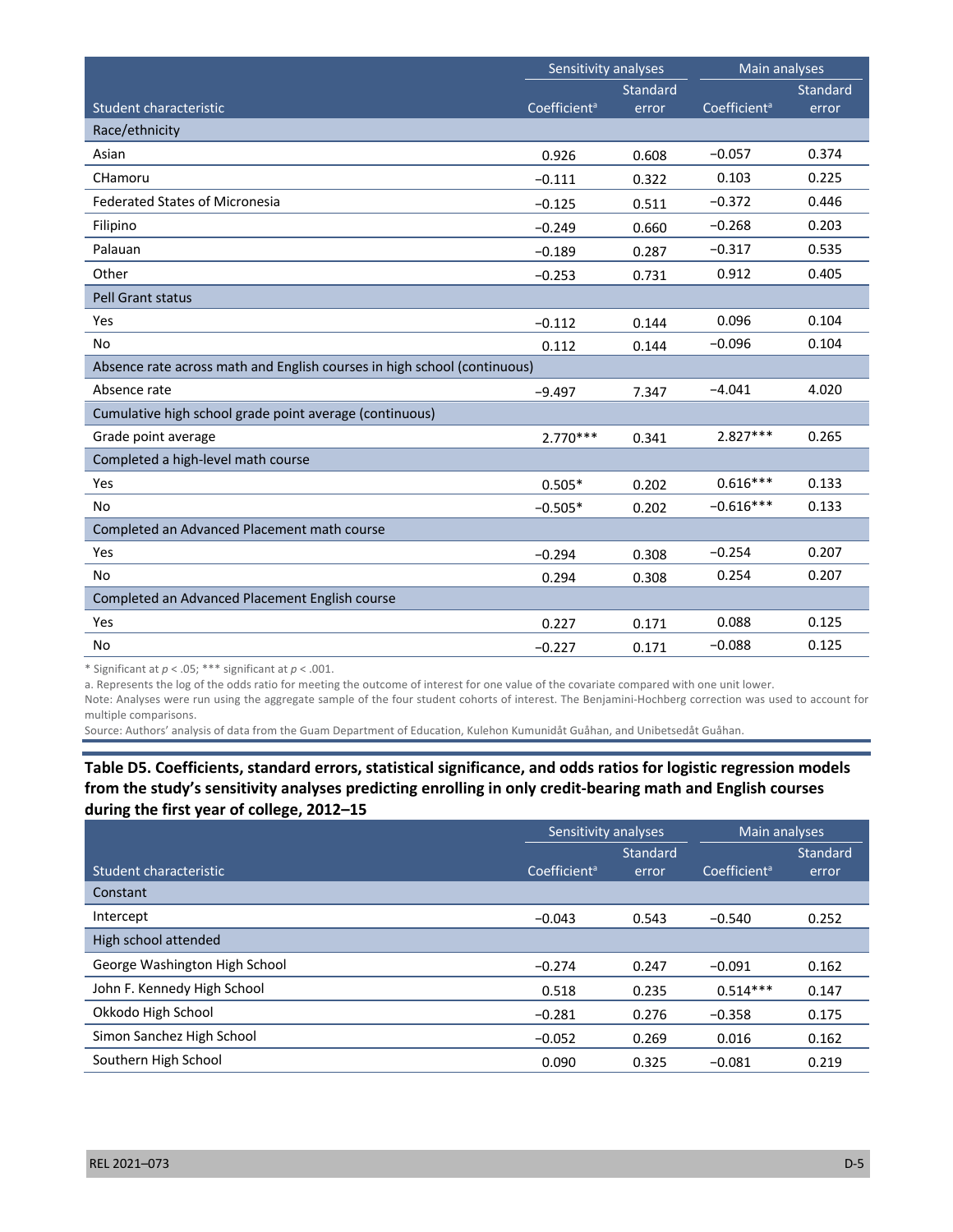|                                                                             | Sensitivity analyses     |          | Main analyses            |          |
|-----------------------------------------------------------------------------|--------------------------|----------|--------------------------|----------|
|                                                                             |                          | Standard |                          | Standard |
| Student characteristic                                                      | Coefficient <sup>a</sup> | error    | Coefficient <sup>a</sup> | error    |
| High school graduation cohort                                               |                          |          |                          |          |
| 2012                                                                        | 0.159                    | 0.227    | 0.110                    | 0.143    |
| 2013                                                                        | $-0.217$                 | 0.210    | $-0.123$                 | 0.133    |
| 2014                                                                        | 0.221                    | 0.336    | $-0.046$                 | 0.129    |
| 2015                                                                        | $-0.163$                 | 0.364    | 0.058                    | 0.133    |
| College attended                                                            |                          |          |                          |          |
| Kulehon Kumunidåt Guåhan                                                    | 0.530                    | 0.430    | $-0.041$                 | 0.103    |
| Unibetsedåt Guåhan                                                          | $-0.530$                 | 0.430    | 0.041                    | 0.103    |
| Gender                                                                      |                          |          |                          |          |
| Female                                                                      | $-0.395**$               | 0.128    | $-0.280***$              | 0.082    |
| Male                                                                        | $0.395**$                | 0.128    | $0.280***$               | 0.082    |
| Race/ethnicity                                                              |                          |          |                          |          |
| Asian                                                                       | 0.927                    | 0.533    | 0.067                    | 0.330    |
| CHamoru                                                                     | $-0.284$                 | 0.293    | $-0.052$                 | 0.185    |
| <b>Federated States of Micronesia</b>                                       | $-0.124$                 | 0.489    | $-0.230$                 | 0.340    |
| Filipino                                                                    | $-0.244$                 | 0.589    | $-0.280$                 | 0.169    |
| Palauan                                                                     | $-0.200$                 | 0.264    | $-0.097$                 | 0.415    |
| Other                                                                       | $-0.074$                 | 0.654    | 0.593                    | 0.337    |
| Pell Grant status                                                           |                          |          |                          |          |
| Yes                                                                         | $-0.394*$                | 0.133    | $-0.096$                 | 0.089    |
| No                                                                          | $0.394*$                 | 0.133    | 0.096                    | 0.089    |
| Absence rate across math and English courses in high school<br>(continuous) |                          |          |                          |          |
| Absence rate                                                                | $-5.983$                 | 6.629    | $-0.309$                 | 3.313    |
| Cumulative high school grade point average (continuous)                     |                          |          |                          |          |
| Grade point average                                                         | 2.298***                 | 0.287    | 1.894 ***                | 0.187    |
| Completed a high-level math course                                          |                          |          |                          |          |
| Yes                                                                         | $0.447*$                 | 0.197    | $0.582***$               | 0.126    |
| No                                                                          | $-0.447*$                | 0.197    | $-0.582***$              | 0.126    |
| Completed an Advanced Placement math course                                 |                          |          |                          |          |
| Yes                                                                         | $-0.283$                 | 0.313    | $-0.096$                 | 0.211    |
| No                                                                          | 0.283                    | 0.313    | 0.096                    | 0.211    |
| Completed an Advanced Placement English course                              |                          |          |                          |          |
| Yes                                                                         | 0.421                    | 0.171    | 0.223                    | 0.118    |
| No                                                                          | $-0.421$                 | 0.171    | $-0.223$                 | 0.118    |

\* Significant at *p* < .05; \*\* significant at *p* < .01; \*\*\* significant at *p* < .001.

a. Represents the log of the odds ratio for meeting the outcome of interest for one value of the covariate compared with one unit lower.

Note: Analyses were run using the aggregate sample of the four student cohorts of interest. The Benjamini-Hochberg correction was used to account for multiple comparisons.

Source: Authors' analysis of data from the Guam Department of Education, Kulehon Kumunidåt Guåhan, and Unibetsedåt Guåhan.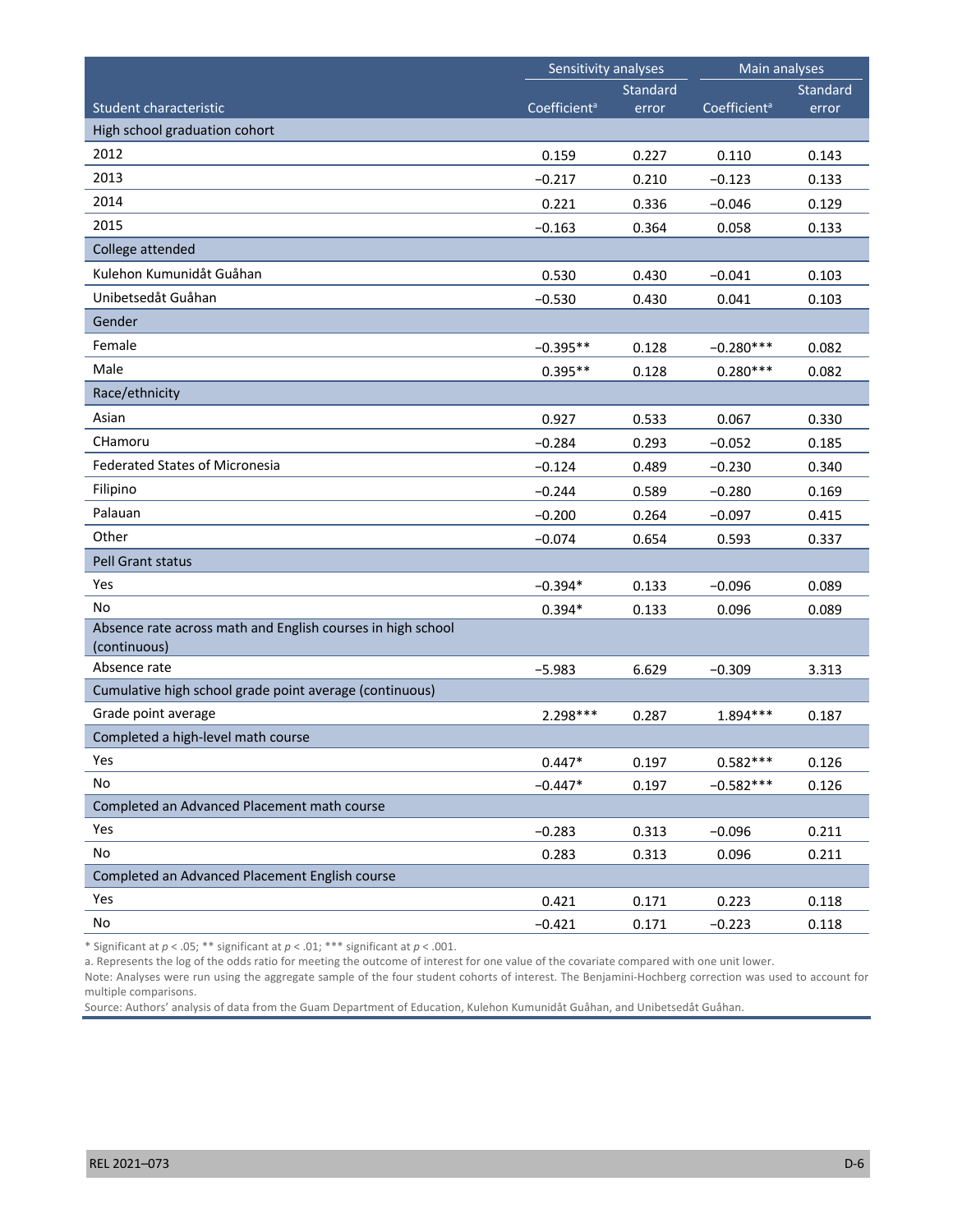**Table D6. Coefficients, standard errors, statistical significance, and odds ratios for logistic regression models from the study's sensitivity analyses predicting earning all attempted credits during the first semester of college, 2012–15**

|                                                                             | Sensitivity analyses     |          | Main analyses            |          |
|-----------------------------------------------------------------------------|--------------------------|----------|--------------------------|----------|
|                                                                             |                          | Standard |                          | Standard |
| Student characteristic                                                      | Coefficient <sup>a</sup> | error    | Coefficient <sup>a</sup> | error    |
| Constant                                                                    |                          |          |                          |          |
| Intercept                                                                   | 0.701                    | 0.549    | 0.654                    | 0.221    |
| High school attended                                                        |                          |          |                          |          |
| George Washington High School                                               | $-0.407$                 | 0.197    | $-0.340$                 | 0.144    |
| John F. Kennedy High School                                                 | 0.205                    | 0.197    | 0.164                    | 0.134    |
| Okkodo High School                                                          | 0.176                    | 0.227    | 0.084                    | 0.151    |
| Simon Sanchez High School                                                   | $-0.041$                 | 0.215    | $-0.042$                 | 0.144    |
| Southern High School                                                        | 0.067                    | 0.272    | 0.134                    | 0.194    |
| High school graduation cohort                                               |                          |          |                          |          |
| 2012                                                                        | 0.419                    | 0.194    | $0.507***$               | 0.129    |
| 2013                                                                        | 0.005                    | 0.178    | 0.157                    | 0.117    |
| 2014                                                                        | $-0.066$                 | 0.295    | $-0.469***$              | 0.118    |
| 2015                                                                        | $-0.359$                 | 0.316    | $-0.195$                 | 0.122    |
| College attended                                                            |                          |          |                          |          |
| Kulehon Kumunidåt Guåhan                                                    | 0.656                    | 0.456    | $0.773***$               | 0.091    |
| Unibetsedåt Guåhan                                                          | $-0.656$                 | 0.456    | $-0.773***$              | 0.091    |
| Gender                                                                      |                          |          |                          |          |
| Female                                                                      | $-0.156$                 | 0.104    | $-0.127$                 | 0.072    |
| Male                                                                        | 0.156                    | 0.104    | 0.127                    | 0.072    |
| Race/ethnicity                                                              |                          |          |                          |          |
| Asian                                                                       | $-0.231$                 | 0.456    | 0.531                    | 0.306    |
| CHamoru                                                                     | 0.066                    | 0.235    | 0.152                    | 0.163    |
| <b>Federated States of Micronesia</b>                                       | 0.997                    | 0.492    | $-0.362$                 | 0.274    |
| Filipino                                                                    | $-0.405$                 | 0.415    | $-0.393*$                | 0.153    |
| Palauan                                                                     | $-0.440$                 | 0.222    | $-0.124$                 | 0.365    |
| Other                                                                       | 0.013                    | 0.485    | 0.196                    | 0.308    |
| Pell Grant status                                                           |                          |          |                          |          |
| Yes                                                                         | $-0.001$                 | 0.113    | 0.096                    | 0.082    |
| No                                                                          | 0.001                    | 0.113    | $-0.096$                 | 0.082    |
| Absence rate across math and English courses in high school<br>(continuous) |                          |          |                          |          |
| Absence rate                                                                | $-8.395$                 | 5.333    | $-4.579$                 | 3.037    |
| Cumulative high school grade point average (continuous)                     |                          |          |                          |          |
| Grade point average                                                         | $1.290***$               | 0.196    | $1.300***$               | 0.149    |
| Completed a high-level math course                                          |                          |          |                          |          |
| Yes                                                                         | 0.305                    | 0.186    | $0.481***$               | 0.126    |
| No                                                                          | $-0.305$                 | 0.186    | $-0.481***$              | 0.126    |
| Completed an Advanced Placement math course                                 |                          |          |                          |          |
| Yes                                                                         | $-0.108$                 | 0.306    | $-0.079$                 | 0.200    |
| No                                                                          | 0.108                    | 0.306    | 0.079                    | 0.200    |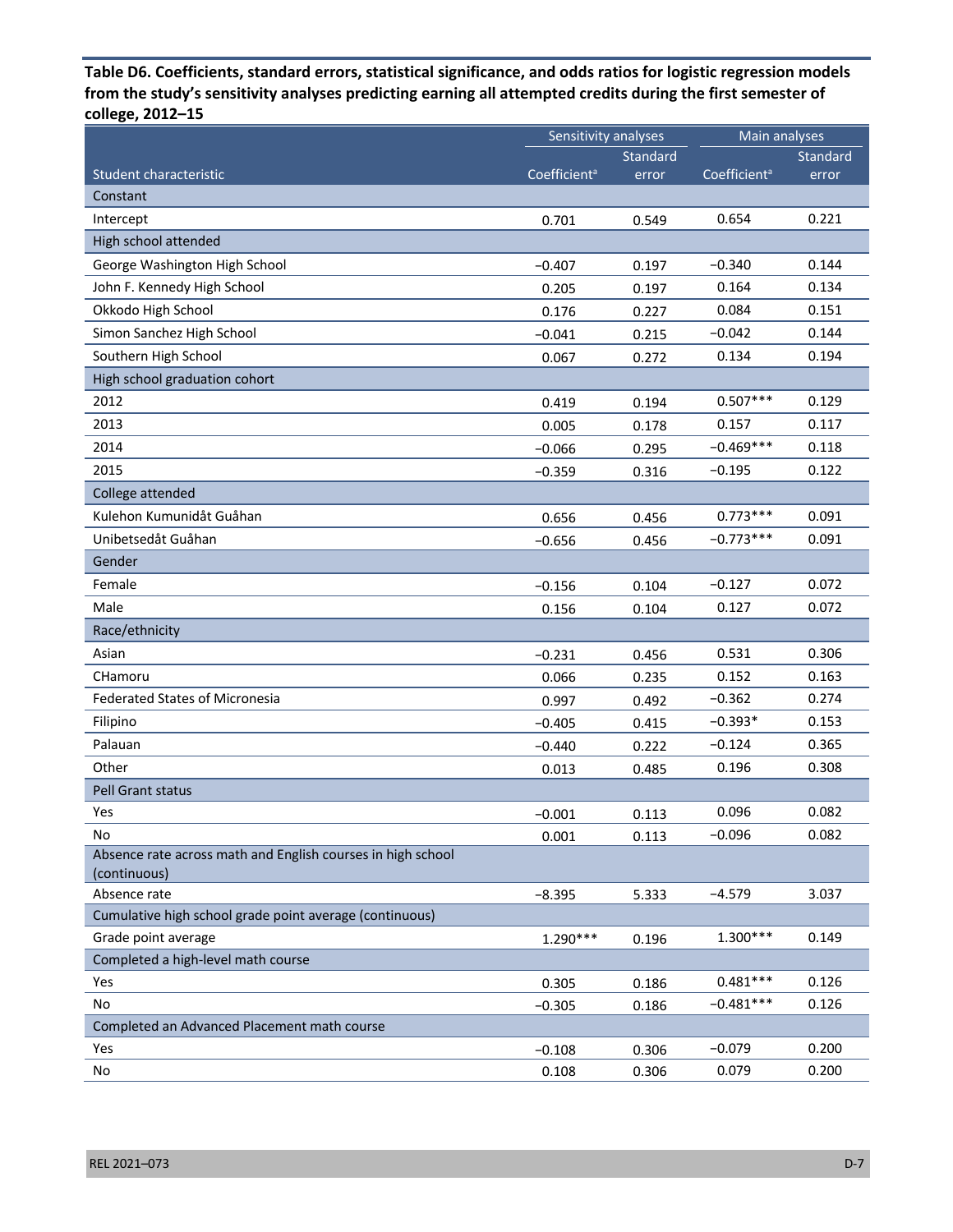|                                                | Sensitivity analyses     |          | Main analyses            |          |
|------------------------------------------------|--------------------------|----------|--------------------------|----------|
|                                                |                          | Standard |                          | Standard |
| Student characteristic                         | Coefficient <sup>a</sup> | error    | Coefficient <sup>a</sup> | error    |
| Completed an Advanced Placement English course |                          |          |                          |          |
| Yes                                            | 0.197                    | 0.163    | 0.196                    | 0.115    |
| No                                             | $-0.197$                 | 0.163    | $-0.196$                 | 0.115    |

\* Significant at *p* < .05; significant at *p* < .001.

a. Represents the log of the odds ratio for meeting the outcome of interest for one value of the covariate compared with one unit lower.

Note: Analyses were run using the aggregate sample of the four student cohorts of interest. The Benjamini-Hochberg correction was used to account for multiple comparisons.

Source: Authors' analysis of data from the Guam Department of Education, Kulehon Kumunidåt Guåhan, and Unibetsedåt Guåhan.

#### **Table D7. Coefficients, standard errors, statistical significance, and odds ratios for logistic regression models from the study's sensitivity analyses predicting persisting to a second year of college, 2012–15**

|                                                                          | Sensitivity analyses     |          | Main analyses            |          |
|--------------------------------------------------------------------------|--------------------------|----------|--------------------------|----------|
|                                                                          |                          | Standard |                          | Standard |
| Student characteristic                                                   | Coefficient <sup>a</sup> | error    | Coefficient <sup>a</sup> | error    |
| Constant                                                                 |                          |          |                          |          |
| Intercept                                                                | 1.128                    | 0.605    | 1.200                    | 0.293    |
| High school attended                                                     |                          |          |                          |          |
| George Washington High School                                            | $-0.171$                 | 0.215    | $-0.018$                 | 0.149    |
| John F. Kennedy High School                                              | 0.311                    | 0.233    | $-0.130$                 | 0.144    |
| Okkodo High School                                                       | 0.039                    | 0.261    | $-0.016$                 | 0.163    |
| Simon Sanchez High School                                                | 0.269                    | 0.251    | 0.130                    | 0.153    |
| Southern High School                                                     | $-0.448$                 | 0.302    | 0.034                    | 0.206    |
| High school graduation cohort                                            |                          |          |                          |          |
| 2012                                                                     | $-0.168$                 | 0.221    | $-0.183$                 | 0.134    |
| 2013                                                                     | 0.095                    | 0.206    | 0.146                    | 0.128    |
| 2014                                                                     | 0.339                    | 0.357    | 0.078                    | 0.124    |
| 2015                                                                     | $-0.267$                 | 0.340    | $-0.040$                 | 0.128    |
| College attended                                                         |                          |          |                          |          |
| Kulehon Kumunidåt Guåhan                                                 | $-0.540$                 | 0.424    | $-0.167$                 | 0.091    |
| Unibetsedåt Guåhan                                                       | 0.540                    | 0.424    | 0.167                    | 0.091    |
| Gender                                                                   |                          |          |                          |          |
| Female                                                                   | $-0.285*$                | 0.120    | $-0.156$                 | 0.076    |
| Male                                                                     | $0.285*$                 | 0.120    | 0.156                    | 0.076    |
| Race/ethnicity                                                           |                          |          |                          |          |
| Asian                                                                    | 0.653                    | 0.500    | $-0.451$                 | 0.309    |
| CHamoru                                                                  | 0.077                    | 0.254    | 0.043                    | 0.162    |
| <b>Federated States of Micronesia</b>                                    | $-0.663$                 | 0.485    | $-0.245$                 | 0.241    |
| Filipino                                                                 | $-0.265$                 | 0.380    | 0.318                    | 0.154    |
| Palauan                                                                  | $-0.079$                 | 0.241    | $-0.083$                 | 0.345    |
| Other                                                                    | 0.276                    | 0.539    | 0.418                    | 0.318    |
| <b>Pell Grant status</b>                                                 |                          |          |                          |          |
| Yes                                                                      | 0.173                    | 0.127    | 0.115                    | 0.085    |
| No                                                                       | $-0.173$                 | 0.127    | $-0.115$                 | 0.085    |
| Absence rate across math and English courses in high school (continuous) |                          |          |                          |          |
| Absence rate                                                             | 0.540                    | 5.302    | $-4.297$                 | 2.915    |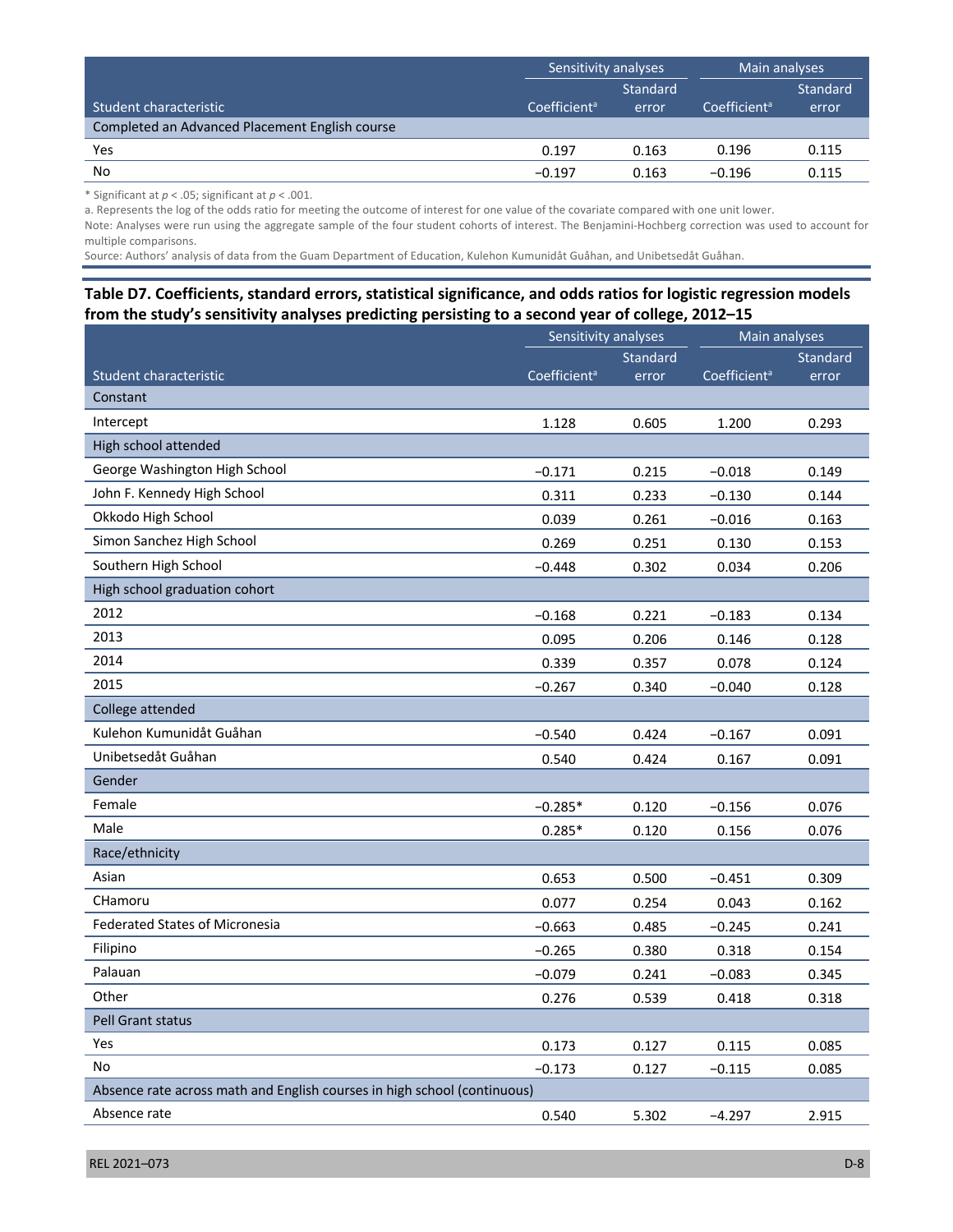|                                                         | Sensitivity analyses     |                 | Main analyses            |                 |
|---------------------------------------------------------|--------------------------|-----------------|--------------------------|-----------------|
|                                                         |                          | <b>Standard</b> |                          | <b>Standard</b> |
| Student characteristic                                  | Coefficient <sup>a</sup> | error           | Coefficient <sup>a</sup> | error           |
| Cumulative high school grade point average (continuous) |                          |                 |                          |                 |
| Grade point average                                     | $1.478***$               | 0.209           | $1.206***$               | 0.138           |
| Completed a high-level math course                      |                          |                 |                          |                 |
| Yes                                                     | 0.062                    | 0.256           | 0.402                    | 0.201           |
| No                                                      | $-0.062$                 | 0.256           | $-0.402$                 | 0.201           |
| Completed an Advanced Placement math course             |                          |                 |                          |                 |
| Yes                                                     | 0.074                    | 0.458           | $-0.133$                 | 0.314           |
| No.                                                     | $-0.074$                 | 0.458           | 0.133                    | 0.314           |
| Completed an Advanced Placement English course          |                          |                 |                          |                 |
| Yes                                                     | 0.223                    | 0.235           | 0.057                    | 0.152           |
| No                                                      | $-0.223$                 | 0.235           | $-0.057$                 | 0.152           |

\* Significant at *p* < .05; \*\*\* significant at *p* < .001.

a. Represents the log of the odds ratio for meeting the outcome of interest for one value of the covariate compared with one unit lower.

Note: Analyses were run using the aggregate sample of the four student cohorts of interest. The Benjamini-Hochberg correction was used to account for multiple comparisons.

Source: Authors' analysis of data from the Guam Department of Education, Kulehon Kumunidåt Guåhan, and Unibetsedåt Guåhan.

#### *Detailed results from calculation of estimated mean predicted probabilities*

This section presents the average probabilities, standard errors, and statistical significance for the demographic, academic preparation, and college attended characteristics for the logistic regression analyses that examined student characteristics as predictors of meeting the composite indicator of college readiness and early college success. It also presents this information for the logistic regression analyses that examined student characteristics as predictors of each individual indicator of college readiness and early college success: enrolling in only creditbearing courses during the first year of college, earning all attempted credits during the first semester of college, and persisting to a second year of college (tables D8–D11).

**Table D8. Average predicted probabilities and standard errors for demographic and academic preparation predictors of college readiness and early college success (by meeting the composite indicator) among students in the study's sensitivity analysis sample, 2012–15** 

|                               | Sensitivity analyses                |                   | <b>Main analyses</b>                |                   |
|-------------------------------|-------------------------------------|-------------------|-------------------------------------|-------------------|
| Student characteristic        | Average<br>predicted<br>probability | Standard<br>error | Average<br>predicted<br>probability | Standard<br>error |
| High school attended          |                                     |                   |                                     |                   |
| George Washington High School | 0.195                               | 0.103             | 0.105                               | 0.034             |
| John F. Kennedy High school   | 0.334                               | 0.134             | 0.199                               | 0.048             |
| Okkodo High School            | 0.257                               | 0.127             | 0.125                               | 0.039             |
| Simon Sanchez High School     | 0.273                               | 0.121             | 0.155                               | 0.043             |
| Southern High School          | 0.292                               | 0.151             | 0.149                               | 0.052             |
| High school graduation cohort |                                     |                   |                                     |                   |
| 2012                          | 0.295                               | 0.119             | 0.162                               | 0.045             |
| 2013                          | 0.245                               | 0.114             | 0.141                               | 0.041             |
| 2014                          | 0.321                               | 0.153             | 0.136                               | 0.038             |
| 2015                          | 0.218                               | 0.129             | 0.137                               | 0.039             |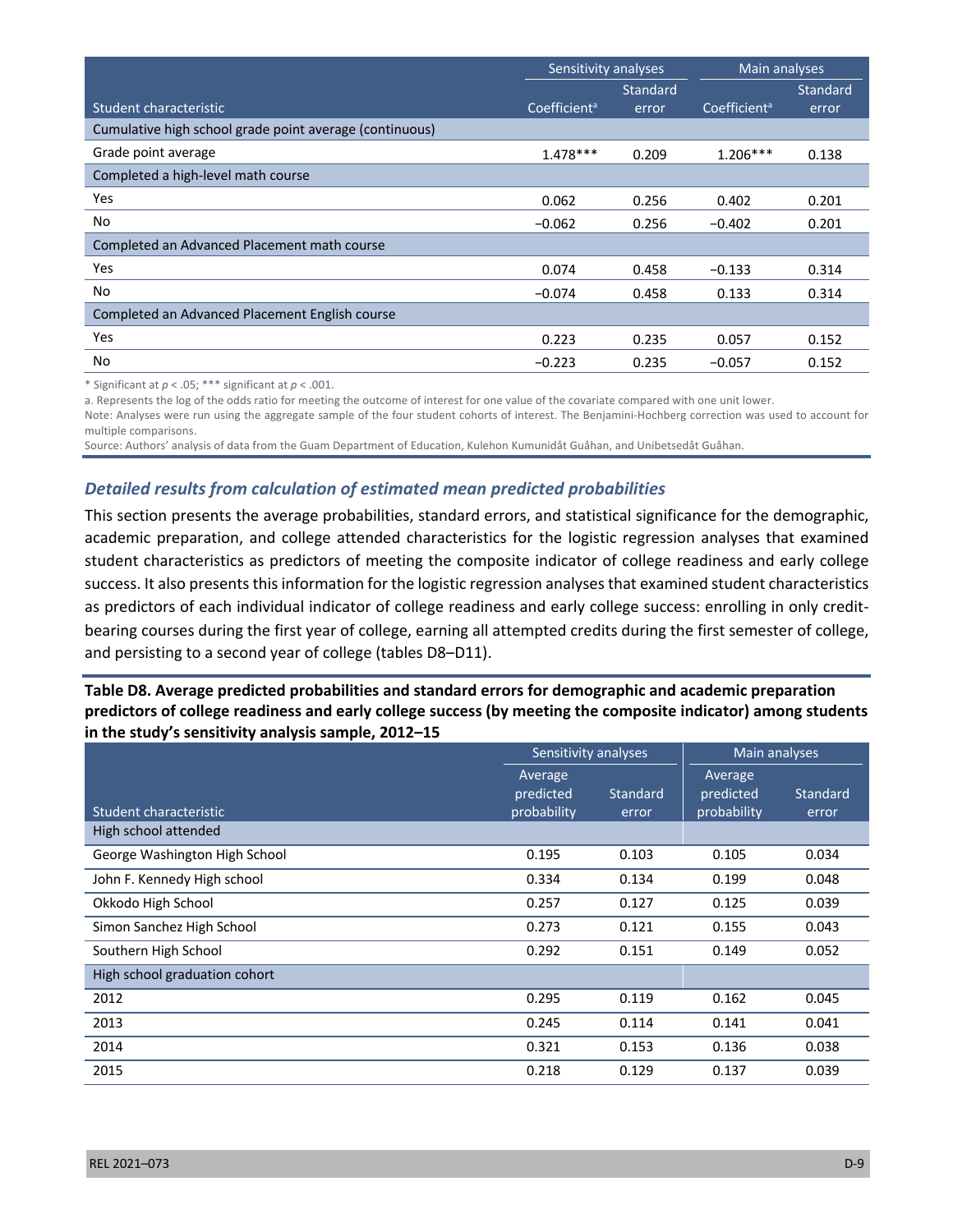|                                                                                        | Sensitivity analyses                |                   | Main analyses                       |                   |
|----------------------------------------------------------------------------------------|-------------------------------------|-------------------|-------------------------------------|-------------------|
| Student characteristic                                                                 | Average<br>predicted<br>probability | Standard<br>error | Average<br>predicted<br>probability | Standard<br>error |
| College attended                                                                       |                                     |                   |                                     |                   |
| Kulehon Kumunidåt Guåhan                                                               | 0.345                               | 0.220             | 0.127                               | 0.040             |
| Unibetsedåt Guåhan                                                                     | 0.202                               | 0.064             | 0.162                               | 0.036             |
| Gender                                                                                 |                                     |                   |                                     |                   |
| Female                                                                                 | 0.206                               | 0.099             | 0.116                               | 0.032             |
| Male                                                                                   | 0.340                               | 0.134             | 0.177                               | 0.043             |
| Race/ethnicity                                                                         |                                     |                   |                                     |                   |
| Asian                                                                                  | 0.244                               | 0.136             | 0.137                               | 0.053             |
| CHamoru                                                                                | 0.246                               | 0.107             | 0.157                               | 0.040             |
| <b>Federated States of Micronesia</b>                                                  | 0.222                               | 0.166             | 0.104                               | 0.053             |
| Filipino                                                                               | 0.232                               | 0.103             | 0.114                               | 0.029             |
| Palauan                                                                                | 0.221                               | 0.174             | 0.109                               | 0.065             |
| Other                                                                                  | 0.480                               | 0.208             | 0.295                               | 0.102             |
| Pell Grant status                                                                      |                                     |                   |                                     |                   |
| Yes                                                                                    | 0.246                               | 0.109             | 0.156                               | 0.038             |
| No                                                                                     | 0.290                               | 0.128             | 0.132                               | 0.038             |
| Absence rate across math and English courses in high school (categorical) <sup>a</sup> |                                     |                   |                                     |                   |
| Low                                                                                    | 0.314                               | 0.136             | 0.159                               | 0.043             |
| Medium                                                                                 | 0.268                               | 0.115             | 0.144                               | 0.036             |
| High                                                                                   | 0.077                               | 0.087             | 0.064                               | 0.055             |
| Cumulative high school grade point average (categorical)                               |                                     |                   |                                     |                   |
| 4.50                                                                                   | 0.901                               | 0.056             | 0.828                               | 0.044             |
| 4.00                                                                                   | 0.695                               | 0.123             | 0.540                               | 0.065             |
| 3.00                                                                                   | 0.125                               | 0.068             | 0.065                               | 0.020             |
| 2.00                                                                                   | 0.009                               | 0.007             | 0.004                               | 0.002             |
| Completed a high-level math course                                                     |                                     |                   |                                     |                   |
| Yes                                                                                    | 0.377                               | 0.142             | 0.237                               | 0.057             |
| No                                                                                     | 0.181                               | 0.094             | 0.083                               | 0.024             |
| Completed an Advanced Placement math course                                            |                                     |                   |                                     |                   |
| Yes                                                                                    | 0.214                               | 0.127             | 0.115                               | 0.044             |
| No                                                                                     | 0.329                               | 0.123             | 0.178                               | 0.039             |
| Completed an Advanced Placement English course                                         |                                     |                   |                                     |                   |
| Yes                                                                                    | 0.314                               | 0.136             | 0.155                               | 0.046             |
| No                                                                                     | 0.226                               | 0.103             | 0.133                               | 0.032             |

a. Absence rates were categorized as low, medium, and high using 33rd and 66th percentile cutpoints from the distribution of all students' absence rates for math and English courses.

Note: Analyses were run using the aggregate sample of the four student cohorts of interest. The multivariate *t* adjustment was used to account for multiple comparisons.

Source*:* Authors' analysis of data from the Guam Department of Education, Kulehon Kumunidåt Guåhan, and Unibetsedåt Guåhan.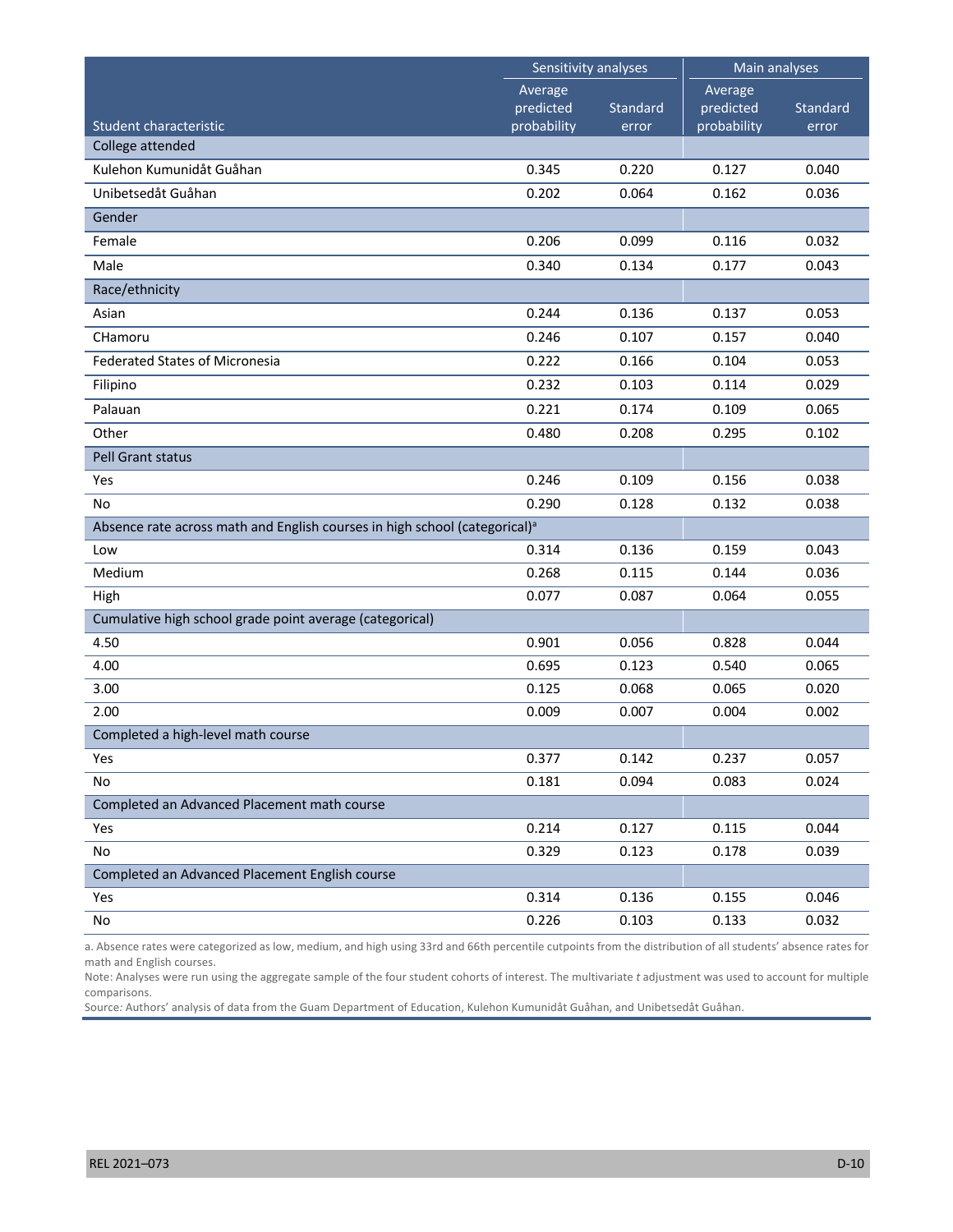**Table D9. Average predicted probabilities and standard errors for demographic and academic preparation predictors of enrolling in only credit-bearing math and English courses during the first year of college among students in the study's sensitivity analysis sample, 2012–15** 

|                                                                           | Sensitivity analyses |                | Main analyses        |          |
|---------------------------------------------------------------------------|----------------------|----------------|----------------------|----------|
|                                                                           | Average<br>predicted | Standard       | Average<br>predicted | Standard |
| Student characteristic<br>High school attended                            | probability          | error          | probability          | error    |
| George Washington High School                                             | 0.421                | 0.148          | 0.348                | 0.068    |
| John F. Kennedy High school                                               | 0.616                | 0.132          | 0.494                | 0.066    |
| Okkodo High School                                                        | 0.420                | 0.152          | $0.290*$             | 0.065    |
| Simon Sanchez High School                                                 | 0.476                | 0.144          | 0.372                | 0.068    |
| Southern High School                                                      | 0.512                | 0.166          | 0.350                | 0.081    |
| High school graduation cohort                                             |                      |                |                      |          |
| 2012                                                                      | 0.529                | 0.134          | 0.395                | 0.069    |
| 2013                                                                      | 0.435                | 0.141          | 0.341                | 0.066    |
| 2014                                                                      | 0.544                | 0.163          | 0.358                | 0.064    |
|                                                                           |                      |                |                      |          |
| 2015                                                                      | 0.449                | 0.170          | 0.382                | 0.066    |
| College attended<br>Kulehon Kumunidåt Guåhan                              |                      |                |                      |          |
| Unibetsedåt Guåhan                                                        | 0.619<br>0.360       | 0.214<br>0.085 | 0.359                | 0.070    |
| Gender                                                                    |                      |                | 0.378                | 0.055    |
|                                                                           |                      |                |                      |          |
| Female                                                                    | 0.392                | 0.132          | 0.306                | 0.057    |
| Male                                                                      | 0.587                | 0.135          | 0.436                | 0.064    |
| Race/ethnicity                                                            |                      |                |                      |          |
| Asian                                                                     | 0.458                | 0.175          | 0.384                | 0.095    |
| CHamoru                                                                   | 0.419                | 0.132          | 0.357                | 0.061    |
| <b>Federated States of Micronesia</b>                                     | 0.429                | 0.214          | 0.317                | 0.096    |
| Filipino                                                                  | 0.439                | 0.134          | 0.306                | 0.053    |
| Palauan                                                                   | 0.471                | 0.227          | 0.346                | 0.120    |
| Other                                                                     | 0.708                | 0.152          | 0.514                | 0.107    |
| <b>Pell Grant status</b>                                                  |                      |                |                      |          |
| Yes                                                                       | 0.392                | 0.130          | 0.346                | 0.056    |
| No                                                                        | 0.587                | 0.139          | 0.391                | 0.068    |
| Absence rate across math and English courses in high school (categorical) |                      |                |                      |          |
| Low                                                                       | 0.525                | 0.145          | 0.371                | 0.064    |
| Medium                                                                    | 0.489                | 0.136          | 0.369                | 0.059    |
| High                                                                      | 0.273                | 0.222          | 0.353                | 0.174    |
| Cumulative high school grade point average (categorical)                  |                      |                |                      |          |
| 4.50                                                                      | 0.932                | 0.037          | 0.847                | 0.037    |
| 4.00                                                                      | 0.814                | 0.083          | 0.682                | 0.054    |
| 3.00                                                                      | 0.305                | 0.120          | 0.244                | 0.051    |
| 2.00                                                                      | 0.042                | 0.029          | 0.046                | 0.018    |
| Completed a high-level math course                                        |                      |                |                      |          |
| Yes                                                                       | 0.600                | 0.136          | 0.511                | 0.070    |
| No                                                                        | 0.380                | 0.139          | 0.246                | 0.053    |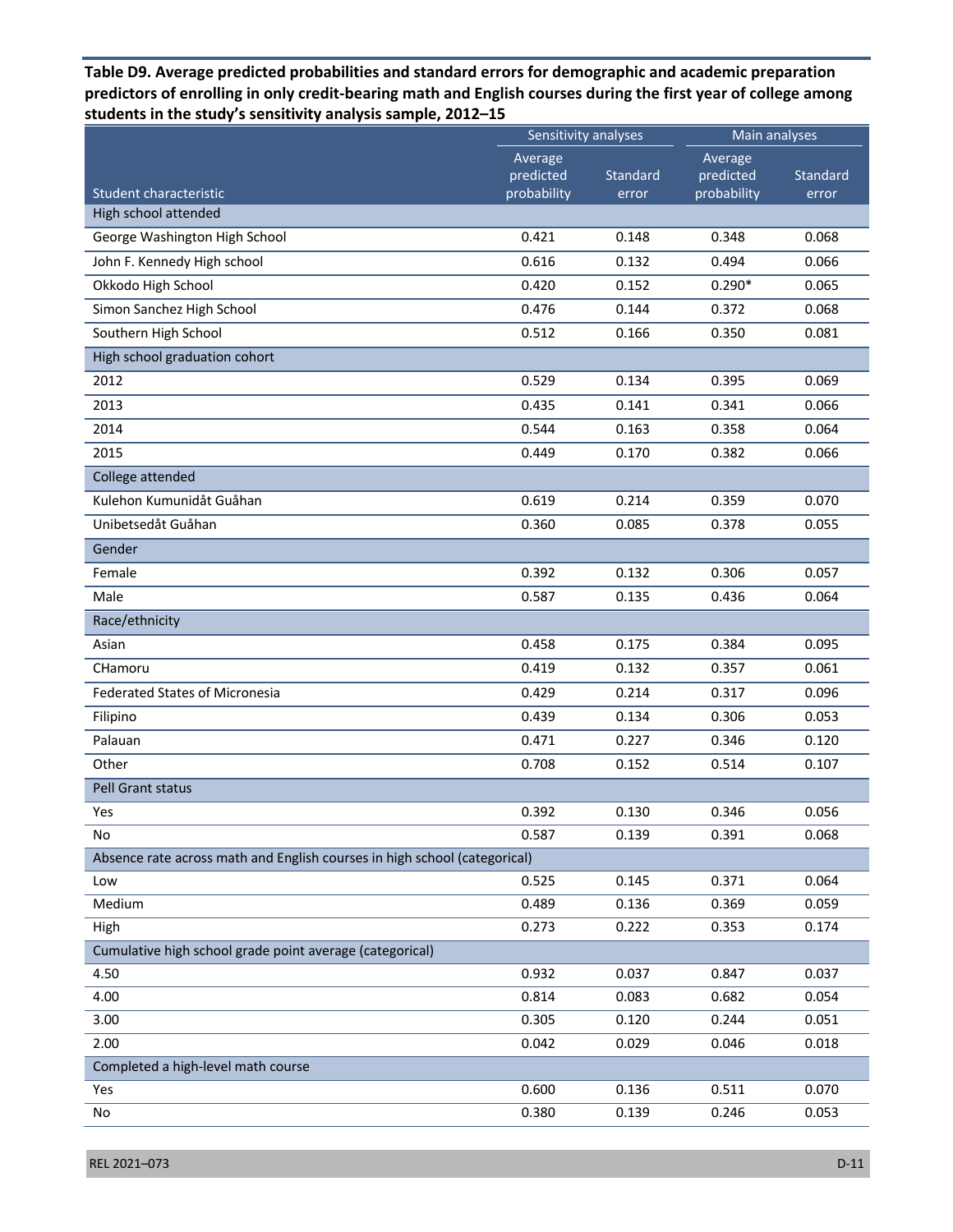|                                                | Sensitivity analyses                |                          | Main analyses                       |                          |
|------------------------------------------------|-------------------------------------|--------------------------|-------------------------------------|--------------------------|
| Student characteristic                         | Average<br>predicted<br>probability | <b>Standard</b><br>error | Average<br>predicted<br>probability | <b>Standard</b><br>error |
| Completed an Advanced Placement Math course    |                                     |                          |                                     |                          |
| Yes                                            | 0.419                               | 0.176                    | 0.347                               | 0.093                    |
| <b>No</b>                                      | 0.560                               | 0.126                    | 0.391                               | 0.051                    |
| Completed an Advanced Placement English course |                                     |                          |                                     |                          |
| Yes                                            | 0.593                               | 0.143                    | 0.422                               | 0.075                    |
| No.                                            | 0.386                               | 0.129                    | 0.318                               | 0.053                    |

\* Significant at *p* < .05.

Note: Analyses were run using the aggregate sample of the four student cohorts of interest. The multivariate *t* adjustment was used to account for multiple comparisons.

Source*:* Authors' analysis of data from the Guam Department of Education, Kulehon Kumunidåt Guåhan, and Unibetsedåt Guåhan.

# **Table D10. Average predicted probabilities and standard errors for demographic and academic preparation predictors of earning all attempted credits during the first semester of college among students in the study's sensitivity analysis sample, 2012–15**

|                                       | Sensitivity analyses |          | Main analyses |          |
|---------------------------------------|----------------------|----------|---------------|----------|
|                                       | Average              |          | Average       |          |
|                                       | predicted            | Standard | predicted     | Standard |
| Student characteristic                | probability          | error    | probability   | error    |
| High school attended                  | 0.573                | 0.144    | 0.578         | 0.064    |
| George Washington High School         |                      |          |               |          |
| John F. Kennedy High school           | 0.712                | 0.116    | 0.694         | 0.051    |
| Okkodo High School                    | 0.706                | 0.127    | 0.677         | 0.060    |
| Simon Sanchez High School             | 0.659                | 0.127    | 0.649         | 0.059    |
| Southern High School                  | 0.683                | 0.136    | 0.688         | 0.066    |
| High school graduation cohort         |                      |          |               |          |
| 2012                                  | 0.754                | 0.102    | 0.762         | 0.047    |
| 2013                                  | 0.670                | 0.126    | $0.693*$      | 0.055    |
| 2014                                  | 0.654                | 0.144    | 0.546         | 0.061    |
| 2015                                  | 0.585                | 0.160    | 0.613         | 0.059    |
| College attended                      |                      |          |               |          |
| Kulehon Kumunidåt Guåhan              | 0.795                | 0.155    | 0.807         | 0.041    |
| Unibetsedåt Guåhan                    | 0.511                | 0.082    | 0.470         | 0.052    |
| Gender                                |                      |          |               |          |
| Female                                | 0.633                | 0.129    | 0.629         | 0.054    |
| Male                                  | 0.702                | 0.117    | 0.686         | 0.050    |
| Race/ethnicity                        |                      |          |               |          |
| Asian                                 | 0.845                | 0.098    | 0.766         | 0.067    |
| CHamoru                               | 0.683                | 0.120    | 0.692         | 0.050    |
| <b>Federated States of Micronesia</b> | 0.573                | 0.176    | 0.573         | 0.088    |
| Filipino                              | 0.565                | 0.135    | 0.565         | 0.054    |
| Palauan                               | 0.671                | 0.170    | 0.630         | 0.109    |
| Other                                 | 0.615                | 0.167    | 0.701         | 0.082    |
| Pell Grant status                     |                      |          |               |          |
| Yes                                   | 0.668                | 0.122    | 0.679         | 0.048    |
| No                                    | 0.669                | 0.126    | 0.636         | 0.058    |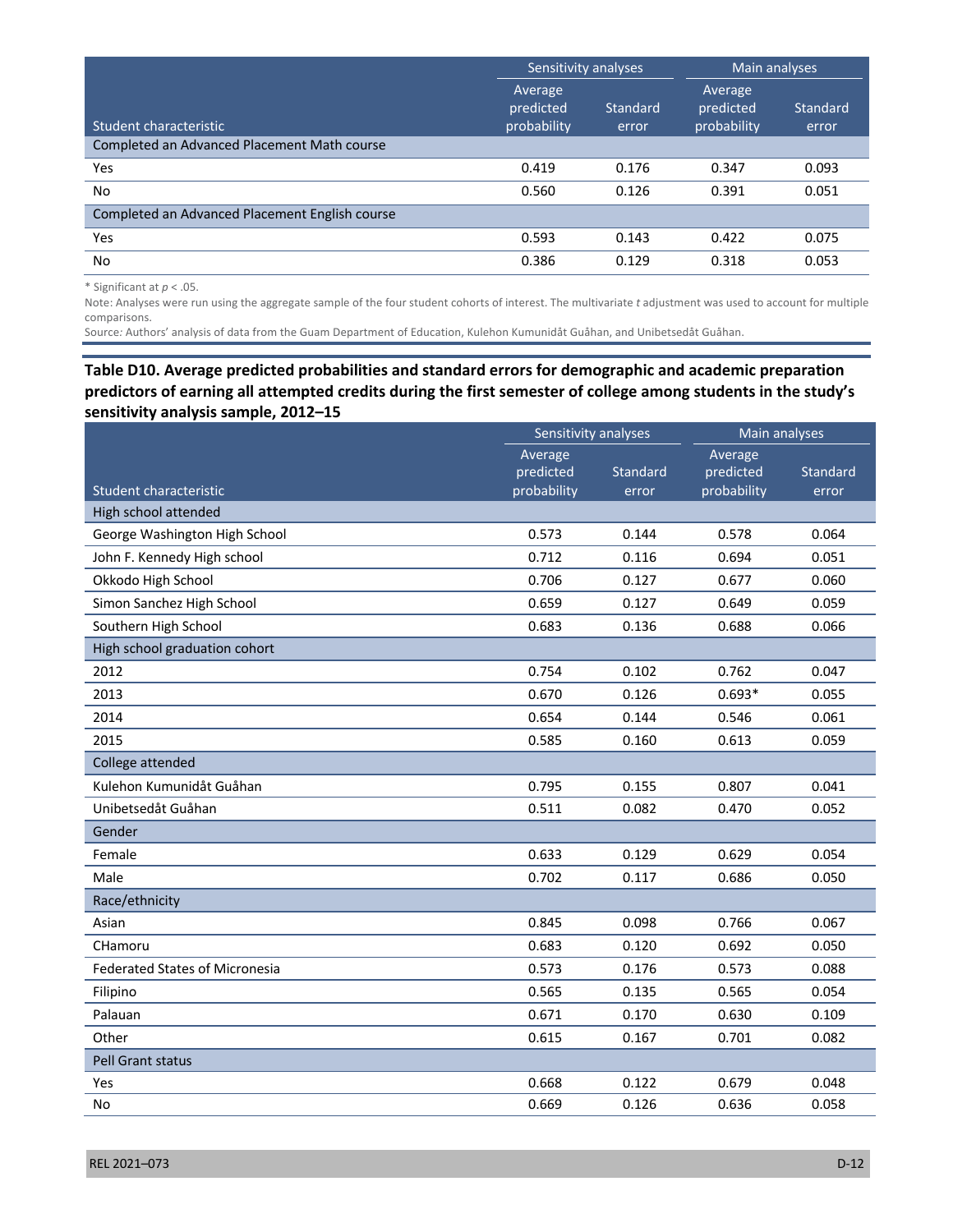|                                                                           | Sensitivity analyses                |                   | Main analyses                       |                   |
|---------------------------------------------------------------------------|-------------------------------------|-------------------|-------------------------------------|-------------------|
| Student characteristic                                                    | Average<br>predicted<br>probability | Standard<br>error | Average<br>predicted<br>probability | Standard<br>error |
| Absence rate across math and English courses in high school (categorical) |                                     |                   |                                     |                   |
| Low                                                                       | $-0.024$                            | 0.711             | 0.688                               | 0.052             |
| Medium                                                                    | 0.000                               | 0.668             | 0.658                               | 0.050             |
| High                                                                      | 0.156                               | 0.352             | 0.411                               | 0.169             |
| Cumulative high school grade point average (categorical)                  |                                     |                   |                                     |                   |
| 4.50                                                                      | 0.900                               | 0.052             | 0.900                               | 0.024             |
| 4.00                                                                      | 0.825                               | 0.080             | 0.825                               | 0.033             |
| 3.00                                                                      | 0.565                               | 0.137             | 0.562                               | 0.057             |
| 2.00                                                                      | 0.264                               | 0.123             | 0.259                               | 0.061             |
| Completed a high-level math course                                        |                                     |                   |                                     |                   |
| Yes                                                                       | 0.732                               | 0.111             | 0.757                               | 0.046             |
| No                                                                        | 0.598                               | 0.142             | 0.543                               | 0.064             |
| Completed an Advanced Placement math course                               |                                     |                   |                                     |                   |
| Yes                                                                       | 0.644                               | 0.166             | 0.640                               | 0.086             |
| <b>No</b>                                                                 | 0.692                               | 0.110             | 0.676                               | 0.043             |
| Completed an Advanced Placement English course                            |                                     |                   |                                     |                   |
| Yes                                                                       | 0.710                               | 0.122             | 0.701                               | 0.058             |
| No                                                                        | 0.623                               | 0.129             | 0.613                               | 0.052             |

\* Significant at *p* < .05.

Note: Analyses were run using the aggregate sample of the four student cohorts of interest. The multivariate *t* adjustment was used to account for multiple comparisons.

Source*:* Authors' analysis of data from the Guam Department of Education, Kulehon Kumunidåt Guåhan, and Unibetsedåt Guåhan.

## **Table D11. Average predicted probabilities and standard errors for demographic and academic preparation predictors of persisting to a second year of college among students in the study's sensitivity analysis sample, 2012–15**

|                               | Sensitivity analyses                |                   | Main analyses                       |                   |
|-------------------------------|-------------------------------------|-------------------|-------------------------------------|-------------------|
| Student characteristic        | Average<br>predicted<br>probability | Standard<br>error | Average<br>predicted<br>probability | Standard<br>error |
| High school attended          |                                     |                   |                                     |                   |
| George Washington High School | 0.722                               | 0.129             | 0.765                               | 0.058             |
| John F. Kennedy High school   | 0.808                               | 0.096             | 0.745                               | 0.058             |
| Okkodo High School            | 0.763                               | 0.123             | 0.766                               | 0.061             |
| Simon Sanchez High School     | 0.802                               | 0.101             | 0.791                               | 0.055             |
| Southern High School          | 0.664                               | 0.156             | 0.775                               | 0.065             |
| High school graduation cohort |                                     |                   |                                     |                   |
| 2012                          | 0.723                               | 0.120             | 0.734                               | 0.062             |
| 2013                          | 0.773                               | 0.110             | 0.794                               | 0.053             |
| 2014                          | 0.813                               | 0.112             | 0.782                               | 0.054             |
| 2015                          | 0.703                               | 0.149             | 0.761                               | 0.058             |
| College attended              |                                     |                   |                                     |                   |
| Kulehon Kumunidåt Guåhan      | 0.643                               | 0.215             | 0.738                               | 0.064             |
| Unibetsedåt Guåhan            | 0.841                               | 0.062             | 0.797                               | 0.046             |